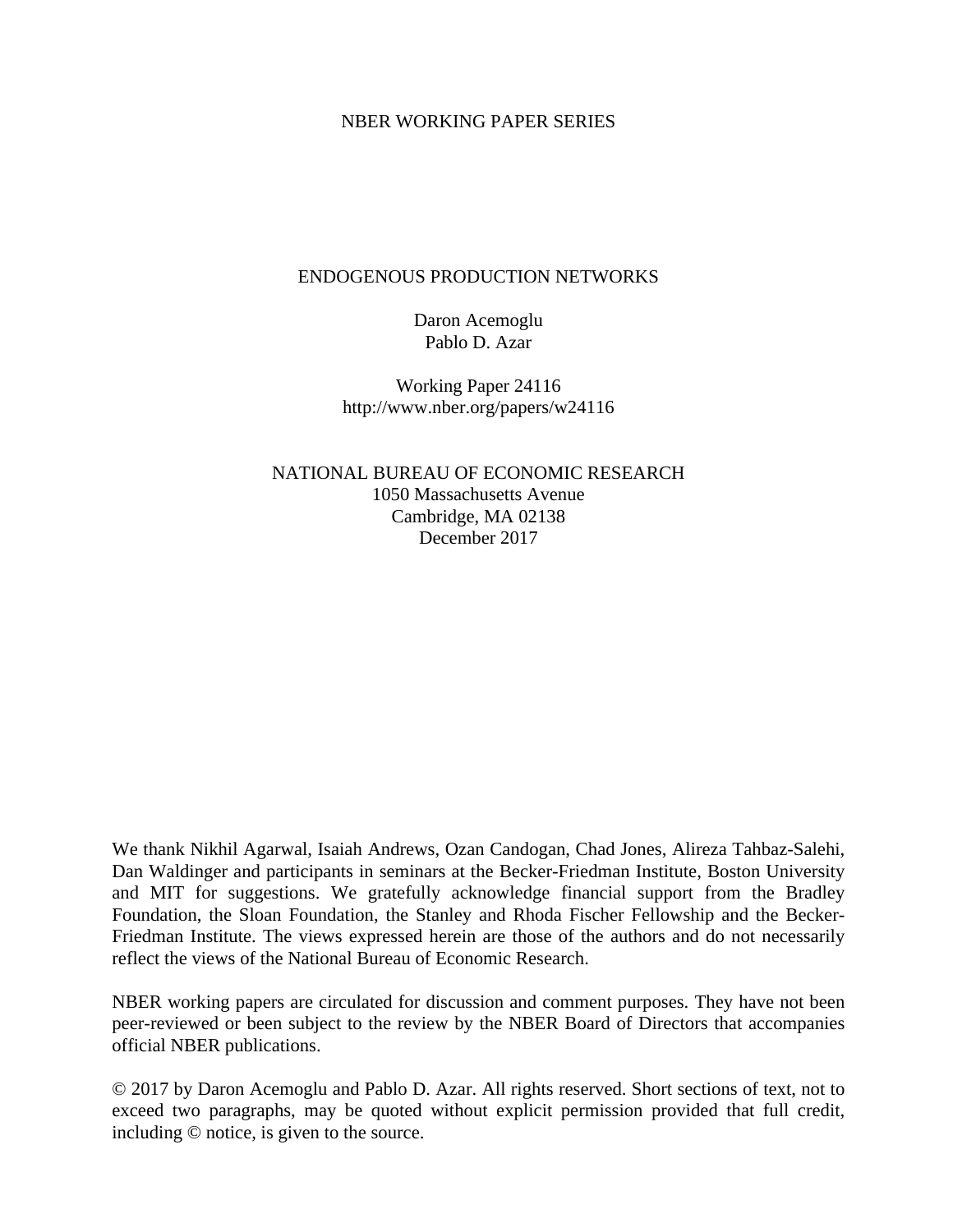Endogenous Production Networks Daron Acemoglu and Pablo D. Azar NBER Working Paper No. 24116 December 2017 JEL No. C67,E10,E23,L23,O41

### **ABSTRACT**

We develop a tractable model of endogenous production networks. Each one of a number of products can be produced by combining labor and an endogenous subset of the other products as inputs. Different combinations of inputs generate (prespecified) levels of productivity. Markets are "contestable" in the sense that production technologies are available to a large number of potential producers. We establish the existence and uniqueness of an equilibrium with an endogenous production network and provide comparative static results on how prices and endogenous technology choices (and thus the production network) respond to changes in parameters. These results show that improvements in technology (or reductions in distortions) spread throughout the economy via input-output linkages and reduce all prices, and under reasonable restrictions on the menu of production technologies, also lead to a denser production network. Using a dynamic version of the model, we show that the endogenous evolution of the production network could be a powerful force towards sustained economic growth. At the root of this result is the fact that the arrival of a few new products expands the set of technological possibilities of all existing industries by a large amount — that is, if there are n products, the arrival of one more new product increases the combinations of inputs that each existing product can use from  $2^{n-1}$  to  $2^n$ , thus enabling significantly more pronounced cost reductions from the choice of optimal technology combinations. These cost reductions then spread to other industries that benefit from lower input prices and are further incentivized to adopt additional inputs.

Daron Acemoglu Department of Economics, E52-446 MIT 77 Massachusetts Avenue Cambridge, MA 02139 and CIFAR and also NBER daron@mit.edu

Pablo D. Azar MIT Economics Department 50 Ames Street, E19-750 Cambridge, MA, 02139 pazar@mit.edu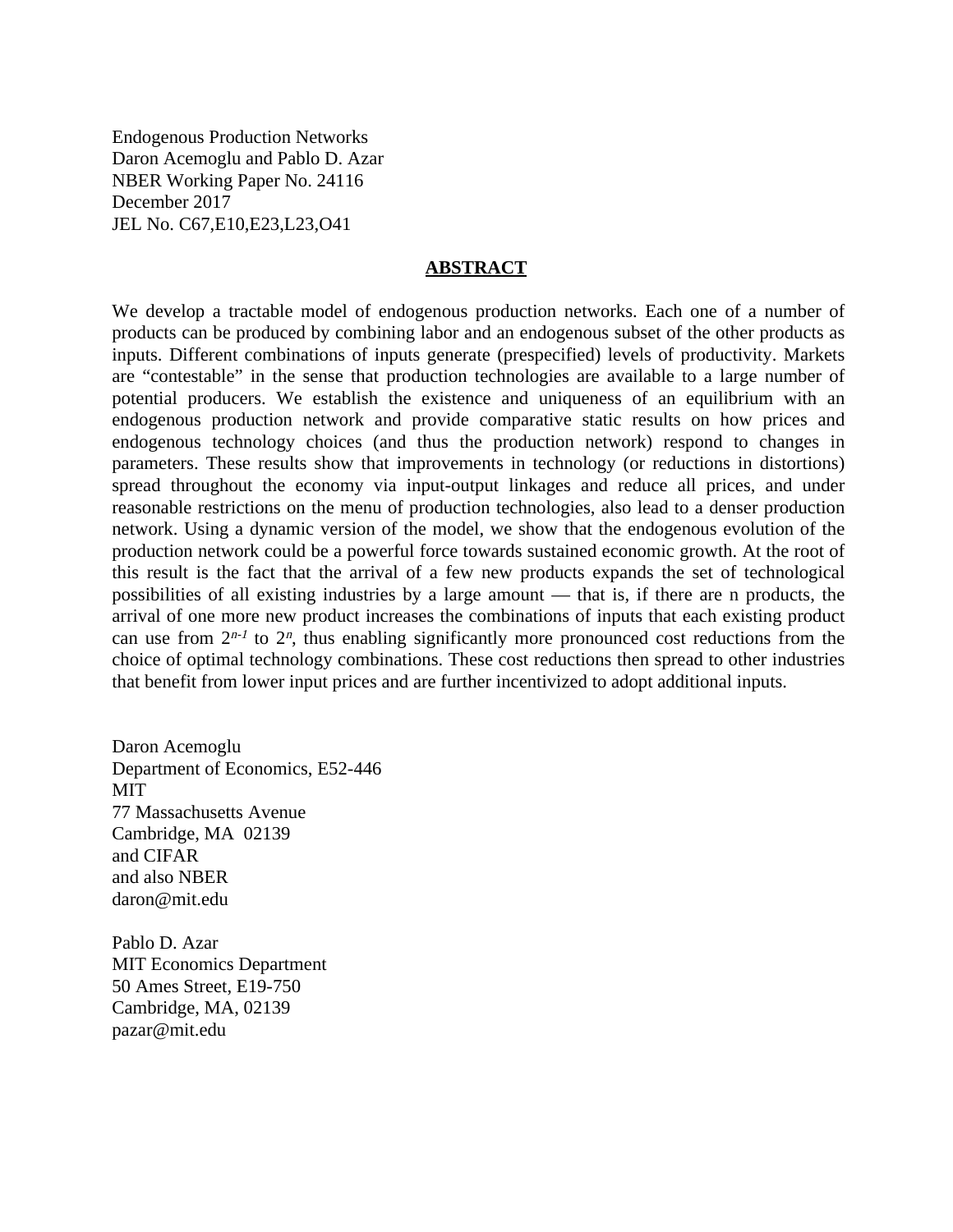# 1 Introduction

The production of the same goods typically relies on more complex supply chains in more developed economies. Exxon-Mobil for instance, uses inputs from 65 suppliers from 20 different sectors, including major suppliers in software, computer hardware, and electrical components and equipment. In contrast, the Mexican oil giant PEMEX has 38 suppliers from 13 sectors, and the Venezuelan oil company Petroleos de Venezuela S.A. has 16 suppliers concentrated in nine sectors. Neither has a supplier in software, computer hardware or electrical components and equipment.<sup>1</sup> These patterns reflect systematic differences at the sectoral level between the three countries. The oil and gas extraction industry in the United States receives inputs from 31.6% of the other industries in the economy, worth 33% of its revenues. The same industry in Mexico receives inputs from 20.2% of industries, worth 7.7% of its revenues, and in Venezuela, it receives inputs from 27.5% of industries, worth 11.9% of its revenues.<sup>2</sup>

The oil and gas industry is not an isolated instance. The input-output matrices of more developed economies are denser than those of developing countries. Once again comparing the United States to Mexico and Venezuela, we see that while the average industry in the United States pays almost 55% of its revenue stream to intermediate input suppliers, the same numbers are 48.2% in Mexico and 38.9% in Venezuela.

What explains the different structures of input usage across these examples? Do these differences contribute to the productivity differences across these economies? In this paper, we take a first step towards answering these questions by developing a tractable framework with endogenous inputoutput linkages.<sup>3</sup>

In our model, each one of n industries decides which subset of the other  $n-1$  industries (products) to use as input suppliers, and then how much of each one of these inputs to purchase. Each different input combination leads to a different constant returns to scale production function. What makes our model tractable is that despite the endogeneity of production technology of each industry, the equilibrium is competitive. We achieve this by assuming that markets are "contestable" — meaning that many firms have access to the same menu of technologies. This ensures that in equilibrium, each industry chooses the cost-minimizing quantities of inputs and sets its price equal to this minimal

<sup>1</sup>Authors' calculations from Thomson Reuters Value Chains data on Eikon platform. These data are collected from corporate disclosures, corporate filings, and news reports and identify customer-supplier relations.

<sup>2</sup>Authors' calculations. The data used in this and the next paragraph are: for the United States, from the 2007 detailed input-output tables comprising 375 industries; for Mexico, from the 2008 detailed tables comprising 262 industries; and for Venezuela, from the 1997 tables for 120 industries.

<sup>3</sup>For models with exogenous input-output linkages see, among others, Long and Plosser (1983), Ciccone (2002), Gabaix (2011), Jones (2011), Acemoglu, Carvalho, Ozdaglar and Tahbaz-Salehi (2012), Acemoglu, Ozdaglar and Tahbaz-Salehi (2017), Bartleme and Gorodnichenko (2015), Biglio and La'o (2016), Baqaee (2017), Fadinger, Ghiglino and Teteryatnikova (2016), Liu (2017), Baqaee and Farhi (2017), and Caliendo, Parro and Tsyvinski (2017). Some of these papers, such as the last three, allow for non-Cobb-Douglas technologies, and thus allow for the entries of the input-output matrix to be functions of technology and prices. They do not, however, endogenize which sets of input combinations will be used by different sectors.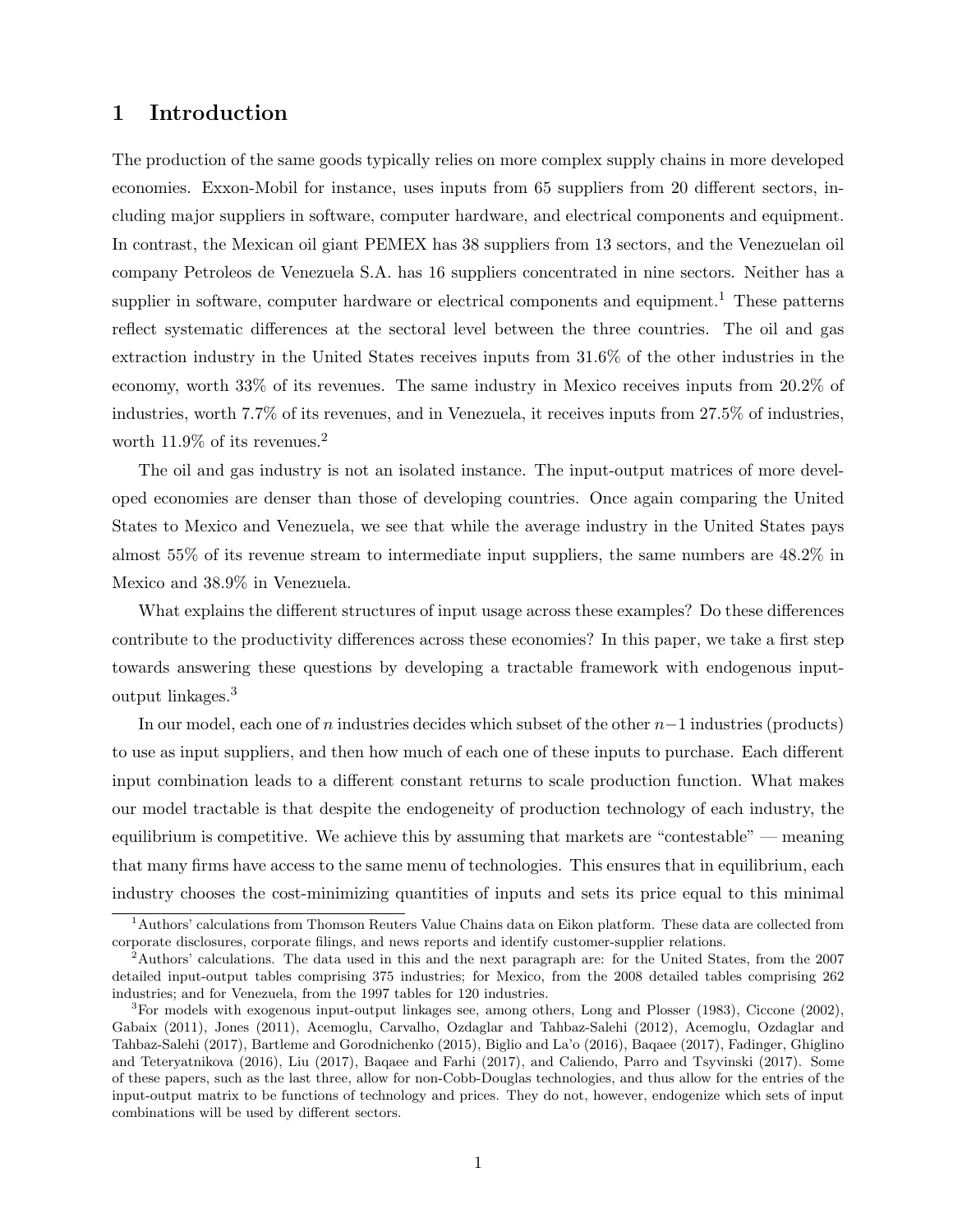unit cost, and by the same reasoning, also chooses the cost-minimizing technology.<sup>4</sup> This typically involves trading off the productivity improvements afforded by different combinations of inputs against the prices of these inputs  $-$  in particular, input combinations that yield high productivity relative to the prices of the inputs being utilized are likely to be adopted.

Our first major results establish the existence and generic uniqueness of a competitive equilibrium in this setup. The equilibrium has an intuitive structure, which we exploit to establish several comparative static results. First, when a product adopts additional inputs, this reduces not just its price but all prices in the economy (relative to the wage) — because now this product is a more attractive input to all other industries, enabling them to reduce costs and prices. Second, under a reasonable restriction on the menu of technologies, we establish that a change in technology that makes the adoption of additional inputs more productive for one industry, by reducing prices in the economy, also induces an expansion in the set of input suppliers for all industries. One implication of this economic force, is that industries whose suppliers are more productive face lower input prices, and thus tend to have lower prices and become more likely to be used as inputs themselves. Third, we also show that comparative statics are potentially "discontinuous" — a small change for a single industry can trigger a chain reaction, leading to major shifts in the production structure of many industries. Finally, we demonstrate that distortions discouraging the use of certain inputs by some industries — which may result from taxes or imperfections in contracting institutions will tend to reduce both aggregate productivity and the density of the input-output network. These results are important because we expect the costs and feasibility of setting up and using supplier relationships to vary across countries depending on their contracting institutions and other societal characteristics, paving the way to the formation of different production networks as suggested by our comparison of the oil and gas industry in the United States, Mexico and Venezuela.

We then extend this model to a dynamic setup. While our baseline framework makes essentially no functional form assumptions, for our dynamic analysis we restrict attention to Cobb-Douglas production functions with Hicks-neutral productivity terms (as a function of input combinations). This more tractable special case enables us to investigate the cross-sectional and growth implications of the economic forces identified in our baseline framework.

In our growth analysis, we assume that a new product arrives at each date. We assume that consumers have limited utility benefits from the arrival of additional products, so that economic growth will not result from love-for-variety. Indeed, our first result for the dynamic model establishes that if the input-output structure evolves exogenously, the growth rate of the economy is (almost surely) zero. In contrast to this negative benchmark, we show that when firms select the costminimizing combination of inputs, the economy can achieve sustained growth in the long run. This

<sup>4</sup>Throughout, we use the terms "technology choice", "set of inputs" and "input combination" interchangeably. We also use input-output structure (linkages) and production network interchangeably.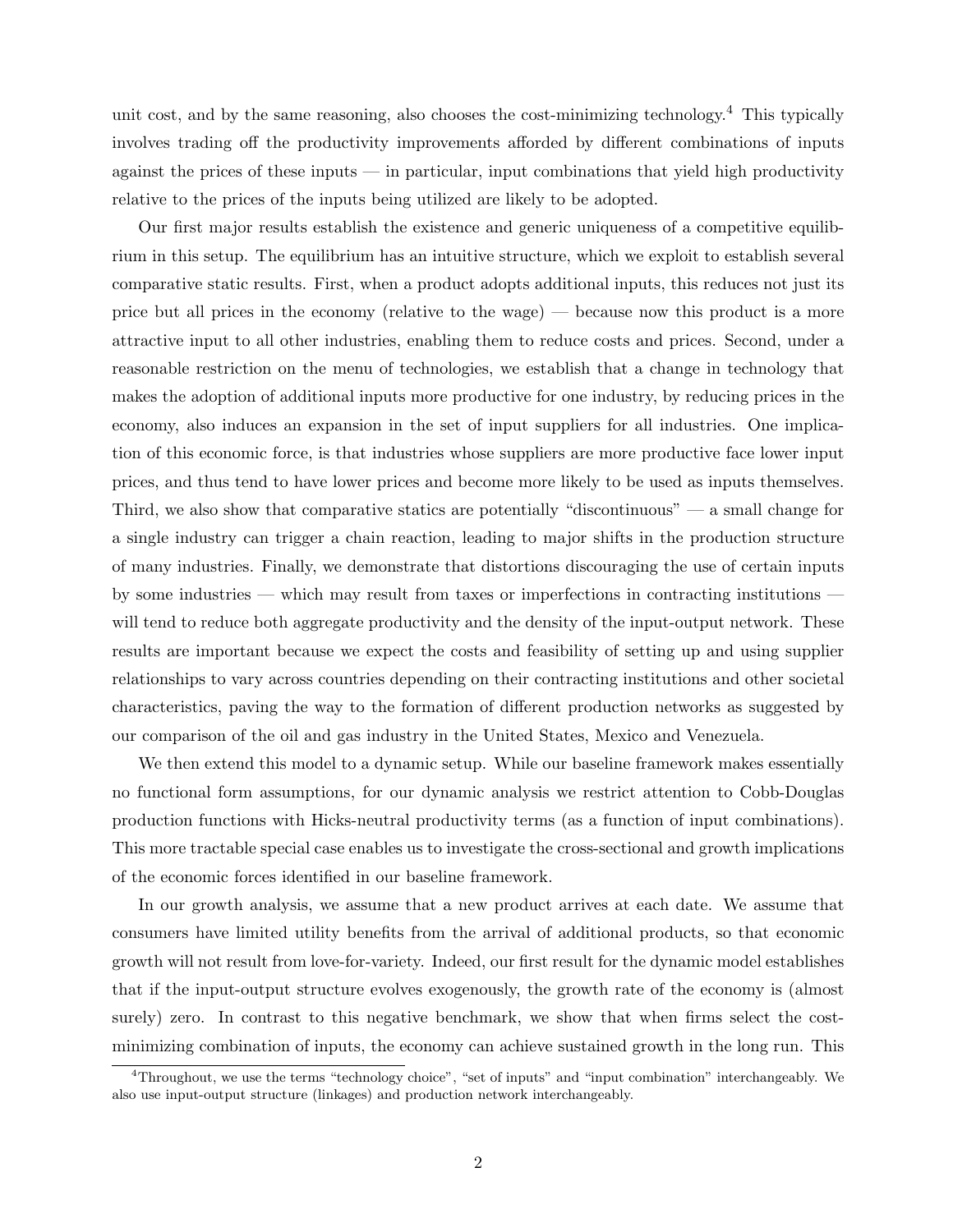growth, like our comparative static results, originates entirely from equilibrium price changes. In particular, growth is fueled by the cost reductions resulting from the selection of the most productive technologies from the new input combinations. Intuitively, with  $n$  products in the economy, each industry has a choice between  $2^{n-1}$  combinations of inputs. With one more product added to the mix, the number of feasible input combinations increases to  $2<sup>n</sup>$  for each one of the n existing products. The choice of the best technique from this (significantly) expanded set of options leads to nontrivial cost reductions. Crucially, however, economic growth is not just undergirded by the cost reductions enjoyed by the product making the choice, but also by the induced cost reductions that this generates for other industries (as they can now use as input the product that has become cheaper). We show that if the distribution of log productivity of different combinations has sufficiently thick tails (e.g., exponential or Gumbel), this gradually expanded set of options for production techniques engenders exponential growth.<sup>5</sup>

Notably, the origins of growth in our economy are different than those emphasized in the previous literature. First, the nature of growth in our model is connected to but different from the idea of recombinant growth in Weitzman (1999), as well as the related ideas in Auerswald, Kauffman, Lobo and Shell (2000) and Ghiglino (2012). In particular, in contrast to the recombinant growth notion, in our model ideas are not generated by combining, or searching within the set of, all existing ideas; rather, a small trickle of new products significantly expands the input combinations that existing products can use, and this then spreads to the rest of the economy by reducing costs for others. Second, as already hinted at, growth is not driven by the combination of expanded products and love-for-variety (as would be the case in Romer, 1990, or Grossman and Helpman, 1992). Third, it is not a consequence of proportionately more products or innovations arriving over time (as is the case in Romer, 1990, Jones, 1995, Eaton and Kortum, 2001, or Klette and Kortum, 2004). Fourth, it is not driven by proportional improvements in the productivity of all industries as in qualityladder models (as in Aghion and Howitt, 1992, or Grossman and Helpman, 1991). Finally, it is also not due to thick-tailed productivity draws continuously improving technology and spreading in the economy via a diffusion process (as in Akcigit, Celik and Greenwood, 2016, Lucas, 2009, Lucas and Moll, 2014, Perla and Tonetti, 2014). Crucially, even though the distribution of productivity across different input mixes is thick-tailed in our economy, this by itself does not lead to sustained growth. It is the junction of the significant increase in the number of options of input combinations and the endogenous change in the attractiveness of input combinations following changes in prices that underpin growth.

We further use the tractable special case of our model with Cobb-Douglas production technologies and Gumbel-distributed log productivity terms to derive three different sets of empirical

<sup>&</sup>lt;sup>5</sup>If log productivity has an exponential distribution, then the level of productivity has a Pareto distribution, and if log productivity has a Gumbel distribution, then the level of productivity has a Frechet distribution.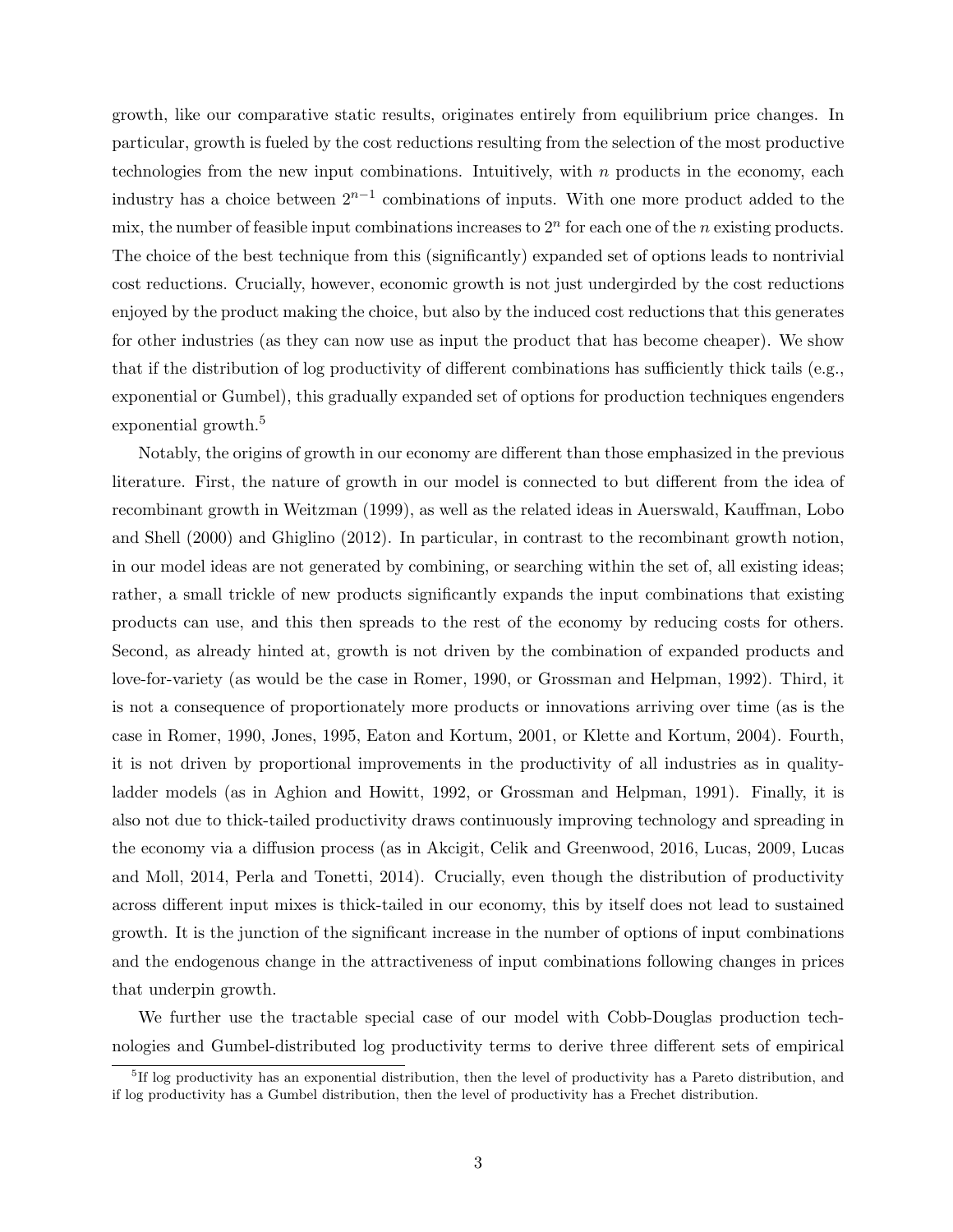predictions from our framework. First, we show that while the distribution of "indegrees" (the number of suppliers per product) has only limited inequality or asymmetry across sectors, the distribution of "outdegrees" (the number of customers of each industry) is much more unequal. This prediction is consistent with the patterns visible in US input-output tables, (e.g., Acemoglu et al., 2012). Moreover, under an additional assumption on the distribution of sectoral shares, we show that the distribution of outdegrees in our model is Pareto — a pattern that also matches the stylized facts documented in Acemoglu et al. (2012). Second, we derive an explicit logistic equation linking the likelihood of an industry being used as a supplier to another industry as a function of its price. Finally, we show that this version of the model can be structurally estimated. We then carry out this structural estimation on US data, and using the estimated parameters, we investigate the implications of marginal distortions and restrictions on sets of input suppliers on the density of the production network and productivity. Our results suggest that both types of distortions impact the equilibrium production network, but the quantitative effects of direct restrictions are much larger than those of marginal distortions and can have sizable effects on aggregate productivity.<sup>6</sup>

In addition to the papers already mentioned, our work is part of a small literature on endogenous input-output linkages. Carvalho and Voigtlander (2015) construct a model in which producers search for new inputs and confront some of the implications of this model with the US input-output tables. Atalay, Hortacsu, Roberts and Syverson (2011) study the choice of suppliers at the firm level. More closely related to our paper are the important prior work by Oberfield (2017) and independent contemporaneous work by Taschereau-Dumouchel (2017). Oberfield constructs an elegant model of the endogenous evolution of the input-output architecture, but with two notable differences from our work. First, at a technical level, Oberfield considers a non-competitive model, which contrasts with our notion of competitive equilibrium. Second and more importantly, but not unrelated to the first, for tractability reasons Oberfield restricts attention to a situation in which each good can only use a single supplier, and obtains an economic mechanism similar to ours — a more productive product is more likely to be used as an input. Nevertheless, Oberfield's framework does not allow an analysis of how the technology choice of an industry affects the structure of input-output linkages for the entire economy, nor does it generate the same type of equilibrium complementarities or sustained growth as our framework. Taschereau-Dumouchel (2017) studies the formation of a production network in the context of business cycle dynamics. Focusing on the social planner's problem, he investigates whether the formation and the response to shocks of equilibrium networks exacerbate economic volatility.

The rest of the paper is organized as follows. The next section introduces our basic model. Equilibrium existence and uniqueness are established in Section 3. Section 4 presents the main

 $6$ This exercise is related to Jones (2011), who investigates the implications of taxes/marginal distortions on aggregate productivity in a world with exogenous input-output linkages. Our focus on the changes in the input-output architecture of the economy and its impact on productivity via this channel is entirely different from Jones's.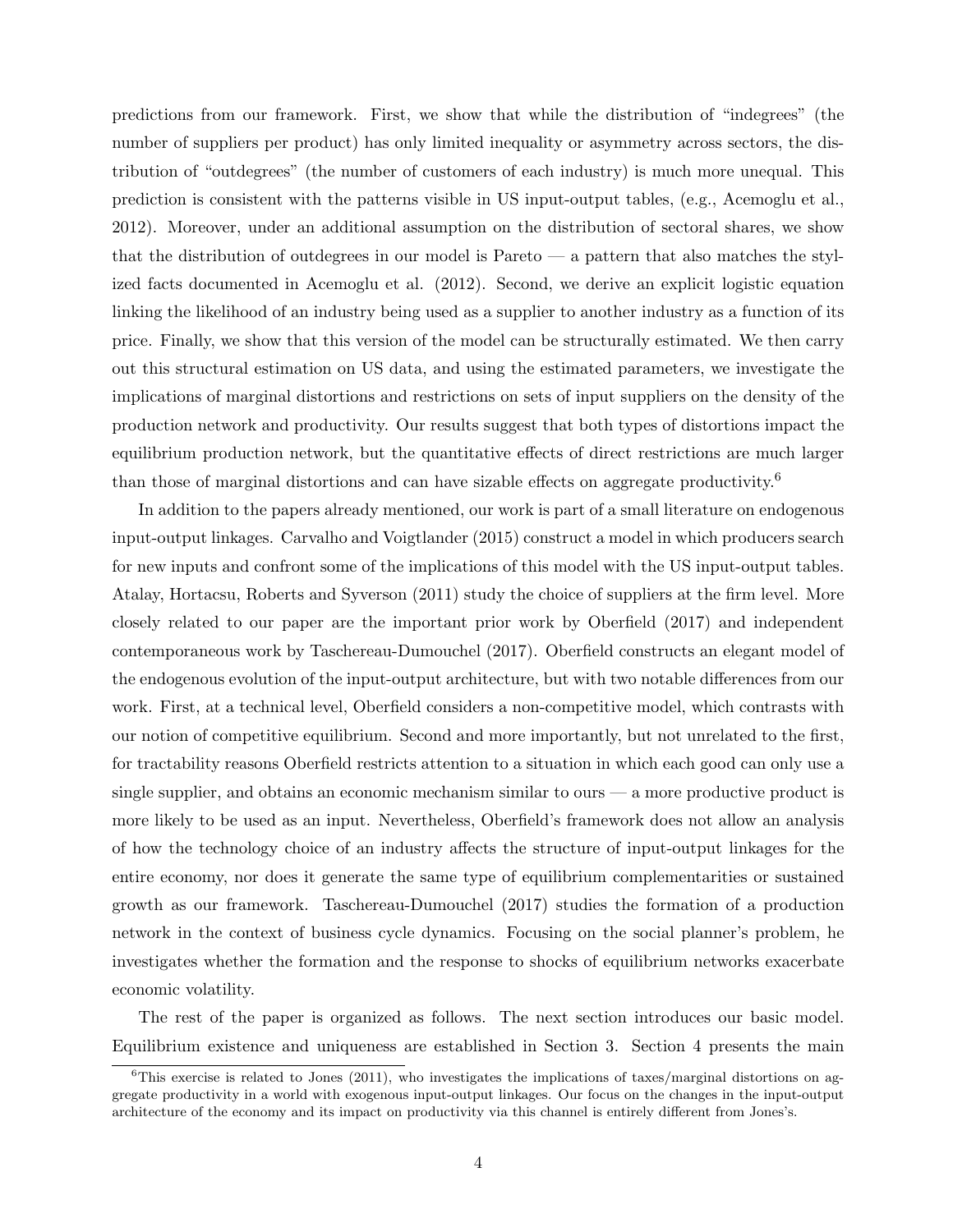comparative static results as well as our extended model with distortions. Section 5 presents our growth model and shows how sustained economic growth can emerge in this setup. Section 6 derives the cross-sectional implications of our model. Section 7 provides structural estimates of the underlying parameters and performs counterfactual exercises to shed light on the role of various distortions on the structure of the input-output network. Section 8 concludes, while the Appendices contain the proofs of the results stated in the text as well as some additional results.

**Notation** For any pair of m-dimensional vectors  $\alpha, \beta \in \mathbb{R}^m$ , we write  $\alpha \geq \beta$  if and only if  $\alpha_i \geq \beta_i$ for every  $i \in \{1, ..., m\}$ , and  $\alpha > \beta$  if  $\alpha \ge \beta$  and there exists at least one i such that  $\alpha_i > \beta_i$ . For any two functions  $f, g: D \to \mathbb{R}^m$ , we write  $f \ge g$  if  $f(x) \ge g(x)$  for all  $x \in D$ . If  $\alpha \in \mathbb{R}^{n \times m}$ is a matrix, we denote the row vector  $\{\alpha_{ij}\}_{j=1}^m$  by  $\alpha_i$ . Unless specified otherwise, we will use lowercase variables to denote logarithms of the corresponding uppercase variables. For example if  $P = (P_1, ..., P_n) \in \mathbb{R}_{\geq 0}^n$  is a vector of prices, then  $p = (p_1, ..., p_n) \equiv (\log P_1, ..., \log P_n)$  will denote the vector of log prices.

## 2 Model

In this section we introduce our static model and define our notion of equilibrium. We generalize this model to a dynamic setting in Section 5.

#### 2.1 Production Technology and Preferences

There is a set  $\mathcal{N} = \{1, ..., n\}$  of industries, each producing a single good, denoted by  $Y_i$  for industry i. Throughout, we assume that each industry is *contestable* in the sense that a large number of firms have access to the same production technology and can enter any sector without any entry barriers. This will ensure that equilibrium profits are always equal to zero. When this will cause no confusion, we work with a representative firm for each industry, and use industry  $i$ , product  $i$ and firm i (for  $i \in \mathcal{N}$ ) interchangeably.

Firms in industry i have access to a production technology summarized by

$$
Y_i = F_i(L_i, X_i, S_i, A_i(S_i)).
$$

Here  $L_i$  is the amount of labor used by the representative firm in industry  $i, S_i \subset \emptyset \cup \{1, ..., n\} \setminus \{i\}$ denotes the set of (endogenous) suppliers or production technologies used by this industry,  $X_i =$  $\{X_{ij}\}_{j\in S_i}$  is the vector of intermediate goods used by industry i (where clearly  $X_{ij} = 0$  if  $j \notin S_i$ ),<sup>7</sup> and  $A_i(S_i)$  designates the productivity of the technology induced by the use of inputs in the set  $S_i$  (and for now we do not need to specify its dimension). The dependence of the technology of

<sup>&</sup>lt;sup>7</sup>Clearly,  $L_i$ ,  $X_i$  and  $Y_i$  as well as consumption  $C_i$  are nonnegative for all i, but we leave this restriction implicit throughout to simplify the notation.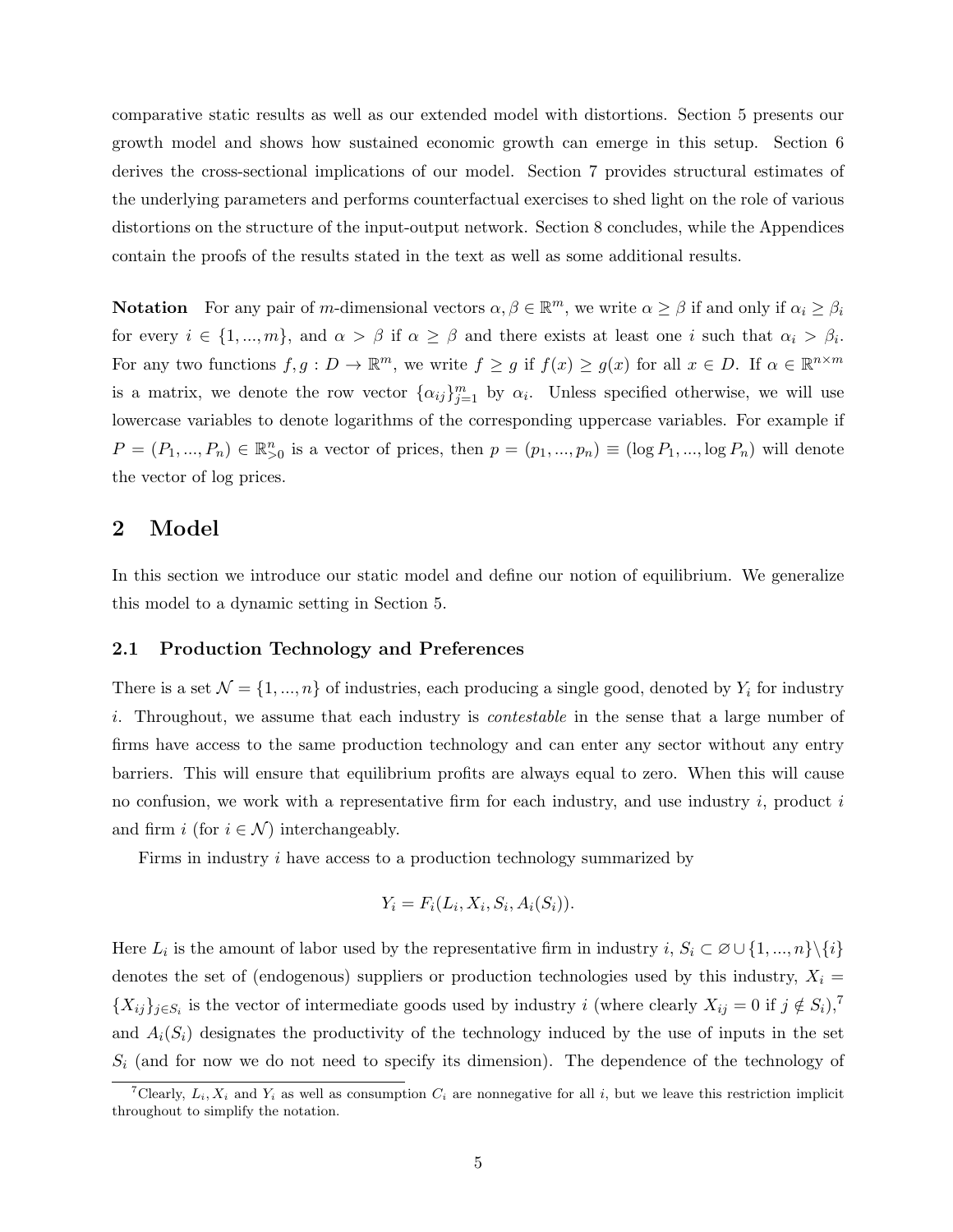production on the set of inputs is the crucial feature of our model, and captures the possibility that by combining a richer set of inputs an industry may achieve a greater level of productivity. Motivated by this aspect of input choice, we will interchangeably refer to the choice of  $S_i$  as technology choice or choice of input suppliers.<sup>8</sup>

We model the consumer side via a representative household whose preferences are given by

$$
u(C_1, \ldots, C_n). \tag{1}
$$

We also assume that the representative household has one unit of labor endowment, which it supplies inelastically. Throughout, we choose the wage as the numeraire, setting

$$
W=1.
$$

Denoting the price of good i by  $P_i$ , the budget constraint of the representative household can then be written as

$$
\sum_{i=1}^{n} P_i C_i \le 1. \tag{2}
$$

We next impose some fairly natural assumptions on technology and preferences.

- **Assumption 1** 1. For each  $i \in \mathcal{N}$ ,  $F_i(L_i, X_i, S_i, A_i(S_i))$  is strictly quasi-concave, exhibits constant returns to scale in  $(L_i, X_i)$ , and is strictly increasing and continuous in  $A_i(S_i)$ ,  $L_i$  and  $X_i$ . Moreover, labor is an essential factor of production in the sense that  $F_i(0, \cdot, \cdot, \cdot) \equiv 0$ .
	- 2.  $u(C_1, \ldots, C_n)$  is continuous, strictly increasing and strictly quasi-concave.

Constant returns to scale on the production side is natural. The strict quasi-concavity of the production function ensures that input demands given technology are uniquely determined, while the feature that output is increasing in the productivity parameters is simply a normalization, enabling us to identify "better technology" with greater  $A_i(S_i)$ . Finally, that labor is essential rules out the extreme possibility that labor can be made redundant by some combination of existing inputs, ensuring that the output level of each industry will always be finite. The assumptions on the utility function of the representative household are fairly minimal. Assumption 1 will be imposed in the next two sections.

### 2.2 Firm Optimization

The contestable market structure combined with constant returns to scale ensures that in each industry, technology and input choices will lead to the lowest unit cost of production. We break

<sup>8</sup> In this section, we simplify the analysis by assuming that any combination of inputs is admissible. In Section 4.4, we show that all of our results generalize to a setting where only a subset of links is (technologically or institutionally) feasible. We further discuss this issue in Appendix C, where we generalize the setup so that some input classes are "essential" for certain sectors (e.g., precision tools need to use at least some metals).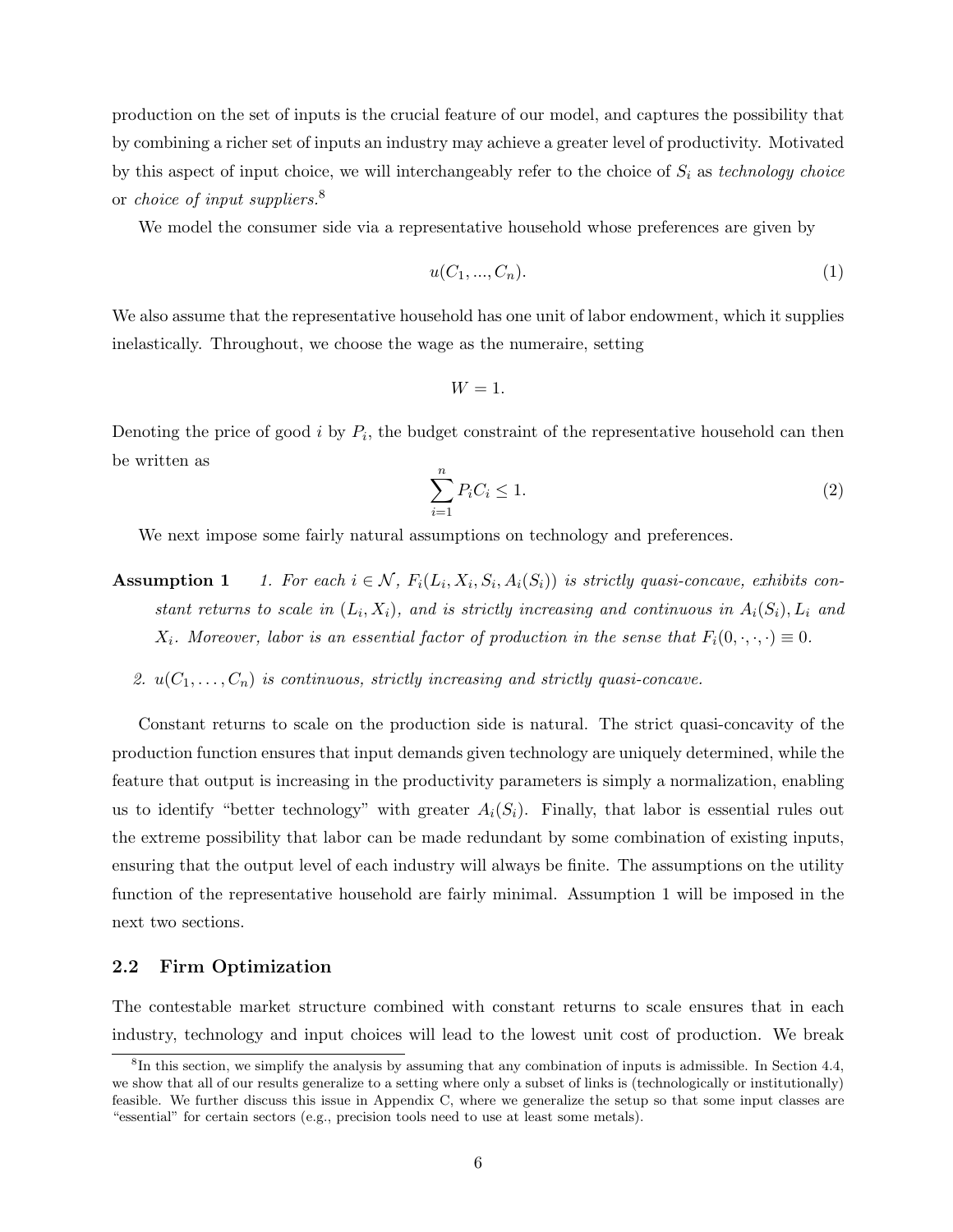this decision down into two parts: first, the choice of inputs given the set of technologies/suppliers,  $S_i$ , and then the choice of  $S_i$ . The first step can be represented as the following cost minimization problem, where the representative firm in industry  $i \in \mathcal{N}$  chooses the vector of intermediate inputs  $X_i$  and labor  $L_i$ :

$$
K_i(S_i, A_i(S_i), P) = \min_{X_i, L_i} L_i + \sum_{j \in S_i} P_j X_{ij}
$$
  
subject to  $F_i(L_i, X_i, S_i, A_i(S_i)) = 1$ . (3)

The unit cost function  $K_i(S_i, A_i(S_i), P)$  is explicitly conditioned on the set of inputs,  $S_i$ , because this determines which prices matter for costs, and also captures the dependence of the technology of production and thus the cost function on the set of inputs beyond the productivity shifter  $A_i(S_i)$ . In addition, because  $F_i$  is strictly increasing and continuous in  $A_i$ , the unit cost function  $K_i(S_i, A_i, P)$ is strictly decreasing and continuous in  $A_i$ .

The second step of firm optimization is the choice of set of technologies to minimize this unit cost function for each  $i \in \mathcal{N}$ :

$$
S_i^* \in \arg\min_{S_i} K_i(S_i, A_i(S_i), P). \tag{4}
$$

#### 2.3 Equilibrium

An equilibrium is defined in the usual fashion. In particular, in an economy of size  $n$ , an equilibrium is represented by  $(P^*, C^*, S^*, L^*, X^*, Y^*)$  such that

- 1. (Consumer maximization) The vector of consumption  $C^*$  maximizes (1) subject to (2) given prices  $P^*$ .
- 2. (Firm maximization) For each  $i = 1, 2, ..., n$ , factor demands  $L_i^*$  and  $X_i^*$  are a solution to (3), and the technology choice  $S_i^*$  is a solution to (4) given prices  $P^*$ .
- 3. (Market clearing) For each  $i = 1, 2, \ldots, n$ ,

$$
C_i^* + \sum_{j=1}^n X_{ji}^* = Y_i^* = F_i(L_i^*, X_i^*, S_i^*, A_i^*(S_i^*)) \text{ and } \sum_{j=1}^n L_j^* = 1.
$$

4. (Contestability) For each  $i = 1, 2, \ldots, n$ ,

$$
K_i(S_i^*, A_i(S_i^*), P^*) = P_i^*.
$$
\n(5)

The first three conditions are standard. The fourth condition follows from the contestability assumption and imposes that the price for each industry's product has to be equal to the minimum unit cost of production.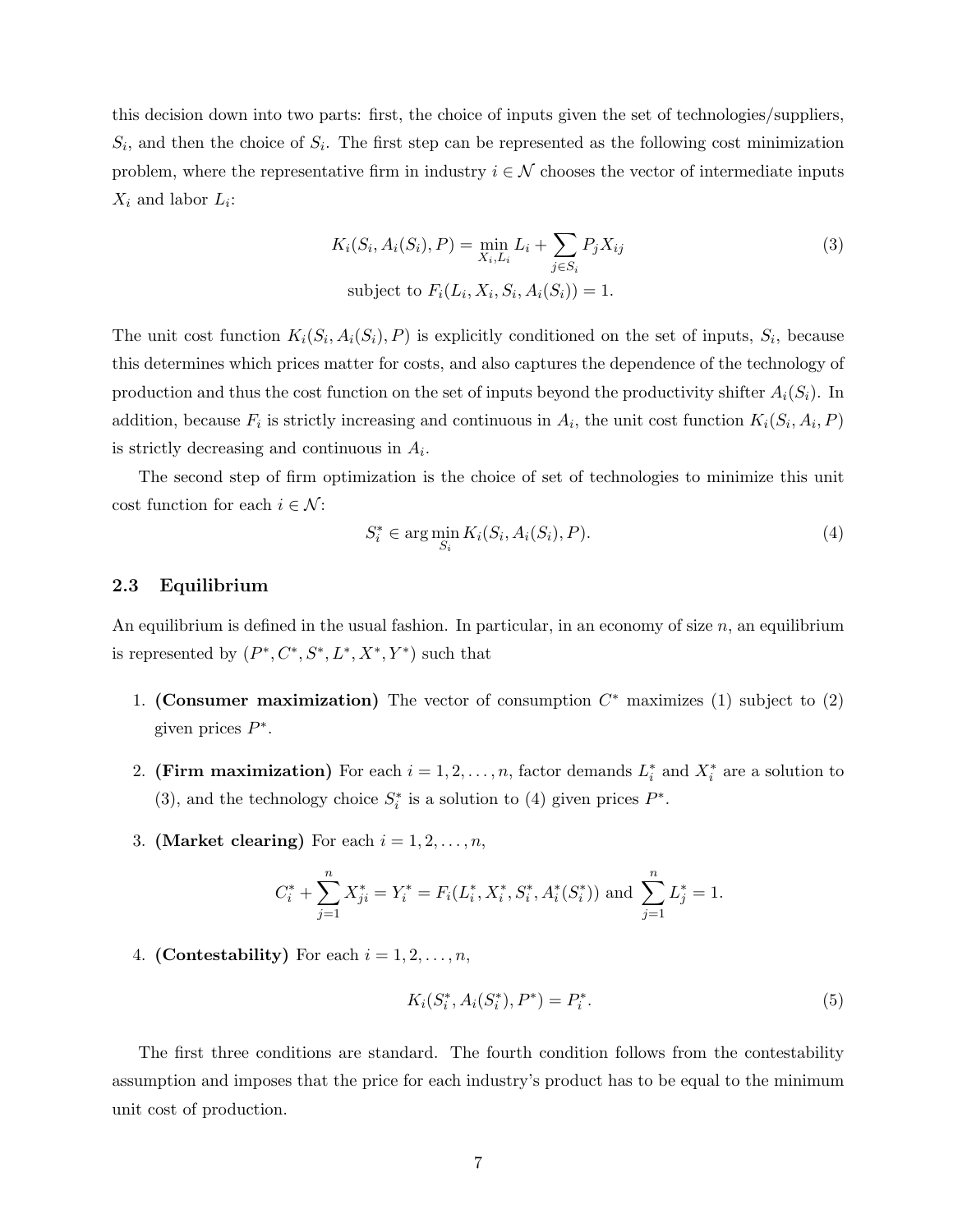Three observations are useful. First, ours is a version of Samuelson's (1954) "no-substitution economy" where prices are determined entirely on the production side (without reference to consumer preferences) as condition (5) in the definition of equilibrium makes clear.<sup>9</sup> Second, the labor market clearing condition could have been dropped by Walras's law, but we wrote it as part of market clearing for emphasis. Finally, the vector of equilibrium technology choices  $S$  also describes a network — or the equilibrium production network — since it specifies the set of suppliers (technologies used) for each industry.

# 2.4 Example: Cobb-Douglas Production Functions with Hicks-Neutral Technology

The simplest example of production technologies that satisfy part 1 of Assumption 1 is the family of Cobb-Douglas production functions with Hicks-neutral technology, given by

$$
F_i(L_i, X_i, S_i, A_i(S_i)) = \frac{1}{(1 - \sum_{j \in S_i} \alpha_{ij})^{1 - \sum_{j \in S_i} \alpha_{ij}} \prod_{j \in S_i} \alpha_{ij}^{\alpha_{ij}} A_i(S_i) L_i^{1 - \sum_{j \in S_i} \alpha_{ij}} \prod_{j \in S_i} X_{ij}^{\alpha_{ij}}}
$$

for each  $i \in \mathcal{N}$ ,  $A_i(S_i)$  is a scalar representing Hicks-neutral productivity, and  $S_i$  indexes the dependence of the technology on both  $A_i(S_i)$  and the  $\alpha_{ij}$ 's.<sup>10</sup> We show in the Appendix that the corresponding unit cost function for industry i is

$$
K_i(S_i, A_i(S_i), P_i) = \frac{1}{A_i(S_i)} \prod_{j \in S_i} P_j^{\alpha_{ij}}.
$$
\n(6)

This cost function illustrates the tradeoff that the firm faces when it chooses the set  $S_i$  to minimize costs — anticipated in the Introduction. There might be sets where  $\prod_{j \in S_i} P_j^{\alpha_{ij}}$  $j^{(\alpha_{ij})}$  is low, but  $A_i(S_i)$ is high, and sets where  $\prod_{j \in S_i} P_j^{\alpha_{ij}}$  $j^{a_{ij}}$  is high, but  $A_i(S_i)$  is low. The firm will choose a set of suppliers which balances this tradeoff between high productivity and low prices (or vice versa).

Cobb-Douglas production functions enable us to obtain a closed-form solution for equilibrium prices. Let us denote logs with lower case; that is,  $p_i \equiv \log P_i$  and  $a_i \equiv \log A_i$ . We can then write the log unit cost function as a function of log productivities and log prices  $k_i(S_i, a_i(S_i), p) =$  $-a_i(S_i) + \sum_{j \in S_i} \alpha_{ij} p_j$ . Since product i's equilibrium price is equal to its unit cost, equilibrium log prices will satisfy the system of equations

$$
p_i^* = \sum_{j \in S_i} (\alpha_{ij} p_j^*) - a_i.
$$
 (7)

<sup>9</sup>Samuelson's notion of equilibrium is similar to ours, but imposes an additional condition requiring that the level of consumption of the first good is maximized given the level of consumption of the remaining goods in the economy. Our analysis in the next section shows that Samuelson's additional condition is redundant because the equilibrium price vector is always unique.

<sup>&</sup>lt;sup>10</sup>The "entropy"-like denominator is included in this production function as a normalization, in particular to simplify the unit cost function derived next. Whether this normalization is present or not makes no difference in our static model. It is also not important in the dynamic model, since it grows at a linear rate as  $n \to \infty$  and thus its presence (or absence) does not affect the asymptotic exponential growth rate of the economy.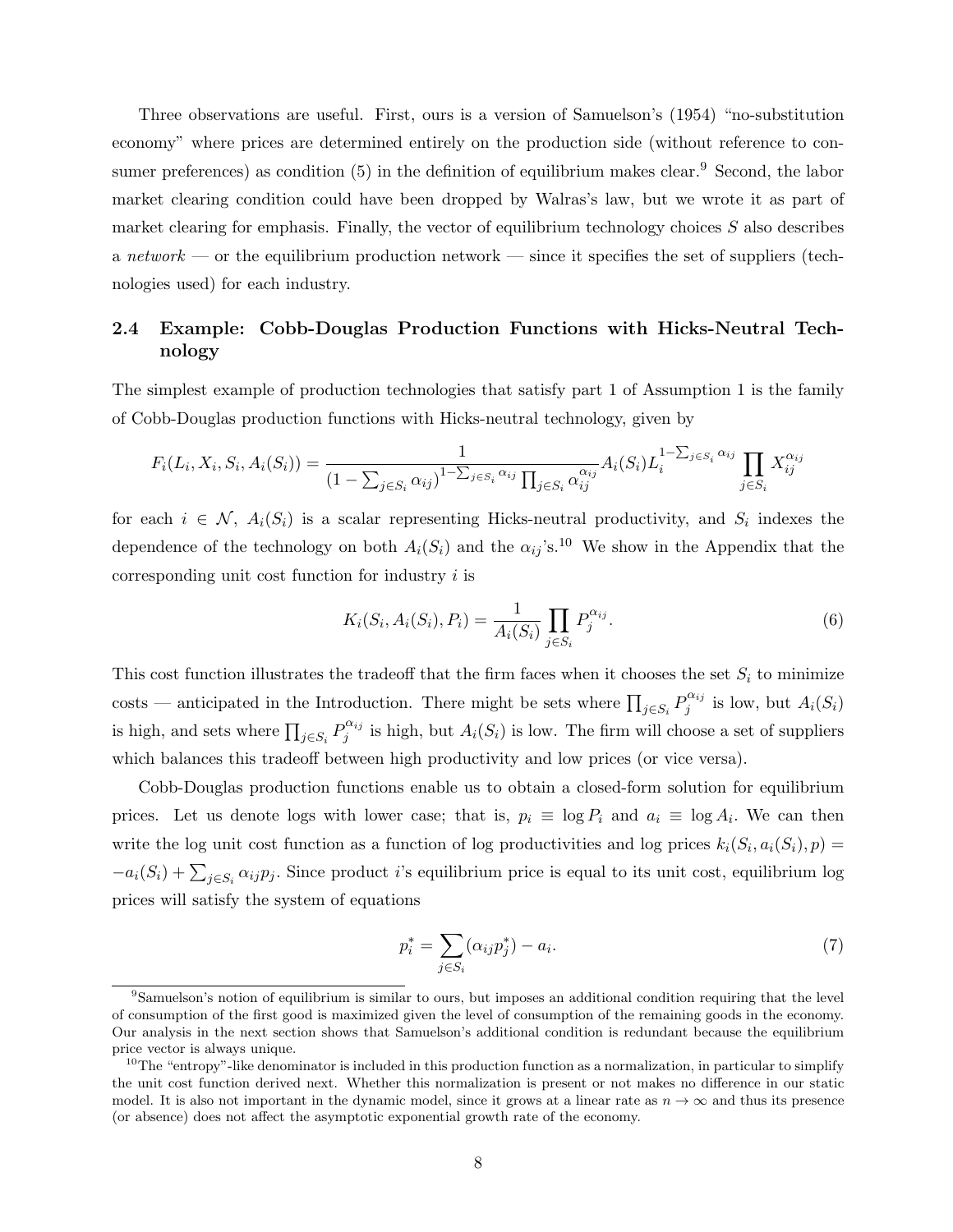Equation (7) admits a closed-form solution for prices. Let  $\alpha(S) \in \mathbb{R}^{n \times n}$  be a matrix with

$$
\alpha_{ij}(S) = \begin{cases} \alpha_{ij} \text{ if } j \in S_i \\ 0 \text{ otherwise} \end{cases}
$$

Then given equilibrium technology choices represented by  $S^*$ , log prices satisfy

$$
p^* = -(I - \alpha(S^*))^{-1} a(S^*)
$$
  
= -\mathcal{L}(S^\*) a(S^\*), (8)

where  $a(S^*) = (a_1(S^*), \ldots, a_n(S^*))'$  is the column vector of equilibrium log productivities, and the second line defines the Leontief inverse  $\mathcal{L}(S^*) \equiv (I - \alpha(S^*))^{-1}$ , which will play an important role whenever we work with the Cobb-Douglas production functions. Equation (8) verifies the above claim that prices are determined without reference to consumer preferences in the special case of the Cobb-Douglas family of production functions.

## 3 Equilibrium Characterization

In this section, we first establish the existence of an equilibrium in our static economy and then prove that this equilibrium is generically unique. Existence and uniqueness of equilibrium are not entirely straightforward in this economy, since each industry has a high-dimensional "nonconvex" technology choice.<sup>11</sup> Nevertheless, we can establish both properties using lattice theoretic tools exploiting the fact that the equilibrium will feature a form of "monotonicity" whereby equilibrium prices of all industries always decline with the adoption of additional (cost-minimizing) technologies by any industry.

#### 3.1 Existence of Equilibrium

We start with a lemma that will be useful in proving both existence and uniqueness of equilibrium. The proof of this lemma, like all other proofs in this paper, is presented in Appendix A.

**Lemma 1** Suppose Assumption 1 holds. Then given an exogenous network  $S_i$ ,  $P^* > 0$  is an equilibrium price vector if and only if

$$
P_i^* = K_i(S_i, A_i(S_i), P^*) \text{ for each } i = 1, 2, ..., n.
$$

The "only if" part of this lemma is a direct implication of the definition of a competitive equilibrium, while the "if" part is more substantive and shows that with exogenous networks, any vector of prices equal to unit costs is part of an equilibrium. An important implication of this lemma, which is established as part of its proof, is that given an equilibrium vector of prices,  $P^*$ , there is

<sup>&</sup>lt;sup>11</sup>This nonconvexity is also the reason why we cannot invoke the standard Second Welfare Theorem.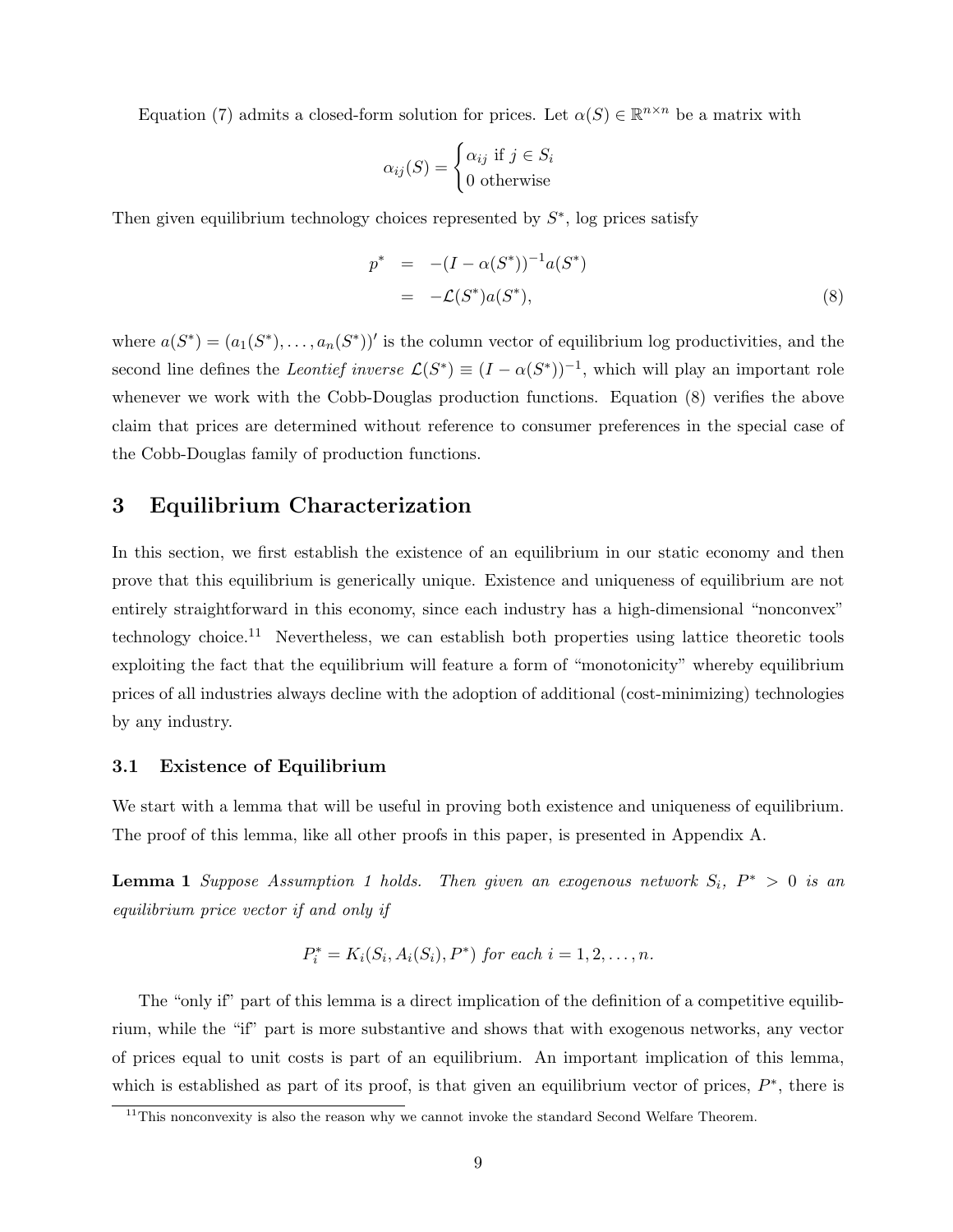a unique vector of sectoral outputs,  $Y^*$ , consumption levels,  $C^*$ , intermediate input levels,  $X^*$ , and labor demands,  $L^*$ . Using this result, we establish the existence of an equilibrium.

**Theorem 1** Suppose Assumption 1 holds. Then an equilibrium  $(P^*, C^*, S^*, L^*, X^*, Y^*)$  exists.

### 3.2 Uniqueness of Equilibrium

In this subsection, we establish the uniqueness of equilibrium prices and generic uniqueness of equilibrium technology choices. In order to establish genericity, we need to specify the exogenous parameters of the economy. Given the uniqueness of equilibrium prices, it is sufficient to focus on a subset of the exogenous parameters corresponding to the shifters of the production technology,  ${A_i(S_i) \}_{i=1}^n$ . Let us take each  $A_i(S_i)$  to be represented by an  $\ell$ -dimensional vector, so that  $A_i =$  $(A_i(\emptyset), A_i(\{1\}),..., A_i(\{1,...,n\}\setminus\{i\}))_{i=1}^n$  is also a vector in  $\mathbb{R}^{\ell \times 2^{n-1}}$ , and  $A = (A_1,..., A_n)$  is a vector in  $\mathbb{R}^{n\times \ell \times 2^{n-1}}$ . We define generic uniqueness in terms of the Lebesgue measure on the parameters  $A \in \mathbb{R}^{n \times \ell \times 2^{n-1}}$ .

**Definition 1** The equilibrium network is generically unique if the set

 $\mathcal{A} = \{A : \text{ There exist at least two distinct equilibrium networks } S^*, S^{**}\}\$ 

has Lebesgue measure zero in  $\mathbb{R}^{n \times \ell \times 2^{n-1}}$ .

**Theorem 2** Suppose Assumption 1 holds. Then the equilibrium prices  $P^*$  and quantities  $C^*, X^*, Y^*$ and  $L^*$  are unique, and the equilibrium network  $S^*$  is generically unique.

We establish as part of the proof of Theorem 1 that the set of equilibrium prices forms a lattice, which implies that for any two vectors of equilibrium prices, there exists a minimal vector of equilibrium prices. We then show that this is not possible, establishing uniqueness of equilibrium prices and thus quantities. Non-uniqueness of the equilibrium network can only arise if two choices of input combinations give exactly the same unit cost for an industry, which is a non-generic possibility, establishing the generic uniqueness of the equilibrium network.

# 4 Comparative Statics

In this section, we present our main comparative statics results. We first establish that when any industry's technology improves, all industries' prices (weakly) decrease. Then we prove that if the cost function satisfies a (reasonable) single-crossing condition, then an improvement in technology will make the equilibrium network weakly increase. We then show that this single-crossing condition is satisfied when (1) production functions are supermodular; (2) production functions are Cobb-Douglas with Hicks-neutral technologies; or (3) they have a constant elasticity of substitution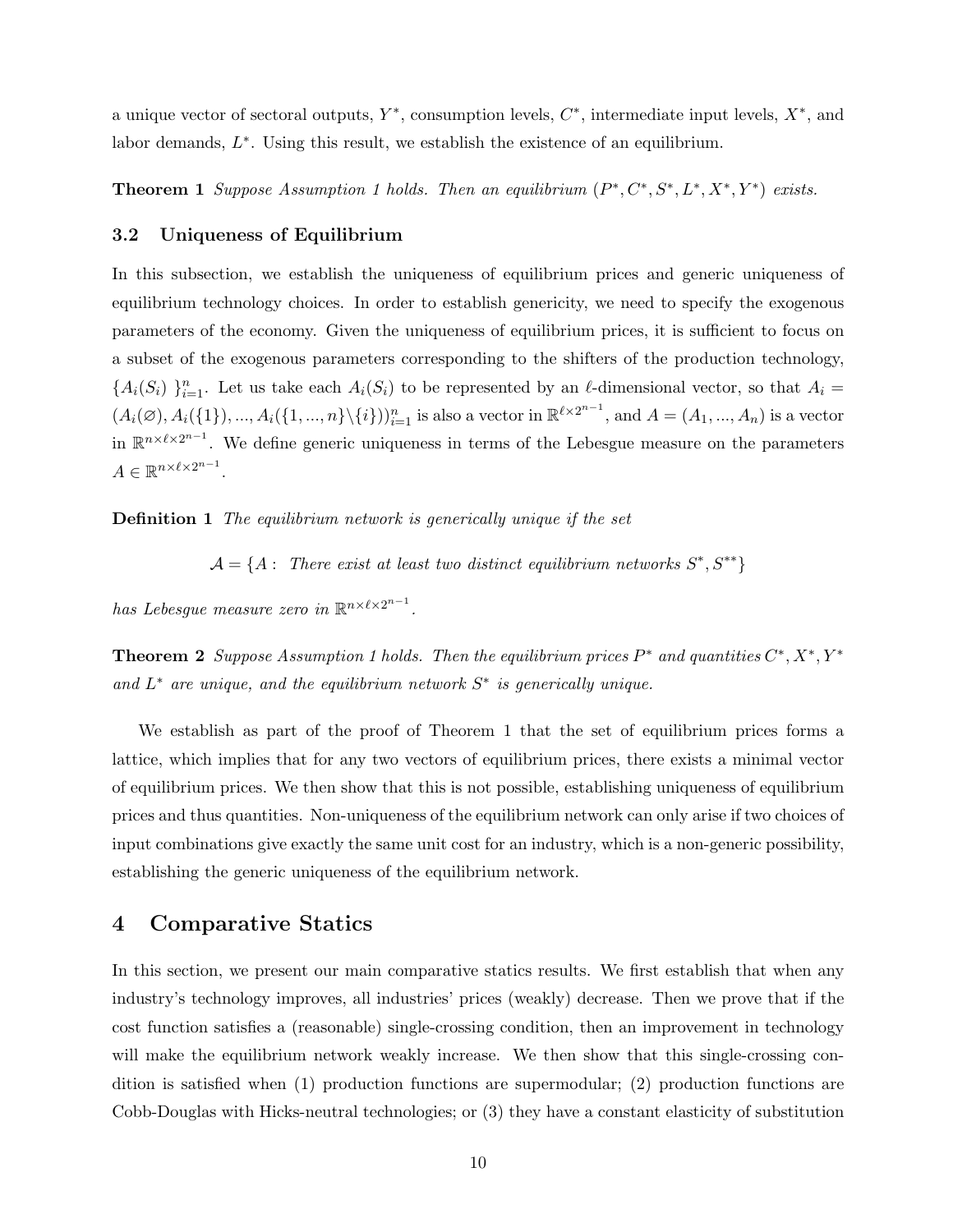(CES) with input-specific productivity terms. We also show that comparative statics can be "discontinuous" in this model in the sense that small changes in parameters (or distortions) can lead to very large modifications in the production network. Finally, we generalize our model to include distortions and direct restrictions on the formation of links (or adoption of technologies), and derive additional comparative statics.

We should note at the outset that all of our comparative statics work through two complementary channels. The first is a *direct channel*, whereby, say as a result of an increase in  $A_i(S_i)$  industry i can reduce its unit cost because it has access to better technology. The second is an *indirect* channel, where industry i's technology improvements are transmitted to other industries via prices. If industry i's price is lower, its customers will face lower unit costs, and then their customers will have lower unit costs as well, and so on. Furthermore, because the choice of network is endogenous, when industry *i*'s price decreases, other industries are more likely to adopt it as a supplier, decreasing their own costs, which makes the customer industries themselves more likely to be adopted as suppliers.

#### 4.1 Comparative Statics for Prices

We first show that any improvement in technologies — in the sense of a shift in the vector of technologies from A to  $A' \geq A$  — leads to lower prices for all products. Its logic and proof follow those of Theorem 1.

**Theorem 3** Suppose Assumption 1 holds. Consider a shift in technology from A to  $A' \geq A$ , and let  $P^*$  and  $P^{**}$  be the respective equilibrium price vectors. Then  $P^{**} \leq P^*$ .

Intuitively, an improvement in technology reduces the costs and thus the prices of affected industries. But since the outputs of these industries are used as inputs for the production of other goods in the economy, the prices of all goods tend to decline as a result. Notably, no further assumptions are necessary for this result.

#### 4.2 Comparative Statics for Technology Choices

In contrast to prices, the comparative statics for technology choices (equilibrium network) need additional assumptions. This is for two reasons. First, to encourage (or not to discourage) the adoption of an additional product  $j$  as an input for industry  $i$ , we need the "marginal return to adopting j" to increase, but an improvement in the technology for industry  $i (A' \geq A)$  as in Theorem 3) does not ensure this. Second, we need to rule out the possibility that the reduction in prices following from the adoption of an additional input by an industry discourages the adoption of additional inputs. The next two definitions introduce the conditions we need to ensure these two features.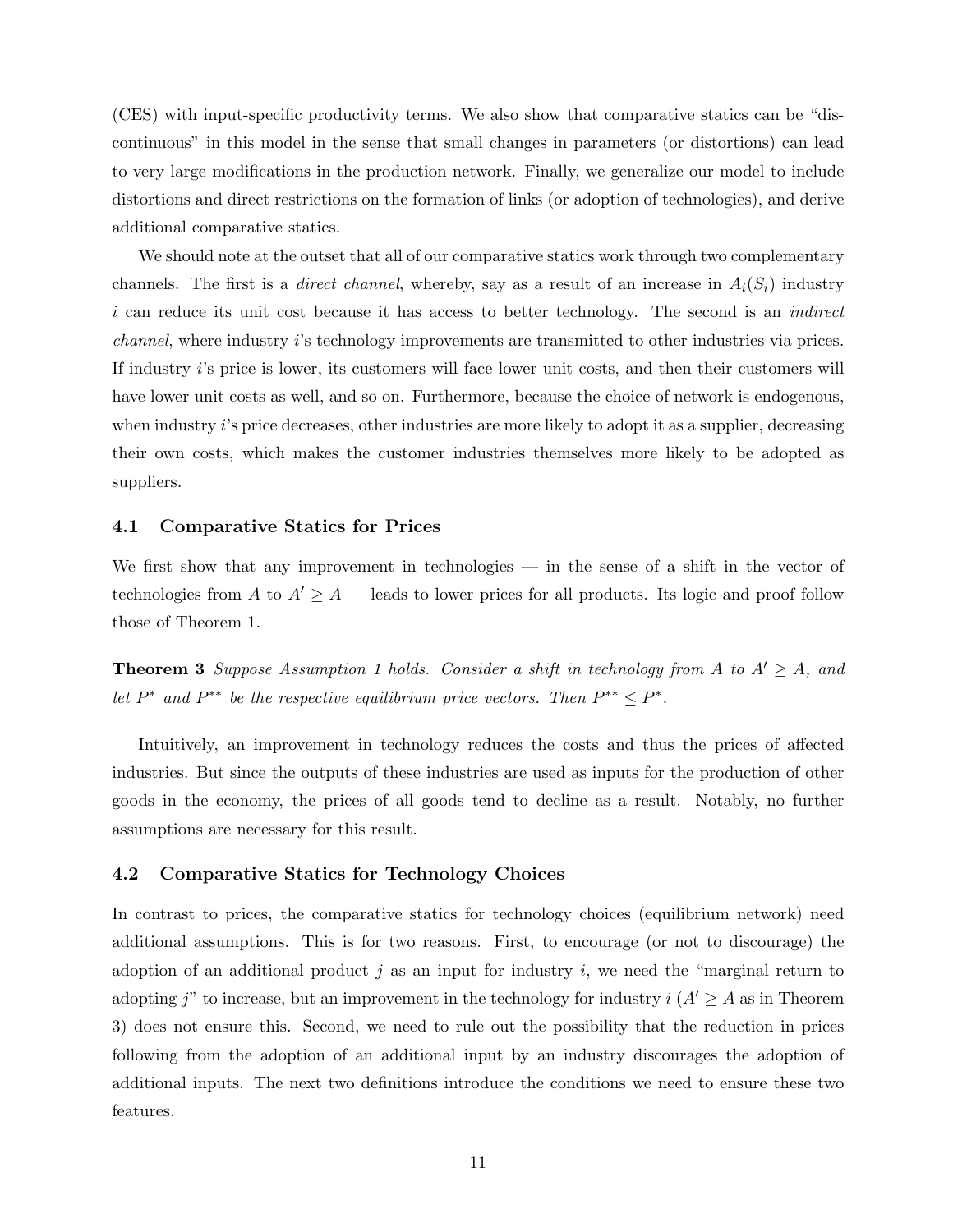The first one defines a *positive technology shock*, embedding the notion that the shifting technologies not only improve the level of productivity of different input combinations but also the marginal return from adopting additional input combinations. It also imposes a quasi-submodularity condition, which implies that additional inputs do not directly reduce the productivity from the adoption of yet further inputs. We define these last requirement directly using the unit cost function rather than the production functions — for convenience.

**Definition 2 (Positive Technology Shock)** A change from A to  $A'$  is a positive technology shock if

- 1. (higher level)  $A' \geq A$ ;
- 2. (quasi-submodularity) for each  $i \in \mathcal{N}$ , and for all P,  $K_i(S_i, A_i(S_i), P)$  is quasi-submodular in  $(S_i, A_i(S_i))$ .<sup>12</sup>

The quasi-submodularity condition implies that when  $A$  increases to  $A'$ , there are higher marginal returns to adopting a larger set of technologies, as we show in the next lemma.

**Lemma 2** Suppose that for each  $i \in \mathcal{N}$ ,  $K_i(S_i, A_i(S_i), P)$  is quasi-supermodular in  $(S_i, A_i(S_i))$ . Then for each  $i \in \mathcal{N}$ , and for all P and for all  $S_i \subset S'_i$ , we have

$$
K_i(S'_i, A_i(S'_i), P) - K_i(S_i, A_i(S_i), P) \le 0 \implies K_i(S'_i, A'_i(S'_i), P) - K_i(S_i, A'_i(S_i), P) \le 0.
$$

Quasi-submodularity ensures that, holding prices constant, an improvement in technology from  $A$  to  $A'$  encourages the adoption of a larger set of inputs. But as highlighted in Theorem 3, an improvement in technology also leads to lower prices. The next definition introduces the requirement that the return to additional technology adoption does not diminish as prices decline. This is a reasonable, but by no means automatic, restriction (since lower prices mean the cost of buying inputs associated with the new technology is also lower), and we will see that some common production functions satisfy it.

Definition 3 (Technology-Price Single-Crossing Condition) For each  $i \in \mathcal{N}$ ,  $K_i(S_i, A_i(S_i), P)$  satisfies the technology-price single-crossing condition in the sense that for all equilibrium prices  $P' \leq P$  and  $S_i \subset S'_i$ , we have

$$
K_i(S'_i, A_i(S'_i), P) - K_i(S_i, A_i(S_i), P) \le 0 \implies K_i(S'_i, A_i(S'_i), P') - K_i(S_i, A_i(S_i), P') \le 0.
$$

<sup>&</sup>lt;sup>12</sup>Or more explicitly, for every  $S_i, T_i, A_i, P$  we have  $K_i(S_i, A_i(S_i), P) \leq K_i(S_i \cap T_i, A_i(S_i \cap T_i), P) \implies K_i(S_i \cup T_i, P)$  $T_i, A_i(S_i \cup T_i), P) \leq K_i(T_i, A_i(T_i), P)$  and  $K_i(S_i, A_i(S_i), P) < K_i(S_i \cap T_i, A_i(S_i \cap T_i), P) \implies K_i(S_i \cup T_i, A_i(S_i \cup T_i))$  $(T_i), P) < K_i(T_i, A_i(T_i), P).$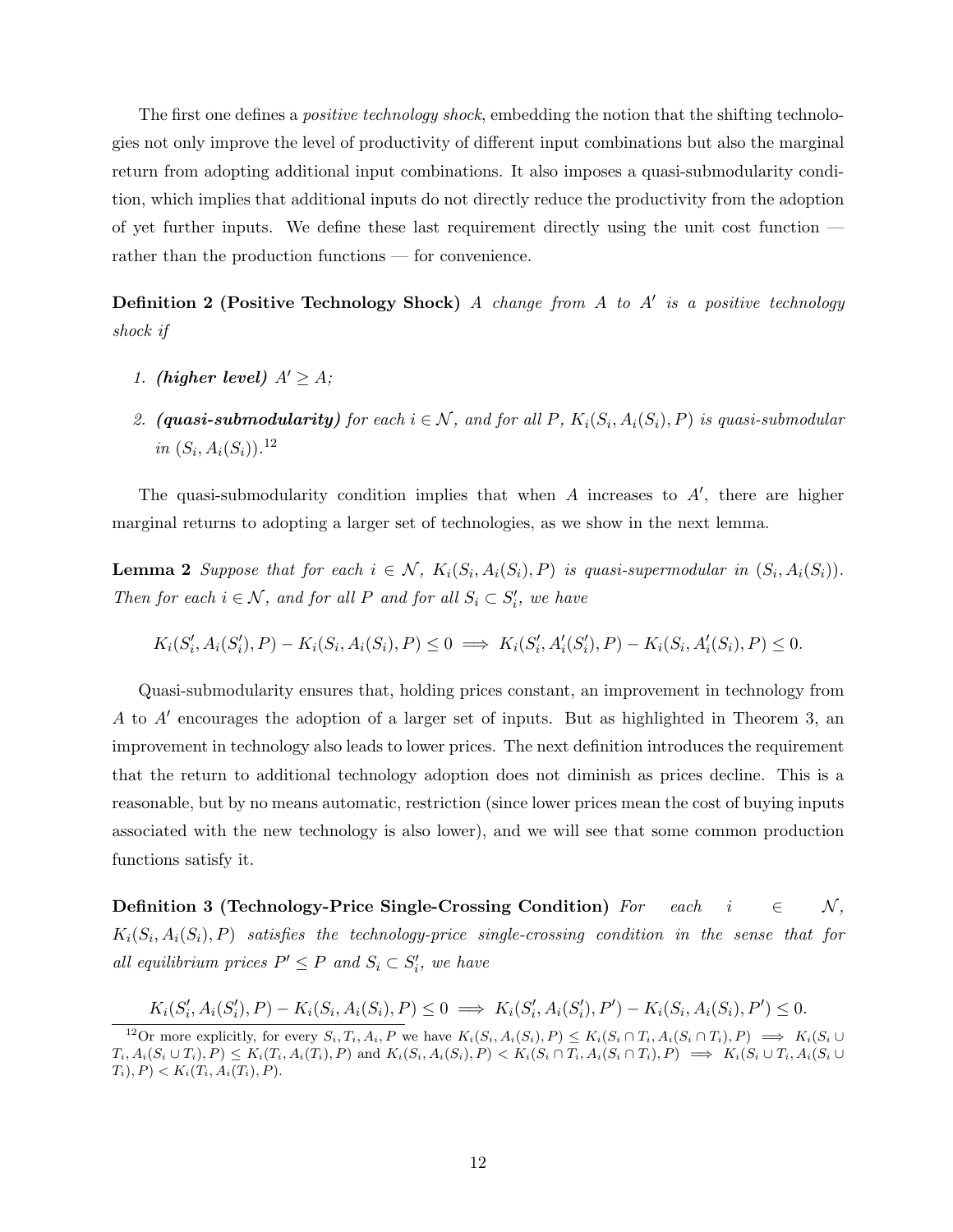Note that in contrast to the quasi-submodularity condition, this single-crossing condition is a joint restriction on how the unit cost function changes when both the set of inputs and prices change.

The next theorem is our main comparative static result and shows that under the technologyprice single crossing condition, a positive technology shock encourages technology adoption by all industries.

Theorem 4 Suppose Assumption 1 and the technology-price single-crossing condition hold. Then a positive technology shock (weakly) increases the equilibrium network from  $S^*$  to  $S^{**}$ .

Intuitively, a positive technology shock is defined in such a way that it creates direct incentives for technology adoption — for the adoption of additional inputs. This implies that, all else equal, a number of "affected" industries will tend to increase the set of suppliers they use. But this then creates a series of indirect effects, because the use of better technology will reduce their prices. The technology-price single-crossing condition implies that facing lower prices, other industries will also be induced to (weakly) expand their sets of suppliers.

The technology-price single-crossing condition is not always satisfied as we show in Example 1 below. Nevertheless, it is satisfied for a number of important families of production technologies. The next proposition shows that when production functions are supermodular, then this condition is satisfied.

**Proposition 1** Suppose  $F_i(L_i, X_i, A_i(S_i), S_i)$  is supermodular in all its arguments. Then the unit cost function  $K_i(S_i, A_i(S_i), P)$  satisfies the technology-price single-crossing condition.

Even more important in many applications, especially in the presence of input-output linkages, as the family of Cobb-Douglas production functions. The next proposition shows that Cobb-Douglas production functions with Hicks-neutral technology also satisfy the technology-price single crossing condition.

**Proposition 2** Suppose  $F_i(L_i, X_i, A_i(S_i), S_i)$  is in the Hicks-neutral Cobb-Douglas family. Then the unit cost function  $K_i(S_i, A_i(S_i), P)$  satisfies the technology-price single-crossing condition.

The previous two propositions established the technology-price single-crossing condition when the productivity of an industry, and thus its unit cost function, depends on  $S_i$ , the set of inputs it uses. Our next example is more restrictive in this regard in that we consider "input-specific" productivities, meaning that each input has a specific productivity (for the sector in question) which applies regardless of which other inputs are being used. We then show that when production functions are CES with input-specific productivities, the single-crossing property is again satisfied.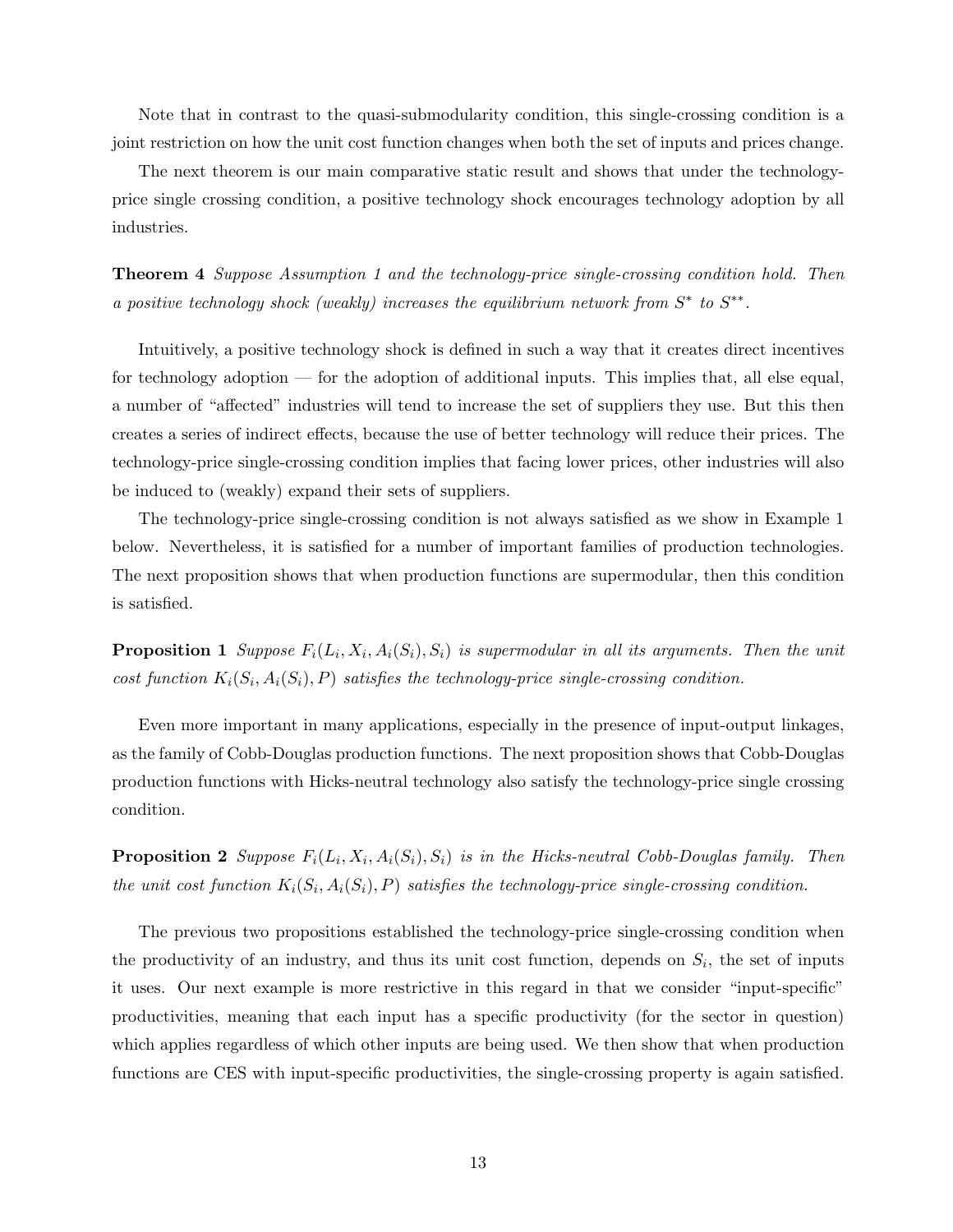**Proposition 3** Suppose  $F_i(L_i, X_i, A_i(S_i), S_i)$  is a CES function with input-specific productivities, i.e.,

$$
\left(\sum_{j\in S_i} \alpha_{ij} (A_{ij} X_{ij})^{\frac{\sigma-1}{\sigma}} + (1 - \sum_{j\in S_i} \alpha_{ij}) L_i^{\frac{\sigma-1}{\sigma}}\right)_{\sigma-1}^{\frac{\sigma}{\sigma-1}}
$$

with  $\sigma \neq 1$ . Then the unit cost function  $K_i(S_i, A_i(S_i), P)$  satisfies the technology-price singlecrossing condition.

The next example illustrates that the technology-price single-crossing condition is far from vacuous, and might fail even under the quasi-submodularity condition.

Example 1 (Quasi-submodularity does not imply the technology-price single-crossing condition) Consider an economy with three industries. The production function in each industry is a Cobb-Douglas production function, but crucially technology does not take a Hicks-neutral form, and the input shares of an industry depend on the set of inputs used. Namely,

$$
Y_i = \frac{1}{(1 - \sum_{j \in S_i} \alpha_{ij}(S_i))^{1 - \sum_{j \in S_i} \alpha(S_i)_{ij}} \prod_{j \in S_i} \alpha_{ij}(S_i)^{\alpha_{ij}(S_i)}} A_i(S_i) L_i^{1 - \sum_{j \in S_i} \alpha_{ij}(S_i)} \prod_{j \in S_i} X_{ij}^{\alpha_{ij}(S_i)},
$$

where the conditioning of  $\alpha_{ij}$ 's on the set of inputs,  $S_i$ , emphasizes the difference from the family of Cobb-Douglas production functions with Hicks-neutral technology. Suppose also that industries 1 and 2 use only labor as input and have production functions  $Y_1 = e^{-\epsilon} L_1$  and  $Y_2 = e^{\epsilon} L_2$ , where  $\epsilon > 0$ , so that in equilibrium their prices satisfy  $p_1 = -a_1 = \epsilon$  and  $p_2 = -a_2 = -\epsilon$ , where we have also defined  $a_i$  (for  $i = 1, 2$ ) as the log productivities of these two industries. Industry 3, on the other hand, can choose any one of  $\emptyset$ ,  $\{1\}$ ,  $\{2\}$  or  $\{1,2\}$  as its set of inputs, with the following input shares

$$
\alpha_{31}(S) = \begin{cases} 0 & \text{if } 1 \notin S_3 \\ \frac{2}{3} & \text{if } S_3 = \{1\} \\ \frac{1}{3} & \text{if } S_3 = \{1, 2\} \end{cases} \quad \text{and } \alpha_{32}(S) = \begin{cases} 0 & \text{if } 3 \notin S_3 \\ \frac{2}{3} & \text{if } S_3 = \{2\} \\ \frac{1}{3} & \text{if } S_3 = \{1, 2\}. \end{cases}
$$

The log productivity for industry 3 is given by  $a_3(\emptyset) = a_3({1}) = a_3({2}) = 0$ , and  $a_3({1, 2}) = \epsilon$ . Quasi-submodularity then requires that for all equilibrium prices  $(p_1, p_2)$ ,

$$
\frac{2}{3}p_2 \le 0 \implies -\epsilon + \frac{1}{3}p_1 + \frac{1}{3}p_2 \le \frac{2}{3}p_1 \n\frac{2}{3}p_1 \le 0 \implies -\epsilon + \frac{1}{3}p_1 + \frac{1}{3}p_2 \le \frac{2}{3}p_2
$$

(and also with strict inequalities). It is straightforward to verify that these conditions hold. In particular, because  $a_1 = -\epsilon < 0$  and  $a_2 = \epsilon > 0$ , we have  $p_1 = \epsilon > 0$  and  $p_2 = -\epsilon < 0$ , and thus the first condition is always satisfied as  $-\epsilon + \frac{1}{3}$  $\frac{1}{3}p_2 \leq \frac{1}{3}$  $\frac{1}{3}p_1$ , while the second condition is also always satisfied because we never have  $p_1 \leq 0$ . Hence, the unit cost function for industry 3 is quasi-submodular.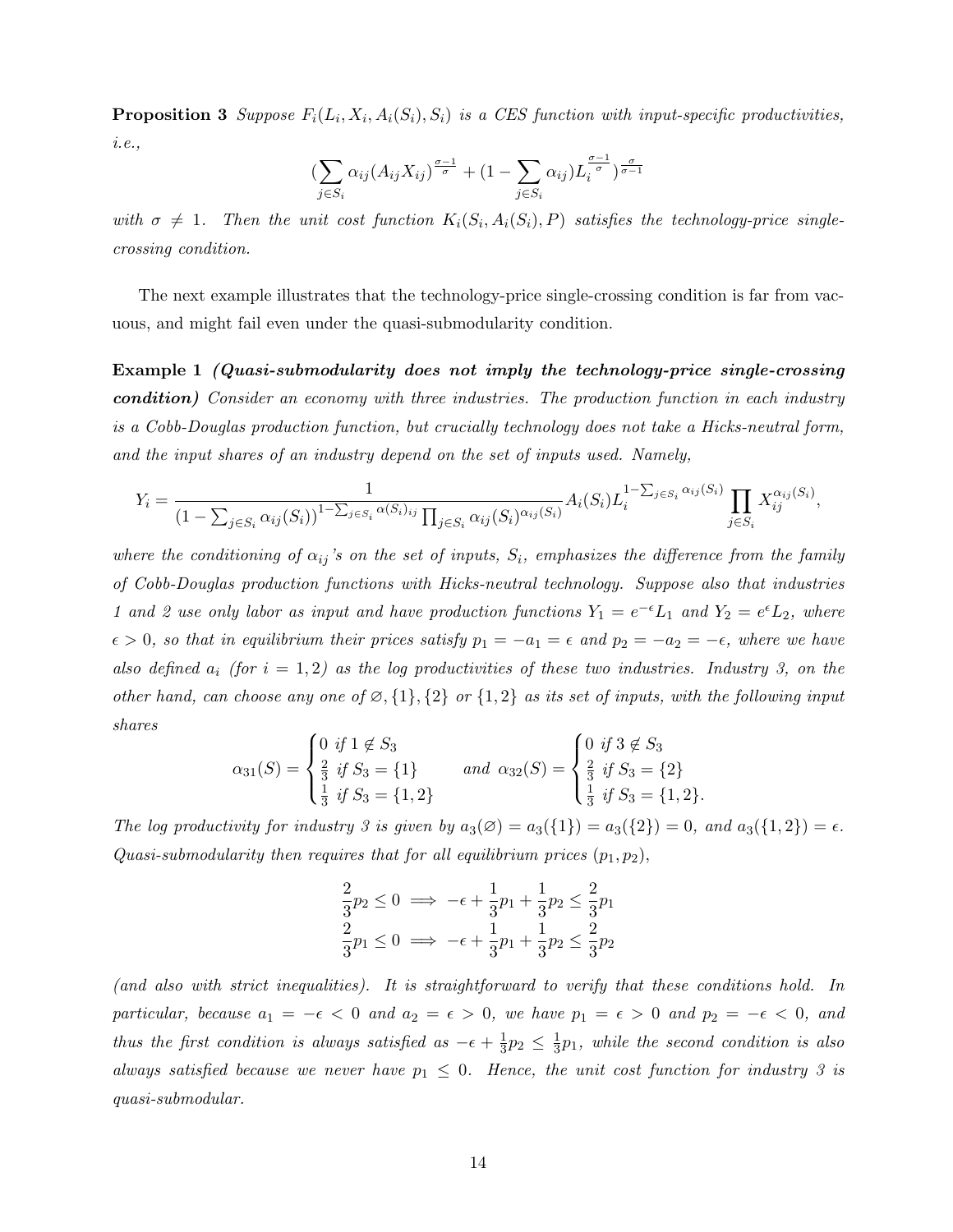We next show that it does not satisfy the technology-price single-crossing property. First note that given the equilibrium prices characterized so far, it is cost-minimizing for industry 3 to choose  $S_3 = \{1,2\}$ , since its log unit cost with  $S_3 = \emptyset$  is 0, with  $S_3 = \{1\}$ , it is  $\frac{2}{3}\epsilon$ , with  $S_3 = \{2\}$ , it is  $-\frac{2}{3}$  $\frac{2}{3}\epsilon$ , and with  $S_3 = \{1,2\}$ , it takes its lowest value,  $-\epsilon$ . Next consider a change in the technology of industry 2 so that  $a_2$  increases to  $a'_2 = 3\epsilon$ . This can be verified to be a positive technology shock, since we still have  $p_1 > 0$  and  $p_2 < 0$ , and thus the quasi-submodularity condition continues to be satisfied. But following this change, the log unit cost for industry 3 from choosing  $S_3 = \{2\}$  declines to  $-2\epsilon$ , while the log unit cost from  $S_3 = \{1,2\}$  declines only to  $-\epsilon + \frac{1}{3}$  $\frac{1}{3}\epsilon-\epsilon=-\frac{5}{3}$  $\frac{5}{3}\epsilon > -2\epsilon$ . Therefore, following this positive technology shock industry 3 chooses a smaller set of input suppliers, switching from  $\{1,2\}$  to  $\{2\}$ .

#### 4.3 Discontinuous Effects

In this subsection, we show by means of an example that comparative statics are potentially "discontinuous" in that a small change in technologies can lead to a very large reconfiguration of the input-output network. Our example, in particular, shows how following an arbitrarily small increase in one industry's productivity, the equilibrium network can shift from an empty to a complete network. Though, to some degree, this result reflects the discreteness of the choices over the set of suppliers in our model, it is also a consequence of the interdependent nature of technology adoption decisions: the adoption of a productive technology reduces an industry's unit cost of production and makes it more attractive as an input supplier to other industries.

**Example 2 (Discontinuous effects)** Consider an economy with n industries. Each industry has a Hicks-neutral Cobb-Douglas production function. Given a log price vector p, each industry i chooses a set of suppliers  $S_i$  which minimizes the log unit cost function  $k_i(S_i, a_i(S_i), p) = -a_i(S_i) +$  $\sum_{j \in S_i} \alpha_{ij} p_j$ . The economy's initial log productivity function is  $a_i(\emptyset) = 0$  and  $a_i(S_i) = -\epsilon$  for all i and all  $S_i \neq \emptyset$ , where  $\epsilon > 0$  can be taken to be arbitrarily small. With this configuration of productivities, the unique equilibrium network is empty, i.e.,  $(S_1, ..., S_n) = (\emptyset, ..., \emptyset)$ , and the equilibrium log price vector is  $p = 0$ .

Consider next an exogenous increase in the productivity of industry 1 such that its new log productivity vectored shifts to  $a'_1({1,...,n}\setminus{1}) = \kappa \epsilon$ , and  $a'_1(S_1) = a_1(S_1)$  for all  $S_1 \neq {1,...,n}\setminus{1}$ , while there is no change for other industries, i.e.,  $a'_i(S_i) = a_i(S_i)$  for all  $i \neq 1$  and all  $S_i$ . We take  $\kappa > \max_i \frac{1}{\alpha_i}$  $\frac{1}{\alpha_{i1}}$ . The following tattonement process converges to a new equilibrium, represented by network  $S'$  and log prices  $p'$ .

In round 0 of the tattonement process, we take the initial price vector  $p = 0$  as given and allow each industry to minimize costs using their new technology a'. Therefore, in this round, all industries except industry 1 will choose  $S_i = \emptyset$ , while industry 1 sets  $S_1 = \{1, ..., n\} \setminus \{1\}$  and achieves log unit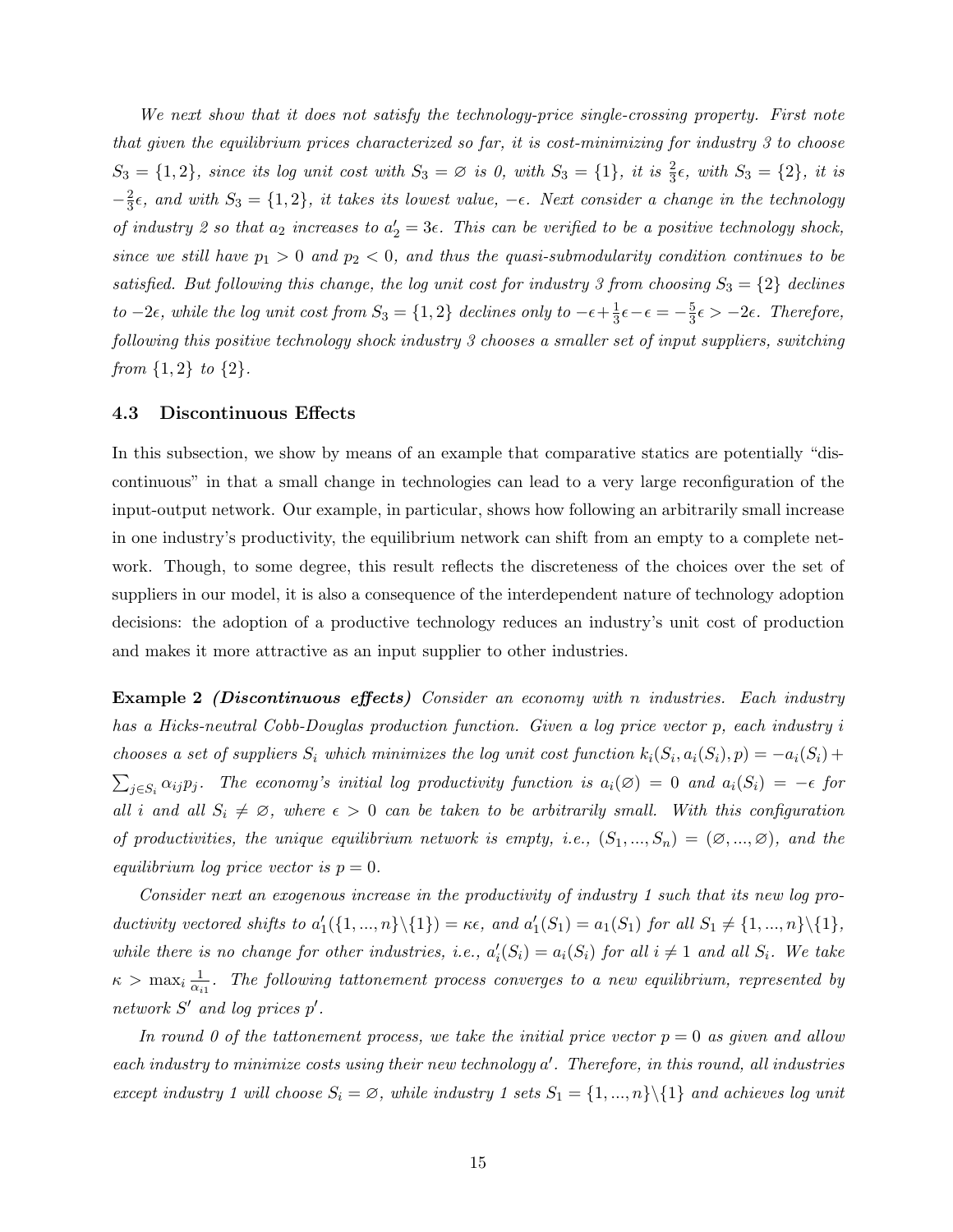

(c) Network after all industries choose industry 1 as a supplier

(d) Network after the new equilibrium is reached

Figure 1: Evolution of the input-output network in Example 2 after a shock to industry 1's productivity. Immediately after the shock, industry 1 will adopt all other industries as suppliers. This leads to a drop in industry 1's price. This drop in price is large enough that all other industries adopt industry 1 as a supplier. This leads to a cascade effect of declining prices, until all industries adopt each other as suppliers.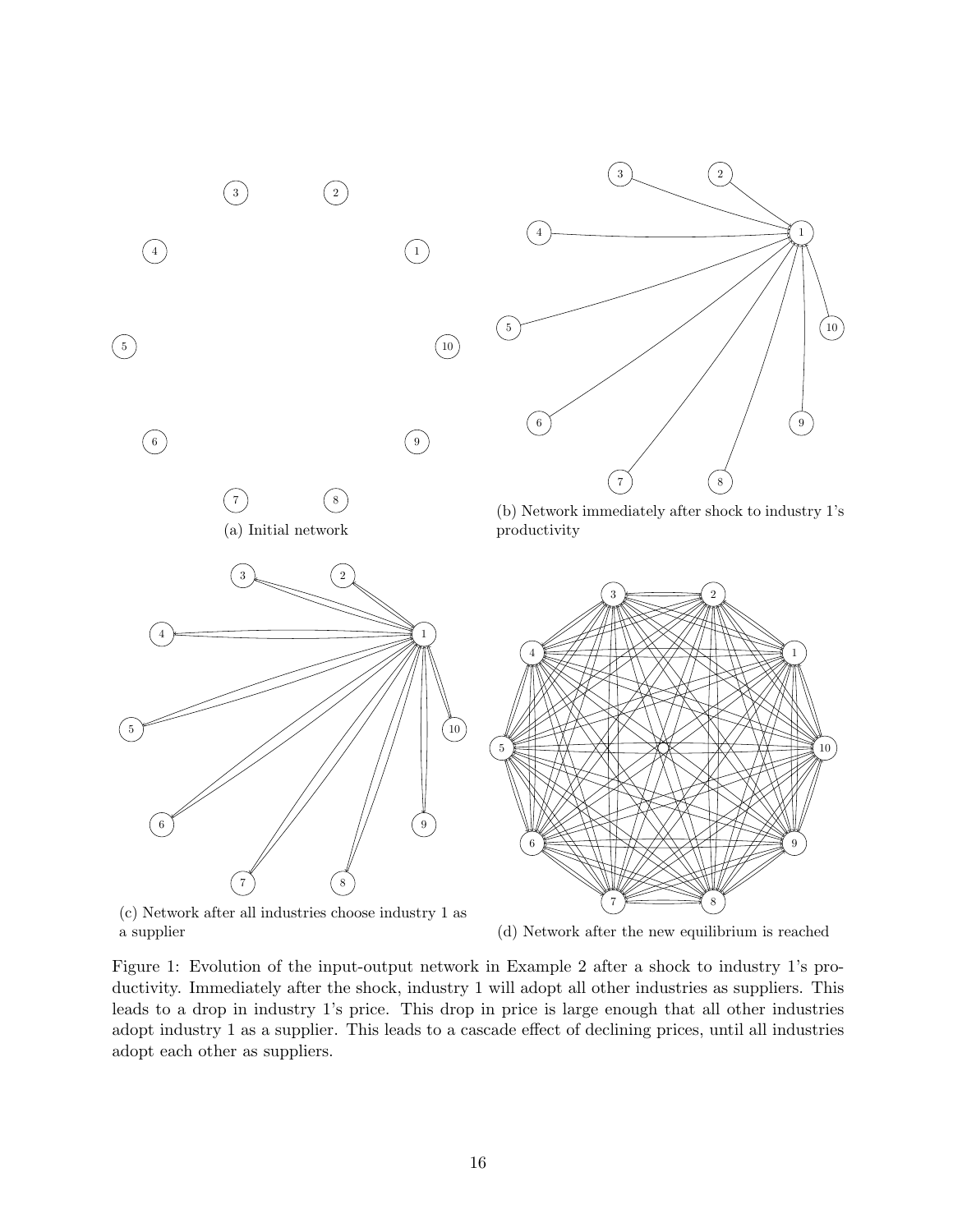cost of  $\min_{S_1} k(S_1, a'_1(S_1), p) = -a_1(S_1) = -\kappa \epsilon$ . Consequently, at the end of round 0, the network is  $S^0 = (\{1, ..., n\} - \{1\}, \emptyset, ..., \emptyset)$  and the log price vector is  $p^0 = (-\kappa \epsilon, 0, ..., 0)$ .

In round 1, we now impose the log price vector of  $p^0$ , which resulted from round 0. Now industry 1 still chooses  $S_1 = \{1, ..., n\} \setminus \{1\}$ . All other industries will choose industry 1 as a supplier if  $\epsilon - \alpha_{i1} \kappa \epsilon < 0$ , or equivalently if  $\kappa > \frac{1}{\alpha_{i1}}$ . Since we have assumed that  $\kappa > \max_i \frac{1}{\alpha_i}$  $\frac{1}{\alpha_{i1}}$ , this condition is satisfied for all industries, and at the end of round 1, we have  $S^1 = (\{1, ..., n\} \setminus \{1\}, \{1\}, ..., \{1\})$ and a log price vector of  $p^1$  such that  $p^1_i < 0$  for all i.

In round 2 of the tattonement process, we take the log price vector to be  $p^1$ , all of whose elements are negative. This ensures that for each industry i, the cost-minimizing set of suppliers is now  $S_i = \{1, ..., n\} \backslash \{i\}$ , leading to a vector of log prices of  $p^2 \leq p^1 < 0$ .

In round  $t \geq 3$ , the network of technologies has converged, i.e.,  $S' = S^3 = S^2$ , and only prices are updated with

$$
p_i^t = -a_i(S_i') + \sum_{j \in S_i'} \alpha_{ij} p_j^{t-1}.
$$

This process converges to  $p'$ . Thus in this example, the small change in productivity shifts the equilibrium technology choices from the empty to the complete network.

#### 4.4 The Economy with Distortions

As noted in the Introduction, various taxes and difficulties of writing and enforcing contracts with suppliers make setting up and utilizing supplier relations more expensive in some environments. We next study the implications of two types of distortions on equilibrium prices and input-output networks. The first are sector-specific "marginal distortions," which result from taxes or per-unit contracting costs, and are denoted by  $\tau_j \geq 0$ . These distortions imply that industry j's goods will be sold (to households and other industries) at the price  $P_i(1 + \tau_i)$ . Though, as we will see next, these higher prices will also discourage the use of a broad set of input suppliers, their main impact is on marginal decisions. The second type of distortions we introduce are direct restrictions on the set of suppliers, which might also result from costs of enforcing contracts or from difficulties of setting up complex supply chains.<sup>13</sup> In particular, we define the set  $R = \{(i, j)|j \text{ cannot be in } S_i\},\$ which specifies the set of restricted links. Clearly, a set  $R' \supset R$  represents greater restrictions on input-output linkages than R. The definition of equilibrium can be generalized in a straightforward manner to this setting with distortions.

The following theorem generalizes our results so far to this economy with distortions and characterizes the comparative statics with respect to marginal distortions and direct restrictions. Since its proof is very similar to the results presented so far, it is omitted.

<sup>&</sup>lt;sup>13</sup>Though we could also model these costs as fixed costs of setting up links, we opt for the simpler formulation because the characterization of equilibrium becomes less tractable in the presence of such fixed costs.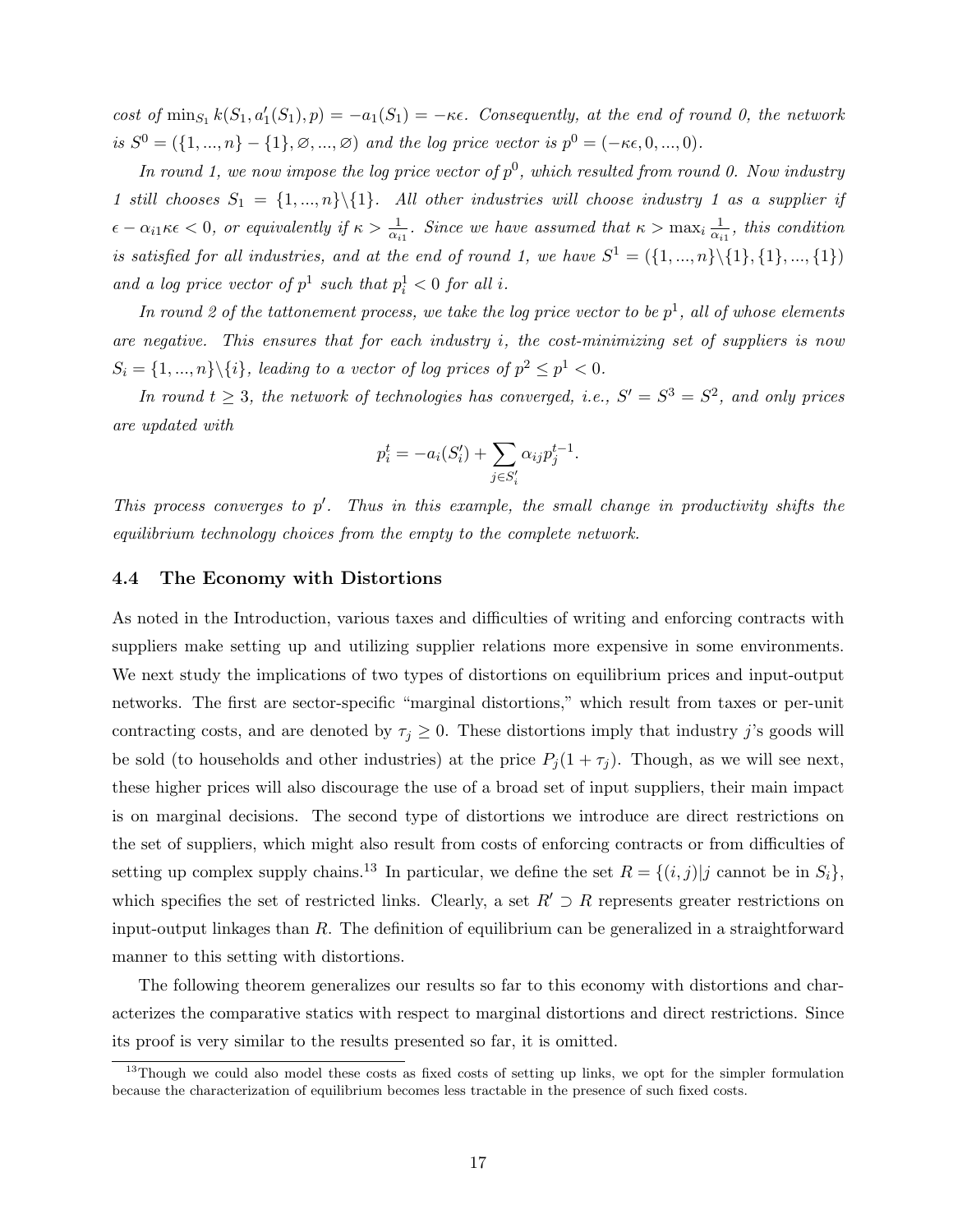**Theorem 5** Suppose that Assumption 1 holds and let  $\tau = {\tau_j}_{j=1}^n$  denote the vector of marginal distortions and let R denote the set of restricted links. Then an equilibrium with distortions exists and the equilibrium price vector,  $P(\tau, R)$ , is unique and the equilibrium network,  $S(\tau, R)$ , is generically unique. Moreover, for any  $\tau' \geq \tau$  and  $R' \supset R$ , the equilibrium price vectors satisfy  $P(\tau', R') \ge P(\tau, R).$ 

As a corollary of Theorem 4, we can show that an increase in either or both types of distortions will lead to a smaller equilibrium network when the technology-price single-crossing condition is satisfied (proof also omitted).

Proposition 4 Suppose that Assumption 1 and the technology-price single-crossing condition hold. Consider a change in distortions from  $\tau$  to  $\tau' \geq \tau$  and from R to R'  $\supset$  R. Then equilibrium networks  $S(\tau, R)$  and  $S(\tau', R')$  satisfy  $S(\tau, R) \supset S(\tau', R')$ , and

$$
K_i(S_i(\tau, R), A_i(S_i(\tau, R)), P(\tau, R)) \le K_i(S_i(\tau', R'), A_i(S_i(\tau', R')), P(\tau', R'))
$$

for all  $i \in \mathcal{N}$ .

The most substantive implication of Theorem 5 and Proposition 4 is that both marginal distortions, which affect the cost of industry  $i$  using industry  $j$ 's good as input, and direct restrictions on the set of input-output links lead to a smaller equilibrium input-output network.<sup>14</sup> Consider first the effects of marginal distortions. These increase (all) prices, and as a consequence, reduce the profitability of using additional inputs. In addition, such distortions increase unit costs and thus reduce productivity.<sup>15</sup> Turning next to direct restrictions, it is useful to note that  $S(\tau, R) \supset S(\tau', R')$ does not simply reflect the removal of newly-restricted links, but a general reduction in the set of input-output relationships. This is because of indirect effects: once industry  $i$  is precluded from using inputs from industry  $j$ , its unit cost will increase and it will become less likely to be used as an input by other industries.

In Section 7, we investigate the quantitative implications of these two types of distortions for the equilibrium input-output network and GDP. In preparation for that analysis, it is also useful to note that when production functions belong to the Cobb-Douglas family, we can explicitly solve for equilibrium prices in the economy with distortions as  $p_i^* = \sum_i$  $j\in S_i$  $(\alpha_{ij}(p_j^* + \log(1 + \tau_j))) - a_i$ , and then equation (8) becomes

$$
p^* = -\mathcal{L}(S^*)a(S^*) + \mathcal{L}(S^*)\alpha(S^*)\log(1+\tau),
$$

 $14$ We also note that one important example where the technology-price single-crossing condition is automatically satisfied in the presence of marginal distortions is provided by the CES technologies considered in Proposition 3, because marginal distortions are equivalent to input-specific productivities.

<sup>&</sup>lt;sup>15</sup>The same example presented in the previous subsection can be used to illustrate that small distortions can have significant effects on the equilibrium network and productivity.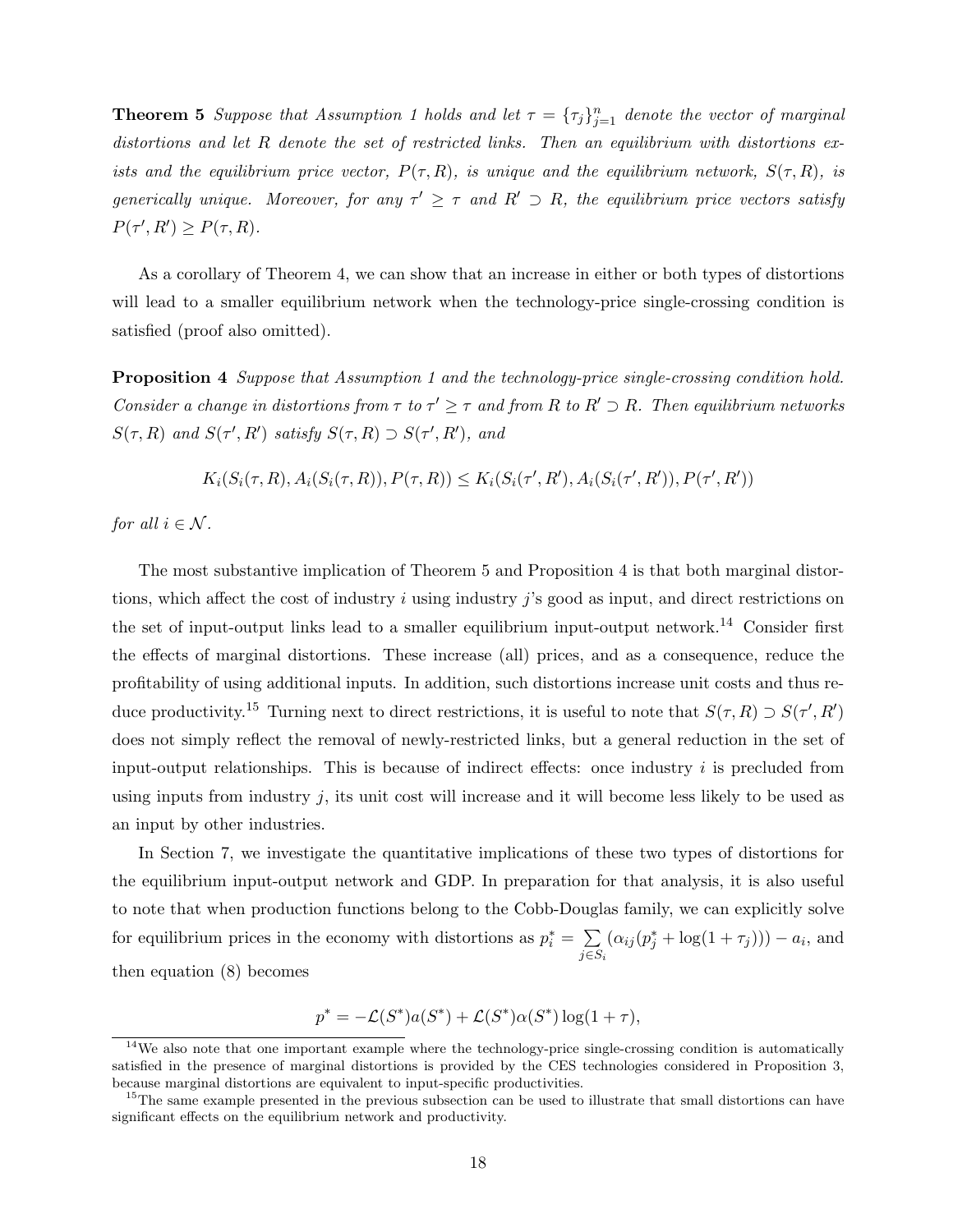where  $\tau$  denotes the vector of marginal distortions and  $\mathcal{L}(\mathcal{S}^*)$  is the equilibrium Leontief inverse matrix, which depends both on marginal distortions and direct restrictions as characterized in Proposition 4.

## 5 Growth with Endogenous Production Networks

We now extend our baseline model to a dynamic framework, and show how our approach isolates a new economic force with the potential to generate sustained economic growth. For this purpose, we focus on the special case of our baseline model with Hicks-neutral Cobb-Douglas functions. The key economic force towards growth can be understood as follows: If there are  $t$  products in the economy, then each industry i has access to  $t-1$  possible suppliers, and  $2^{t-1}$  ways of combining these suppliers. Selecting the most beneficial combination to achieve a high  $A_i(S_i)$  and/or low prices for inputs  $j \in S_i$  will enable the costs of this product to decline and thus its output to increase.<sup>16</sup>

In our dynamic extension of the model, one new industry arrives each period, and all firms have the option of updating their technology by combining the new industry's product with any other subset of products. We ensure that growth is not driven due to expanding product variety by imposing that new products have limited benefits to consumers. But they may have significant benefits in the production process of existing products due to a *selection effect* — the selection effect allows each industry to choose significantly more productive technologies from the exponentially greater number of options made possible by the arrival of one product.

Our key result in this section shows that this selection effect can generate sustained growth and is in fact essential for growth. If industries are assigned supplier networks exogenously, then the asymptotic growth rate of the economy is (almost surely) zero. In contrast, when industries can select their suppliers, sustained growth is possible. This result also clarifies the new conceptual insight of our model: we can think of the process of economic growth as comprising two modeling blocks: a block determining the arrival of new products or techniques (which we take as exogenous), and a block determining how these products and techniques are combined. While most economic growth models focus on the first block and seek to generate an exponential rate of arrival of new goods and techniques, ours focuses on the second block. In our model, the arrival of new goods is minimal — one good arrives each period. However, even with this minimal arrival rate, we obtain exponential growth from the fact that firms can adopt arbitrary sets of suppliers, and that each combination of intermediate goods generates a different productivity summarized by  $A_i(S_i)$ .

<sup>&</sup>lt;sup>16</sup>As already noted in footnote 8, Appendix C generalizes our setup to allow for the possibility that not all input combinations are feasible and some input classes are essential. We show there that this generalization does not affect the analysis of economic growth with endogenous production networks.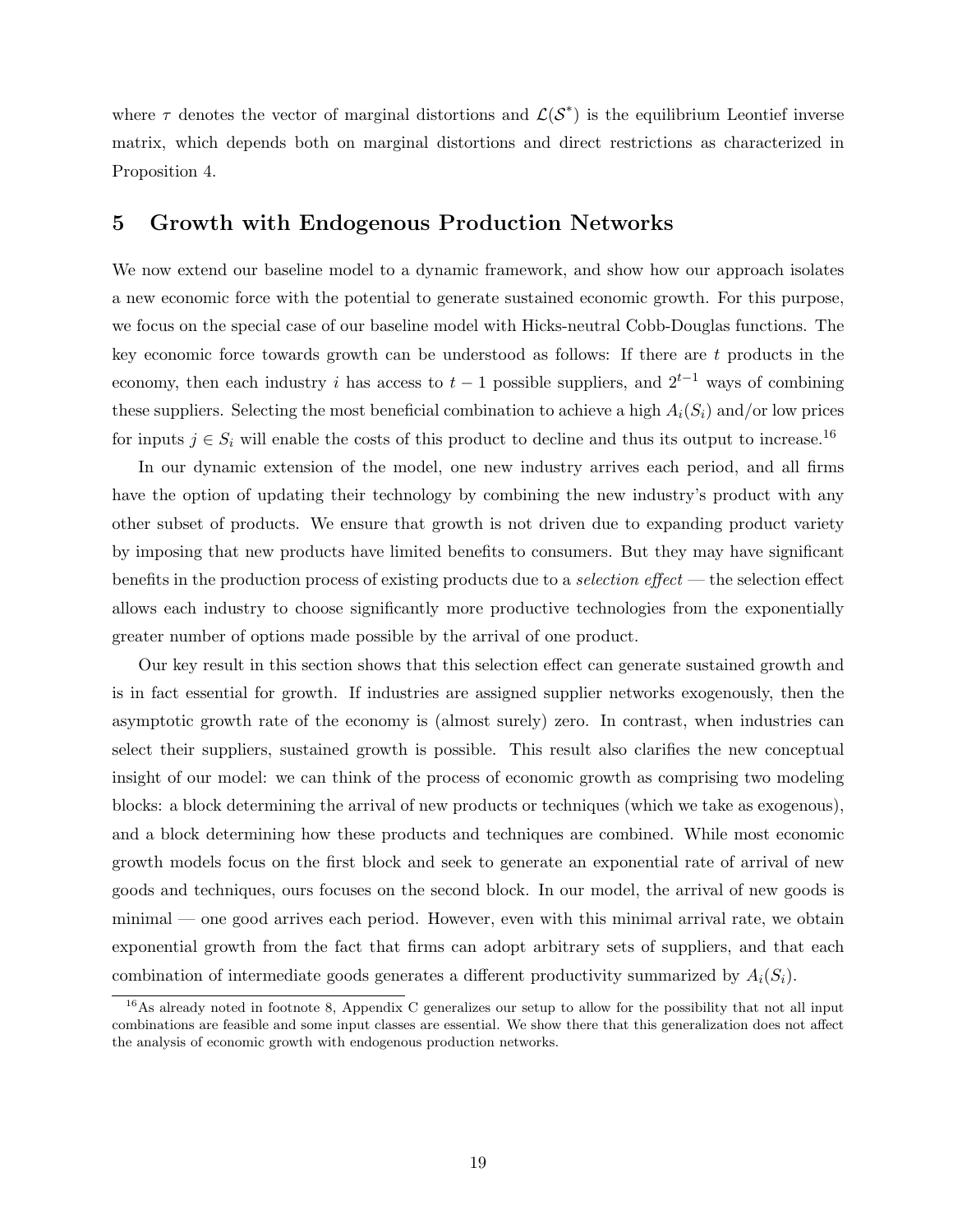### 5.1 Model

There are countably infinite time periods indexed by  $t \in \{1, 2, 3, ...\}$ . At each time t, a new product arrives. Products are indexed by the time at which they arrive, so that the product arriving at time  $t$  is referred to as product  $t$ . Unless it is clear from context, we will index all endogenous variables with time, for example writing  $P_i(t)$  for the equilibrium price of commodity i at time t. Analogously, we will denote the values of  $L_i, Y_i, X_{ij}, C_i$ , and  $S_i$  at time t by  $L_i(t), Y_i(t), X_{ij}(t), C_i(t)$ , and  $S_i(t)$ . The equilibrium wage rate at each  $t$  is set as the numeraire, i.e.,

$$
W(t) = 1
$$
 for all  $t$ .

Firms At time t, each industry  $i \in \{1, ..., t\}$  has access to a collection of production technologies indexed by the set of suppliers  $S_i(t) \subset \emptyset \cup \{1, ..., t\} \setminus \{i\}$ . The collection of production technologies that firm  $i$  has at time  $t$  is Cobb-Douglas,

$$
\frac{A_i(S_i(t))}{(1-\sum_{j\in S_i(t)}\alpha_{ij})^{1-\sum_{j\in S_i(t)}\alpha_{ij}}\prod_{j\in S_i(t)}\alpha_{ij}^{\alpha_{ij}}}L_i(t)^{1-\sum_{j\in S_i(t)}\alpha_{ij}}\prod_{j\in S_i(t)}(X_{ij}(t))^{\alpha_{ij}}.
$$

As in our baseline model, adopting (or dropping) new suppliers is costless. This implies that at each point in time, regardless of the way that the households trade off current and future consumption, firms will adopt the cost-minimizing combination of inputs.

**Preferences** The economy is still inhabited by a representative household, whose time-t preferences we now specialize to the following logarithmic form,

$$
u(C_1(t),...,C_t(t),\beta) = \beta_1 \log(C_1(t)) + ... + \beta_t \log(C_t(t)),
$$
\n(9)

where the vector  $\beta$  satisfies  $\sum_{t=1}^{\infty} \beta_t = 1$  and  $\beta_t \geq 0$  for all t. Crucially, this implies that  $\lim_{t\to\infty} \beta_t =$ 0. This last feature highlights the reason why we have adopted logarithmic preferences  $-$  to construct a measure of GDP/utility, and to emphasize that direct utility gains from the addition of new products are minimal. Intuitively, this feature can be justified as follows: we can imagine that the representative household's core necessities are met by goods introduced relatively early in the development process (e.g., hot food, clothing and entertainment), and new goods introduced later (such as microwave ovens, automated textile technologies and streaming) could be useful for more efficiently meeting these necessities, but will not directly increase consumer utility by a large amount. The overall utility of the representative household is given by a discounted sum of its time-t preferences.

In what follows, we will focus on this special case of the economy studied so far, summarized in the next assumption, which strengthens Assumption 1.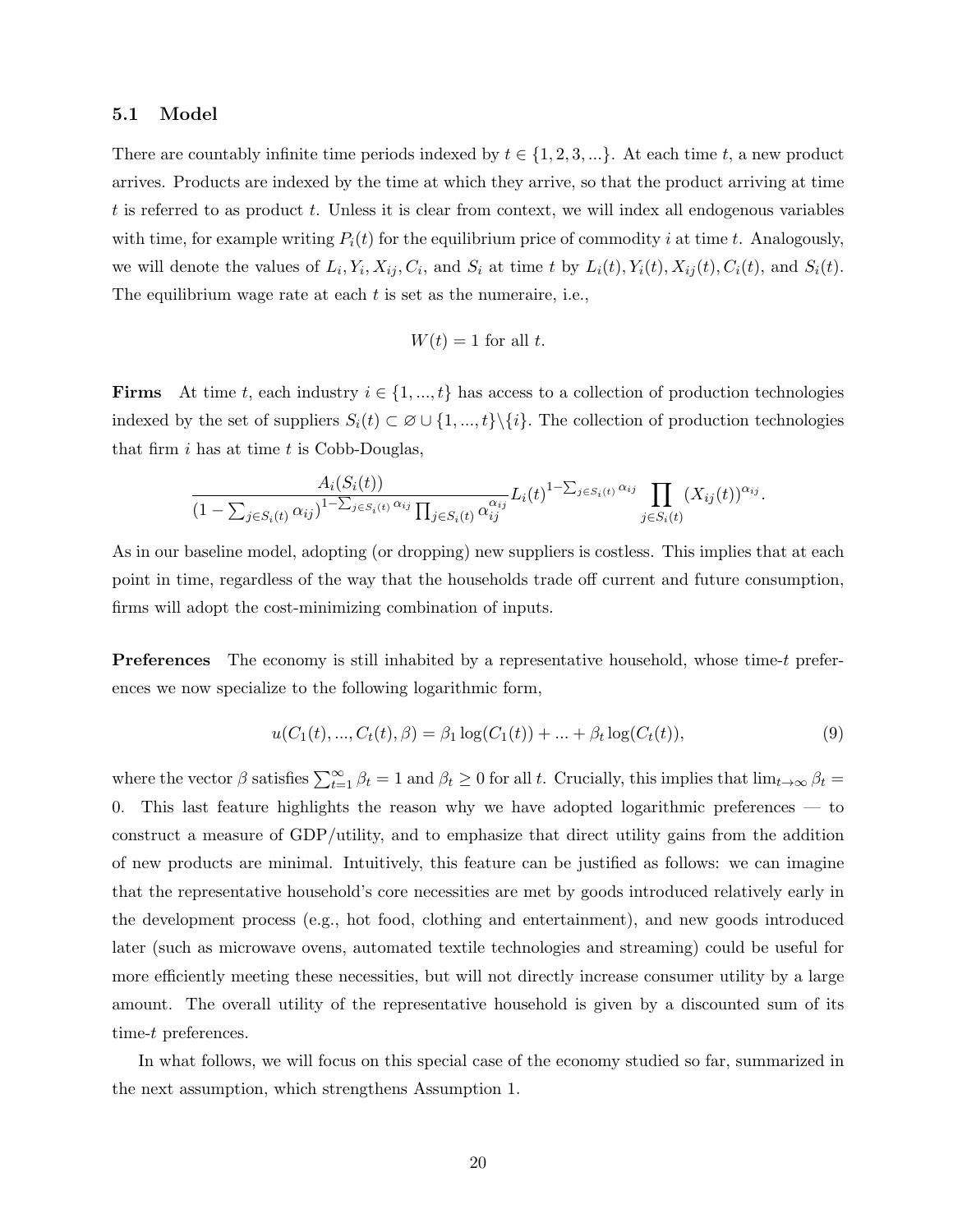**Assumption 1'** Production functions are in the Hicks-neutral Cobb-Douglas family and preferences are logarithmic with  $\sum_{t=1}^{\infty} \beta_t = 1$  and  $\beta_t \geq 0$  for all t.

Logarithmic preferences imply that the indirect utility function of the representative household at time t is

$$
V(P(t)) = \sum_{i=1}^{t} \beta_i \log \frac{\beta_i}{P_i(t)} = \sum_{i=1}^{t} \beta_i \log \beta_i - \sum_{i=1}^{t} \beta_i \log P_i(t).
$$

This indirect utility function also shows that asymptotically the utility of the representative household, or equivalently log (real) GDP, is inversely proportional to the log price index of the economy,<sup>17</sup>

$$
\pi(t) = \beta(t)'p(t).
$$

Using the fact that the production functions are Cobb-Douglas, equation (8) implies  $p(t)$  =  $-\mathcal{L}(S(t))a(S(t))$ , where  $a(S(t)) = (a_1(S_1(t)), ..., a_n(S_n(t)))'$  is the vector of log productivity terms, and  $\mathcal{L}(S(t))$  is the Leontief inverse matrix when the input-output network is given by  $S(t)$ . Combining the above equations, we get a concise expression for the log price index,

$$
\pi(t) = -\beta(t)'\mathcal{L}(t)a(S(t)).
$$

Since log GDP is proportional to  $-\pi(t) = \beta(t)'\mathcal{L}(S(t))a(S(t))$ , we define the asymptotic GDP growth rate as:<sup>18</sup>

$$
g^* = \lim_{t \to \infty} \left( -\frac{\pi(t)}{t} \right).
$$

These expressions also emphasize that equilibrium GDP and growth depend both on the direct effects of productivity as captured by the  $a(S(t))$  matrix and the indirect effects working through the equilibrium Leontief inverse,  $\mathcal{L}(S(t))$ .

We can also anticipate that similar expressions apply in the presence of distortions. In particular, in this case the log price index is given as

$$
\pi(t) = \beta(t)'(p(t) + \log(1 + \tau))
$$
  
=  $-\beta(t)'\mathcal{L}(t)(a(S(t))) + \beta(t)'\mathcal{L}(t)\alpha(t)\log(1 + \tau) + \beta'\log(1 + \tau)$   
=  $-\beta(t)'\mathcal{L}(t)(a(S(t)) - \log(1 + \tau)),$ 

where the last equality is a consequence of the fact that  $\mathcal{L}(t) = \mathcal{L}(t)\alpha(t) + I$ . This Leontief inverse depends both on marginal distortions,  $\tau$ , and on direct restrictions on input-output linkages introduced in Section 4.4.

<sup>&</sup>lt;sup>17</sup>Because household income is normalized to 1 by our choice of numeraire, log real GDP is equal to the indirect utility function. This utility function contains two terms. The first one,  $\sum_{i=1}^{t} \beta_i \log \beta_i$ , asymptotes to constant as  $t \to \infty$  in view of the fact that  $\lim_{t\to\infty} \beta_t = 0$ , and thus asymptotically, log GDP is given by a constant plus the negative of this log price index.

<sup>&</sup>lt;sup>18</sup>An alternative, perhaps more conventional, definition would have been  $\lim_{t\to\infty}$  ( $-\Delta\pi(t)$ ). When this limit exists, then it is straightforward to see that  $g^* = \lim_{t \to \infty} (-\Delta \pi(t))$ . However, this limit may fail to exist, even though  $g^*$  is well defined (e.g., because  $-\Delta\pi(t)$  fluctuates between high and low values even asymptotically). Our definition thus avoids these inessential complications.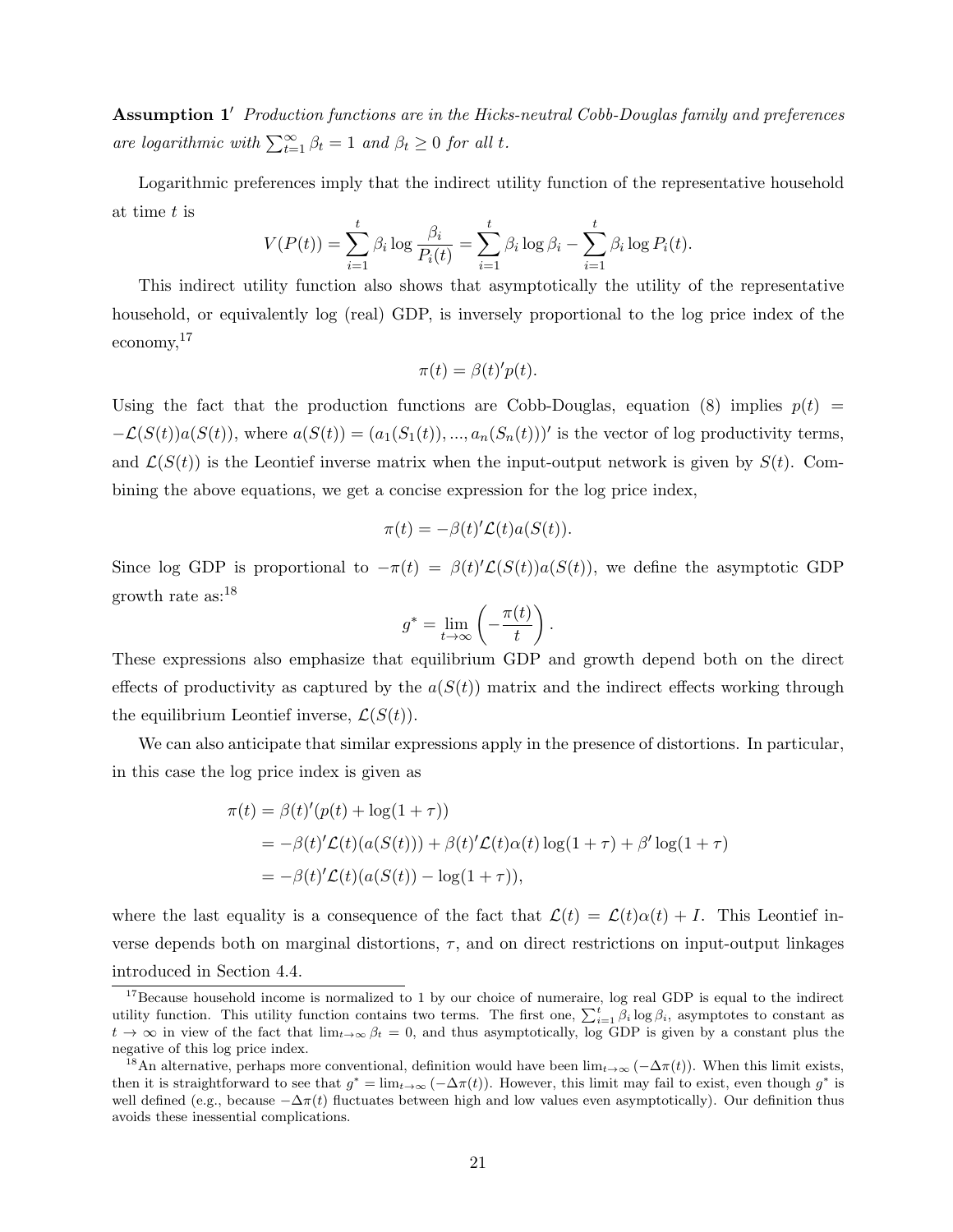#### 5.2 Lack of Growth With Exogenous Networks

We first establish that when the set of suppliers for each product is taken as "exogenous," sustained growth is not possible, even though new goods are arriving at each period as specified above. By the set of suppliers being exogenous we mean that each industry is given the option of using a specific new technology (set of suppliers) at each date, and decides between its current technology and this new option. We will show that, under two relatively mild assumptions stated next, the growth rate of this economy with exogenous networks will be almost surely equal to zero.

**Assumption 2** The log productivity terms  $a_i(S_i)$  are drawn i.i.d. from a distribution  $\Phi$ . There exists a constant  $D > 0$  such that, if  $Z_1, ..., Z_n$  are drawn i.i.d. from  $\Phi$ , then  $\lim_{n \to \infty} \frac{\max_{i \in \{1,...,n\}} Z_i}{\log_2 n}$ D almost surely.

**Assumption 3** 1. There exists  $\theta < 1$  such that  $\sum_{j=1}^{\infty} \alpha_{ij} \leq \theta$  for all  $i \in \mathbb{N}$ .

2. Furthermore, for every  $\epsilon > 0$ , there exists a constant T such that for all  $i \in \mathbb{N}$ ,  $\sum_{j=T}^{\infty} \alpha_{ij} \leq \epsilon$ .

Assumption 2 rules out log productivity distributions that have either too thin or too thick tails. We show in Appendix B that the Gumbel and exponential distributions satisfy Assumption 2. In contrast, finite and normal distributions do not satisfy this assumption because their tails decrease at a faster than exponential rate. When log productivity follows a Pareto or Frechet distribution, this assumption is not satisfied either, this time because their tails decrease at a slower rate than exponential.

The first part of Assumption 3 imposes that the matrix norm  $\|\alpha(S(t))\|_{\infty} = \max_{i} \sum_{j} |\alpha_{ij}(S(t))|$ is uniformly bounded for all t, and implies that  $\|\mathcal{L}(S(t))\|_{\infty} \leq \sum_{\ell=0}^{\infty} \|\alpha^{\ell}(S(t))\|_{\infty} \leq \frac{1}{1-\theta}$ . This bound is a dynamic analogue of our requirement in Assumption 1 that labor is an essential factor of production. Without this assumption, the share of labor in each industry could asymptote to zero.<sup>19</sup> The second part states that goods invented relatively early on are not just more important for consumption (as imposed in Assumption 1'), but they also make up the more important inputs in the sense that the sum of the shares of inputs arriving after some time  $T$  are uniformly bounded. This property will be used only in the proof of Theorem 7, and will enable us to show that the upper and lower bounds we establish for the rate of growth of the economy with endogenous production networks are the same.

The next theorem shows that under Assumption 2 and without the endogenous choice of production network, the expansion of the set of goods in this economy cannot generate sustained growth.

 $19$ In fact, Theorem 6 can be established when both of these assumptions are relaxed further. However, since these assumptions are useful for our next result, Theorem 7, we simplify the exposition by imposing them at this point.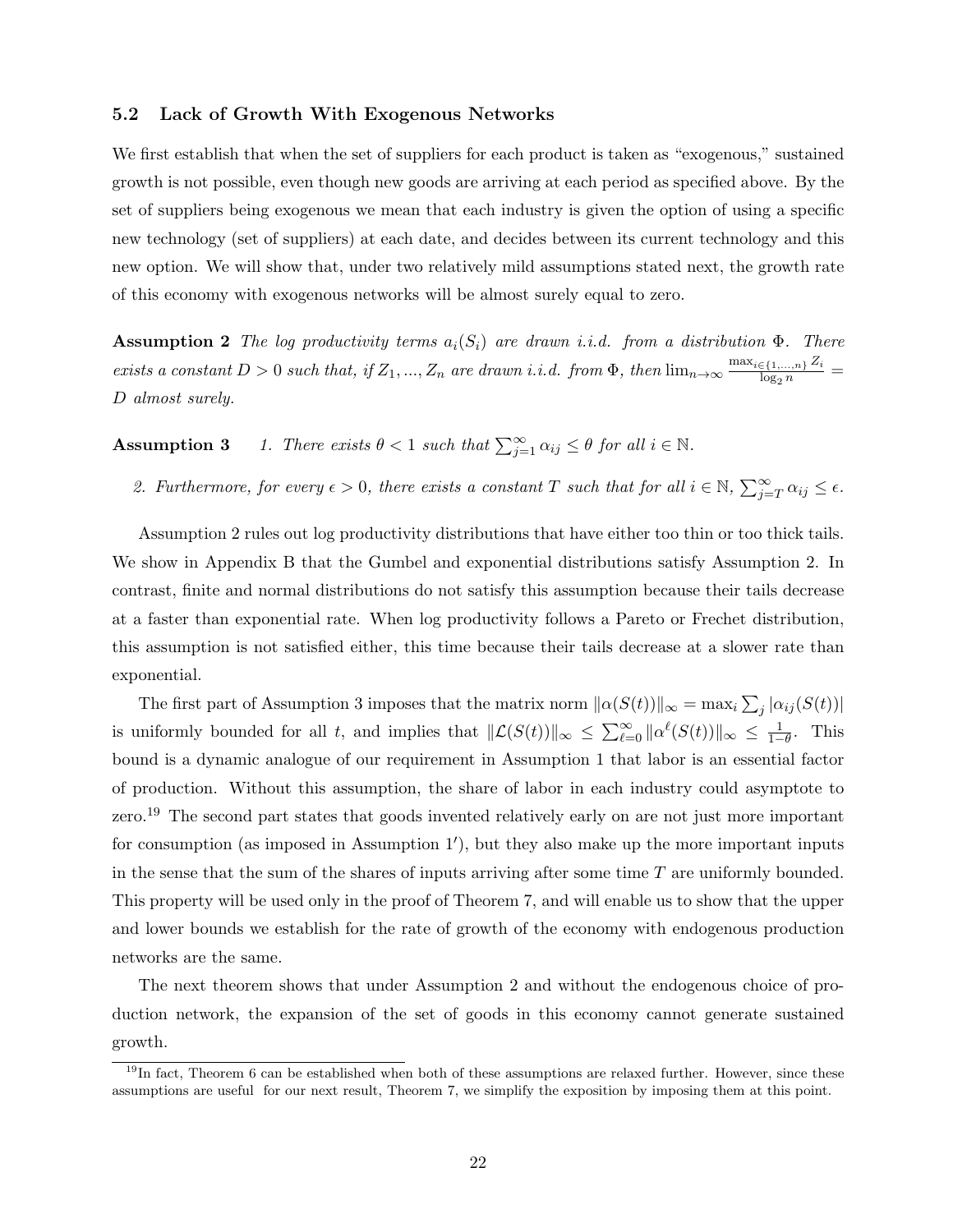**Theorem 6** Suppose that Assumptions 1', 2 and 3 hold. At each time  $t \geq 1$ , a set of suppliers  $S_i^O(t) \subset \{1, \ldots, t\} \backslash \{i\}$  for each  $i \in \mathcal{N}$  is selected uniformly at random. Then each industry i chooses between its existing set of suppliers,  $S_i^*(t-1)$ , and  $S_i^O(t)$ . Then  $g^* = 0$  almost surely.

Intuitively, there are only limited utility gains from the introduction of new consumption goods (because  $\lim_{t\to\infty} \beta_t = 0$  as noted above). Thus sustained growth can result only if new products significantly improve the productivity of existing goods. But under Assumption 2, this cannot happen when new goods are introduced into the supply chain in a random manner. This result, however, does not preclude the possibility of sustained growth when firms select which inputs to introduce into their production process as we see next.

#### 5.3 Growth With Endogenous Networks

The main result of this section is that, in contrast to the negative result of the previous subsection, sustained economic growth will result when firms can select their set of suppliers. Our negative result showed that growth with exogenous networks occurred only on a set of measure zero. We now prove that the economy with endogenous networks almost surely has a positive long-run growth rate.

**Theorem 7** Suppose that Assumptions 1', 2 and 3 hold, and let  $D > 0$  be as defined in Assumption 2. Each industry chooses its set of suppliers  $S_i^*(t) \subset \{1,\ldots,t\} \setminus \{i\}$ . Then for each  $i \in \mathcal{N}$ , the equilibrium log price vector  $p^*(t)$  satisfies,

$$
\lim_{t \to \infty} -\frac{p_i^*(t)}{t \sum_{j=1}^t \mathcal{L}_{ij}} = D > 0 \text{ almost surely,}
$$

and thus

$$
g^* = D \sum_{i,j=1}^{\infty} \beta_i \mathcal{L}_{ij} > 0 \text{ almost surely.}
$$

Therefore, in stark contrast to Theorem 6, when firms can choose their input suppliers in an unrestricted fashion, the economy (almost surely) achieves sustained growth. The selection effect — the fact that out of the many new input combination options presented to them, each industry chooses the cost-minimizing combination of inputs — is at the root of this sustained growth result.<sup>20</sup>

This result also illustrates the direct and indirect effects that the arrival of new technologies has on prices. The direct effect is that as each industry  $i$  faces an expanded set of possible input combinations, its costs and thus equilibrium price decline. The indirect effect comes from the fact that, as each industry i's prices decline, industries that use this industry's output as input will also

<sup>&</sup>lt;sup>20</sup>Of course, if the exogenous draws of the input-output network sequence in Theorem 6 happened to coincide with the endogenously chosen sequence of the input-output network in Theorem 7, the exogenous network economy would also generate sustained growth, but clearly this event has probability zero.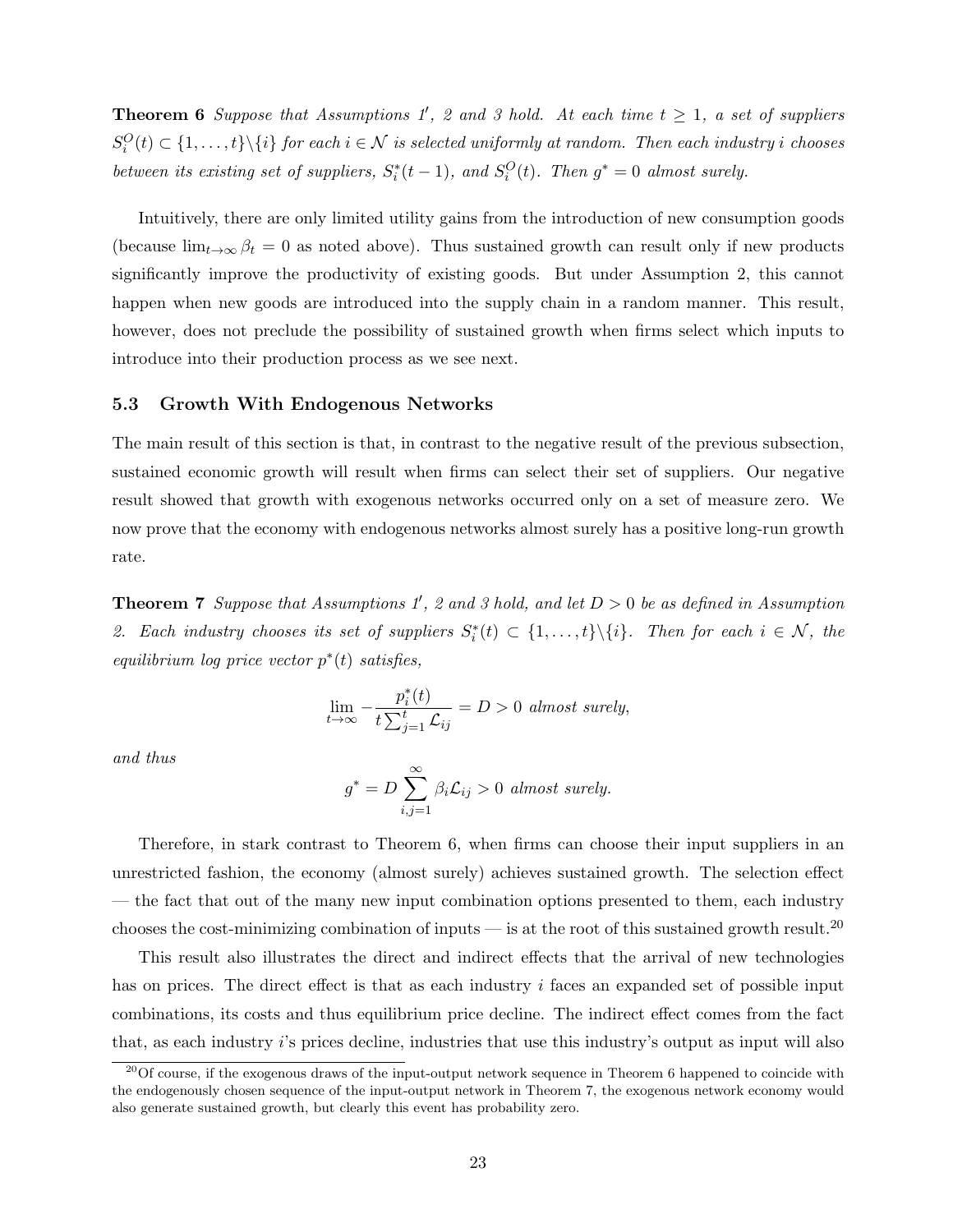benefit because their costs will decrease. In particular, recall that  $-p_i^*(t) = \sum_{j=1}^t \mathcal{L}_{ij}(S) a_j(S_j)$ . We can measure the direct effect by counterfactually setting the prices of all intermediate inputs for industry i to  $P_j(t) = 1$  (for  $j \neq i$ ) so that the cost reductions of industries that adopt new technologies do not benefit their customers. In this case, we would have that the log price of all intermediate inputs is zero, and the unit cost of producing good i becomes  $-p_i^*(t) = a_i(S_i)$ . Industry i would then choose  $S_i$  to maximize  $a_i(S_i)$  and consumers would face the price  $p_i = -\max_{S_i} a_i(S_i)$ . The log GDP level would then be  $\sum_{i=1}^t \beta_i \max_{S'_i} a_i(S'_i)$ , just capturing the direct effect. The indirect effect is the difference between this quantity and the actual log GDP level,  $\frac{1}{t} \sum_{i,j=1}^{t} \beta_i \mathcal{L}_{ij}(S) a_j(S_j)$ , which includes the indirect effects working through the Leontief inverse matrix  $\mathcal{L}(S)$ .

The next three corollaries clarify the economic forces that generate sustained growth in our model. Because their proofs are minor variations on the proof of Theorem 7, the proofs of Corollaries 1 and 2 are straightforward and will be omitted.

The first corollary shows that it is sufficient for a subset of industries to be able to choose their suppliers in an unconstrained manner.

Corollary 1 Suppose that there exists a finite, nonempty set S of industries for which Assumptions 1', 2 and 3 hold and that can choose their sets of suppliers  $S_i^*(t) \subset \emptyset \cup \{1,\ldots,t\} \backslash \{i\}$ . The remaining industries can not choose their suppliers. Then

$$
g^* = D \sum_{i,j=1}^{\infty} \beta_i \mathcal{L}_{ij} > 0
$$
 almost surely.

This corollary thus shows that sustained (exponential) growth does not require the conditions of Theorem 7 for all industries. Though the growth rate in this corollary has exactly the same form of that in Theorem 7, it will be generally quite different (smaller than) that rate, because the equilibrium Leontief inverse,  $\mathcal{L}$ , will be different (in fact, element-wise smaller).

A restrictive feature of Theorem 7 is that Assumption 2 requires  $\max_{i\in\{1,\ldots,n\}} X_i$  to scale exactly with  $\log_2 n$ . The next corollary shows that if this is not exactly the case, sustained growth still emerges provided that there is more than one new product arriving at each date.

**Corollary 2** Suppose that Assumptions 1', and 3 hold and that each industry chooses its set of suppliers  $S_i^*(t) \subset \{1, \ldots, t\} \backslash \{i\}$ . In addition, instead of Assumption 2, we have that for any  $X_1, \ldots, X_n$ that are drawn i.i.d. from  $\Phi$ ,  $\lim_{n\to\infty} \frac{\max_{i\in\{1,\dots,n\}} X_i}{(\log_n n)^{\eta}}$  $\frac{i\in\{1,\dots,n\}}{\log_2 n)^{\eta}} = D$  almost surely, where  $\eta < 1$ . Suppose also that at date t, there are  $\frac{t^{\frac{1-\eta}{\eta}}}{n}$  $\frac{\overline{\eta}^\eta}{\eta}$  new products (so that the total number of products at time t is  $t^{\frac{1}{\eta}}$ ). Then

$$
g^* = D \sum_{i,j=1}^{\infty} \beta_i \mathcal{L}_{ij} > 0 \text{ almost surely.}
$$

Finally, the next corollary derives the asymptotic growth rate for an economy with distortions. We will use this result in our counterfactual analysis in Section 7.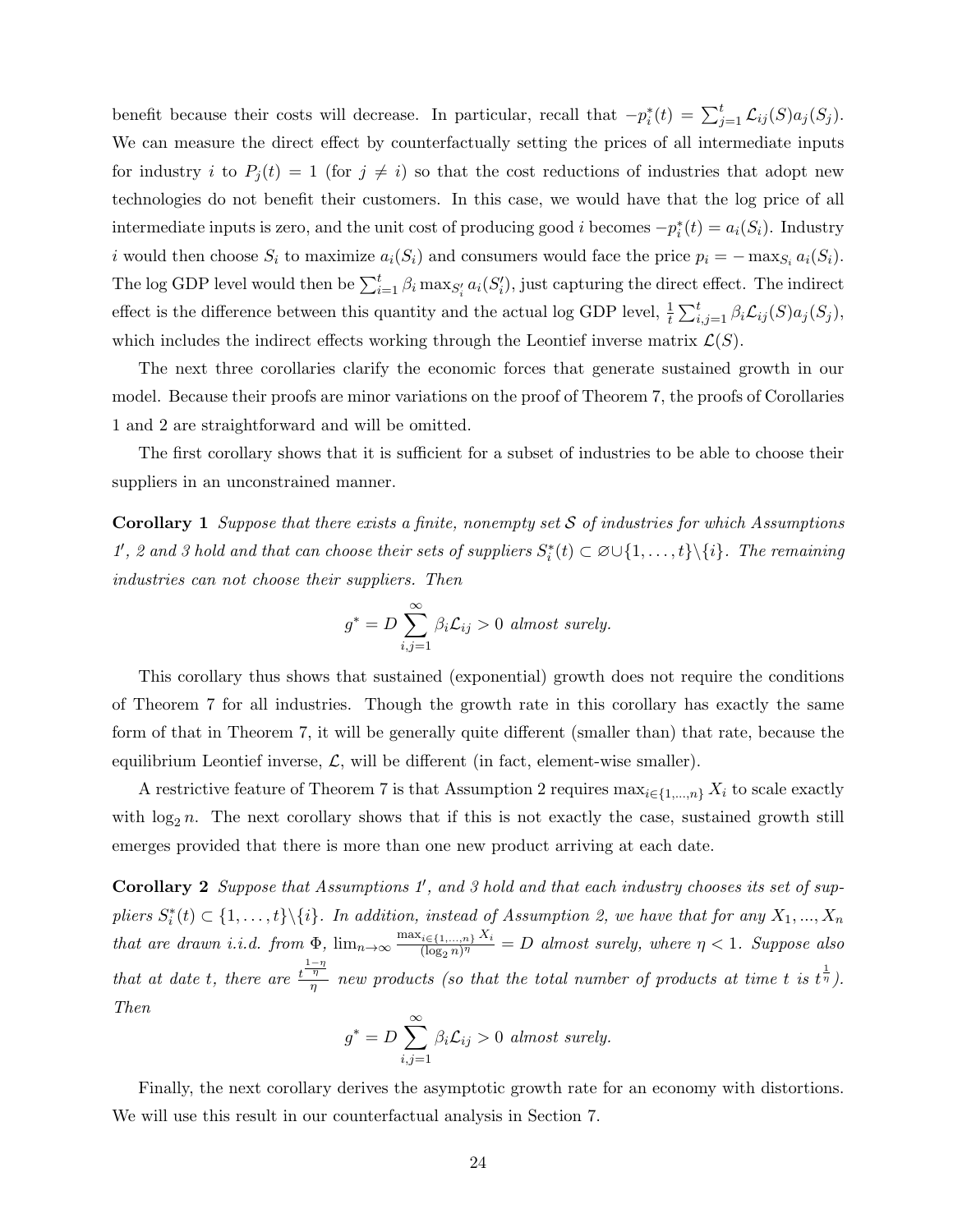**Corollary 3** Suppose that Assumptions  $1'$ , 2 and 3 hold, each industry chooses its set of suppliers  $S_i^*(t) \subset \{1,\ldots,t\} \backslash \{i\}$ , there are marginal distortions represented by the vector  $\tau$ , and each link  $(i, j)$  is assigned to the set of restricted links R independently at random with probability  $\rho$ . Then

$$
g^* = (1 - \rho)D \sum_{i,j=1}^{\infty} \beta_i \mathcal{L}_{ij} > 0 \text{ almost surely.}
$$

We reiterate that, though the growth rate in all three corollaries has an identical or at the very least, a very similar expression to that in Theorem 7, the Leontief inverse matrix,  $\mathcal{L}$ , will be in general different, leading to a different equilibrium growth rate.

## 6 Cross-Sectional Implications

In this section, we draw the cross-sectional implications of our model of endogenous production network. Our focus will be on a static economy with large n, which will enable us to draw on some of the results developed in the context of our study of economic growth in the previous section.<sup>21</sup> Throughout this section we impose Assumption 1', ensuring that all production functions are Cobb-Douglas and preferences are logarithmic, and also strengthen Assumption 2 so that log productivity terms are distributed according to a Gumbel distribution. Under these assumptions, we first establish a closed-form characterization of the probability of industry j to be adopted as a supplier to industry i. We then prove the main result of this section, showing that under a stronger version of Assumption 3 on the shape of the  $\alpha_{ij}$  parameters, the distribution of indegrees is concentrated (thus exhibiting limited inequality), while the distribution of outdegrees is much more unequal. In other words, industries are similar in terms of how many inputs they use, but they are very different in terms of how many other industries they supply. This contrast is in line with the patterns visible from the US input-output tables (e.g., Acemoglu et al., 2012). Finally, under an additional assumption on  $\alpha_{ij}$ 's, we show that the distribution of outdegrees has an approximate power law distribution (a Pareto tail), which implies a high degree of inequality in the propensity of some industries to be used as suppliers to others, again similar to what Acemoglu et al. (2012) document for the US economy.

#### 6.1 Closed-form Expressions for Edge Probabilities

In the rest of this section, we work under the following strengthening of Assumption 2.

**Assumption 2'** The log productivity terms  $a_i(S_i) = \log A_i(S_i)$  are drawn i.i.d. from a Gumbel distribution with cdf  $\Phi(x;\sigma) = e^{-e^{-x/\sigma}}$ .

 $21$ Our cross-sectional results can also be developed in the context of a growing economy as in the previous section. We focus on the static economy for simplicity.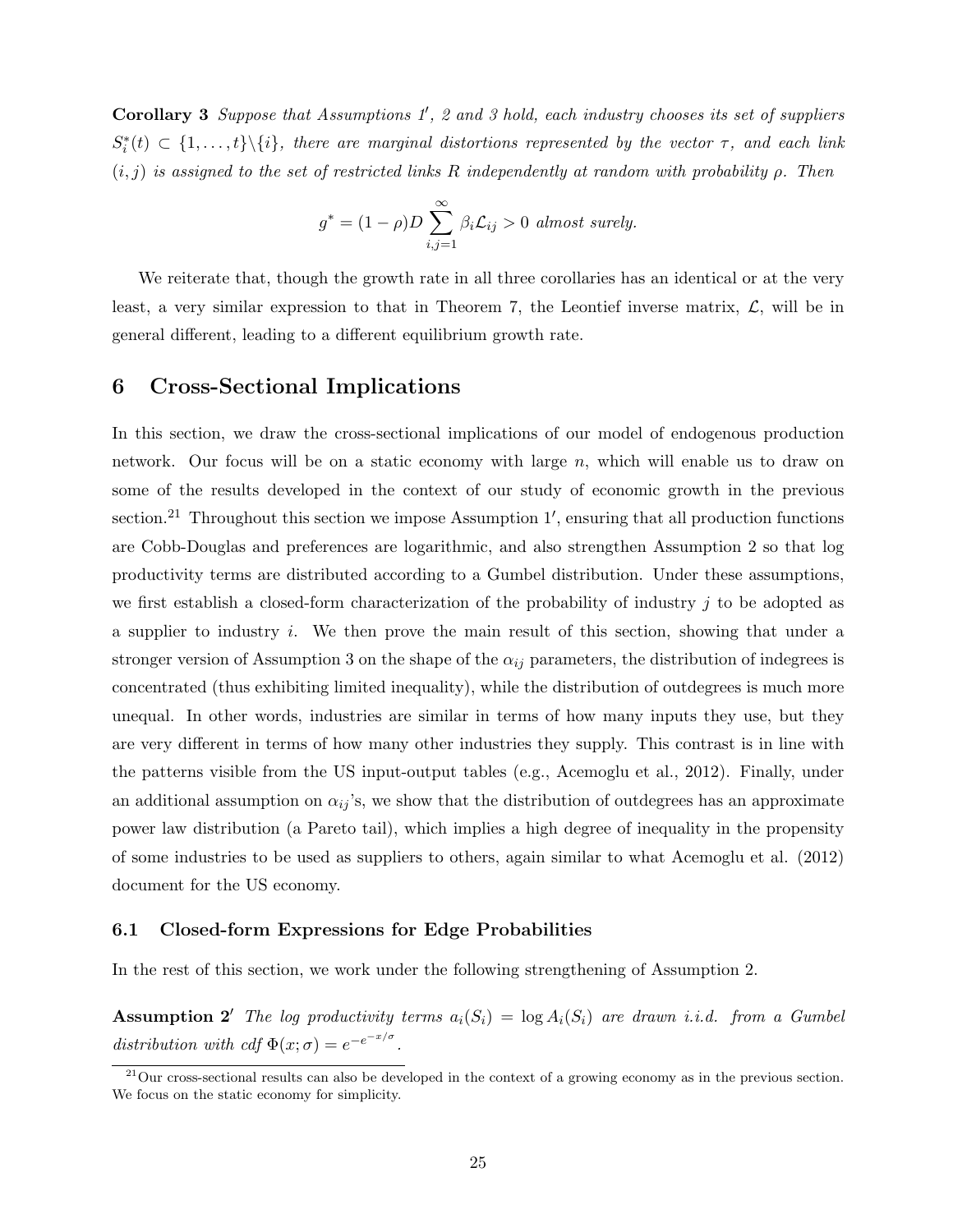This assumption enables us to compute a closed-form, logistic expression for the probability that an edge  $(i, j)$  is present in the production network.

### **Lemma 3** Suppose Assumptions  $1'$  and  $2'$  hold. Then:

1. Conditional on the price vector  $P$ , the probability of industry j choosing  $S_i$  as its set of suppliers is

$$
\Pr(S_i|P) = \frac{e^{-\sum_{j \in S_i} \frac{\alpha_{ij}}{\sigma} p_j}}{\sum_{S_i'} e^{-\sum_{j \in S_i'} \frac{\alpha_{ij}}{\sigma} p_j}} = \frac{\prod_{j \in S_i} P_j^{-\frac{\alpha_{ij}}{\sigma}}}{Z_i}.
$$

2. Conditional on the price vector  $P$ , the probability that industry j is a supplier to industry i is

$$
\Pr(j \in S_i | P) = \frac{P_j^{-\frac{\alpha_{ij}}{\sigma}}}{1 + P_j^{-\frac{\alpha_{ij}}{\sigma}}}.
$$

Lemma 3 also yields a simple logistic equation for the expected outdegree — or number of customers — of industry  $j$ :  $\alpha_{i,i}$ 

$$
\sum_{i \in \mathcal{N}} \Pr(j \in S_i | P) = \sum_{i \in \mathcal{N}} \frac{P_j^{-\frac{\alpha_{ij}}{\sigma}}}{1 + P_j^{-\frac{\alpha_{ij}}{\sigma}}},\tag{10}
$$

which we will use in the rest of the paper. Finally, we remark that if the economy faces a vector of distortions  $\tau$ , then the formula for the probability of industry *i* choosing industry *j* as a supplier becomes

$$
\Pr(j \in S_i | P) = \frac{(P_j(1+\tau))^{-\frac{\alpha_{ij}}{\sigma}}}{1 + (P_j(1+\tau))^{-\frac{\alpha_{ij}}{\sigma}}}.
$$

### 6.2 The Distribution of Indegrees and Outdegrees in Large Networks

We now proceed to characterize the indegree and outdegree of large networks. Let  $\{\mathcal{E}(n)\}_{n=1}^{\infty}$  be a sequence of economies where  $\mathcal{E}(n)$  has n industries, and let  $S(n)$  be the equilibrium network in economy  $\mathcal{E}(n)$ . Let  $\mathcal{I}_i(n) = \frac{1}{n} \sum_{j=1}^n \alpha_{ij}(S(n))$  be the (normalized) indegree of industry *i* in economy  $\mathcal{E}(n)$  (meaning that it is normalized by the number of industries in the economy, n), and let  $\mathcal{I}(n)$  =  $\{\mathcal{I}_i(n)\}_{i=1}^n$  be the sequence of (normalized) indegrees. Analogously, let  $\mathcal{O}_j(n) = \frac{1}{n} \sum_{i=1}^n \alpha_{ij}(S(n))$  be the (normalized) outdegree of industry j and let  $\mathcal{O}(n) = \{ \mathcal{O}_j(n) \}_{j=1}^n$  be the sequence of (normalized) outdegrees.<sup>22</sup> Both  $\mathcal{I}(n)$  and  $\mathcal{O}(n)$  are random variables over  $\mathbb{R}^n$ , where randomness comes from the fact that  $\{a_i(S_i)\}_{i,S_i}$  is a sequence of random variables. Furthermore, for every  $i \in \mathcal{N}$ , we have  $\mathcal{I}_i(n), \mathcal{O}(n) \leq 1$ , so  $\mathcal{I}(n)$  and  $\mathcal{O}(n)$  can be interpreted as elements of  $\ell^{\infty}$  (with  $\mathcal{I}_i(n) = \mathcal{O}_i(n) = 0$ for all  $i > n$ ).

<sup>&</sup>lt;sup>22</sup>To simplify the terminology, we refer to  $\mathcal{I}(n)$  and  $\mathcal{O}(n)$  as sequences of indegrees and outdegrees, rather than normalized indegrees and normalized outdegrees. Clearly, indegrees and outdegrees can be obtained by multiplying  $\mathcal{I}(n)$  and  $\mathcal{O}(n)$  by n.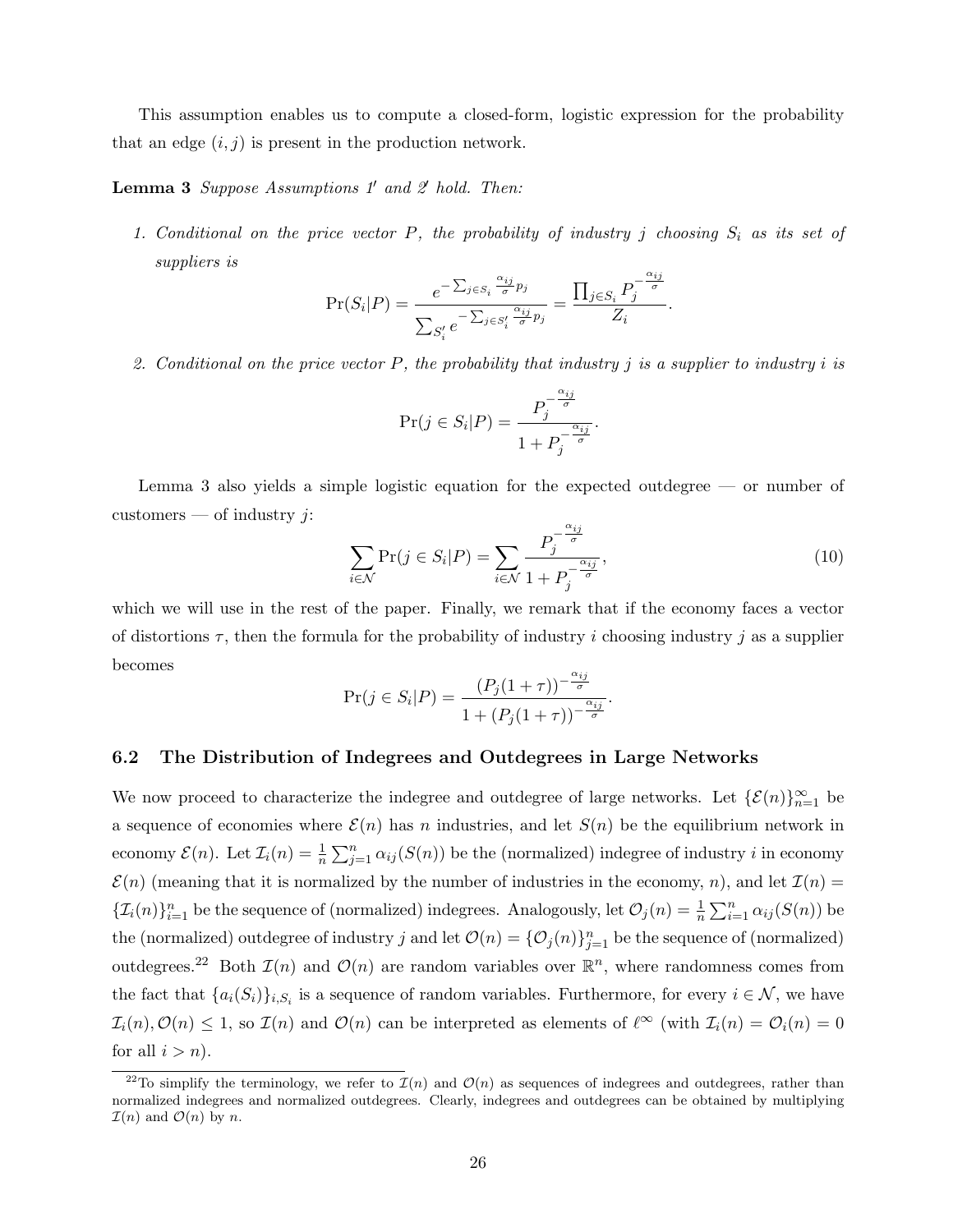The main result in this section, established in Theorem 8, is that the distribution of indegrees  $\mathcal{I}(n)$  converges uniformly to the sequence  $(0, 0, 0, ...) \in \ell^{\infty}$  almost surely, while the limsup and liminf of the sequence  $\mathcal{O}(n)$  of outdegrees converge to non-degenerate distributions over  $\ell^{\infty}$ , which together imply that  $\mathcal{O}(n)$  cannot converge to a non-degenerate distribution. To prove convergence in the first part of the theorem, we introduce the following strengthening of Assumption 3.

Assumption 3' Suppose that Assumption 3 holds. In addition, for every industry j, the limit  $\lim_{n\to\infty}\frac{1}{n}$  $\frac{1}{n}\sum_{i=1}^n \alpha_{ij}$  of average exogenous outdegrees always exists.

In what follows, we use the notation  $\alpha_j = \lim_{n \to \infty} \frac{1}{n}$  $\frac{1}{n} \sum_{i=1}^{n} \alpha_{ij}$  and  $\alpha = {\alpha_j}_{j \in \mathbb{N}}$ .

**Theorem 8** Suppose Assumptions 1',  $2'$ , and 3' hold. Then:

- 1.  $\mathcal{I}(n)$  converges uniformly and almost surely to a degenerate distribution at  $0 \in \ell^{\infty}$ .
- 2.  $\overline{\mathcal{O}} = \limsup_{n \to \infty} \mathcal{O}(n)$  is a non-degenerate distribution satisfying  $\overline{\mathcal{O}} \leq \alpha$ .
- 3.  $\mathcal{Q} = \liminf_{n \to \infty} \mathcal{O}(n)$  is a non-degenerate distribution satisfying  $\mathcal{Q} \geq \frac{\alpha}{2}$  $\frac{\alpha}{2}$ .

Theorem 8 shows that the distribution of outdegrees will be much more unequal than the distribution of indegrees. This is consistent with the properties of the US input-output tables, for example, as documented in Acemoglu et al. (2012). In fact, Acemoglu et al. (2012) show that the distribution of outdegrees can be approximated by a power law distribution (or put differently, it has Pareto tails). The next result is a direct corollary of this theorem and shows that if the distribution of  $\alpha_{ij}$ 's can be approximated by a power law distribution, then so can the distribution of outdegrees. For this result, we utilize a simplified version of the definition of power law distribution used in Acemoglu et al. (2012).

Corollary 4 Suppose in addition that  $\alpha_{ij}$ 's have a power law distribution in the sense that  $\alpha_j$ 's in Assumption 3' satisfy  $\alpha_j = Bj^{-\delta}h(j)$ , where  $\delta > 1$ ,  $h(j)$  is a function satisfying  $\lim_{x\to\infty} h(x)x^{\nu} = \infty$ and  $\lim_{x\to\infty} h(x)x^{-\nu} = 0$  for all  $\nu > 0$ , and  $B > 0$  is such that  $\sum_{j=1}^{n} \alpha_j < 1$ . Then  $\mathcal{O}_j$  has a power law distribution. In particular,

$$
\frac{Bj^{-\delta}h(j)}{2}\leq \underline{\mathcal{O}_j}\leq \overline{\mathcal{O}_j}\leq Bj^{-\delta}h(j).
$$

In other words, this corollary shows that if  $\alpha_{ij}$ 's have a power law distribution, then the distribution of (normalized) outdegrees is sandwiched between two power law distributions and thus has a power law distribution as well.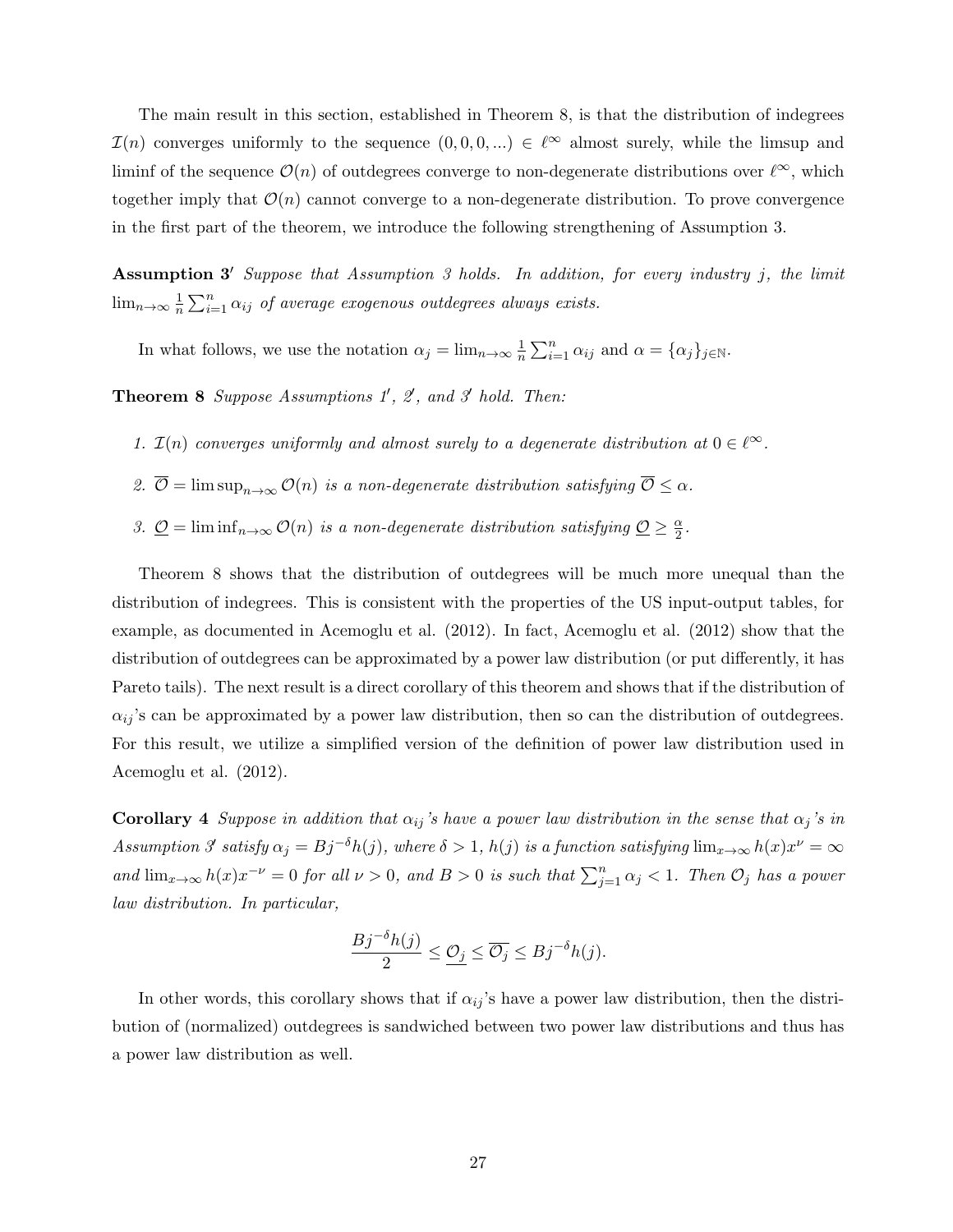## 7 Identification and Estimation

In this section, we first show that under Assumptions  $1'$ ,  $2'$  and  $3'$ , the structural parameters of our model can be identified from observed input-output linkages. We then develop an algorithm for estimating these parameters, and apply it to the US input-output tables. Finally, using the estimates of the structural parameters and estimates of the extent of distortions in the use of inputs in some selected countries, we attempt to gauge the extent to which our model generates sizable differences in the density of input-output linkages across countries and what the implications of these induced differences in input-output architecture are for GDP.

#### 7.1 Identification

Under Assumptions  $1', 2',$  and  $3'$ , the parameters of our economy are given by the exogenous input-output matrix  $\{\alpha_{ij}\}_{i,j\in\mathbb{N}}$ , the household preference vector  $\{\beta_j\}_{j\in\mathbb{N}}$ , and the variance  $\sigma$  of the productivity distribution. However, for input-output linkages that are not formed, the relevant  $\alpha_{ij}$ is unobserved, and thus has to be treated as a latent variable. Nevertheless, under Assumption 3', we will show that as  $n \to \infty$ , the vector of average exogenous outdegrees  $\{\alpha_j\}_{j\in\mathbb{N}}$  (where  $\alpha_j = \lim_{n \to \infty} \frac{1}{n}$  $\frac{1}{n} \sum_{i=1}^{n} \alpha_{ij}$  is identified when we observe prices, consumption shares, GDP growth and the structure of the realized input-output network.

To develop this point more formally, we next define our notion of identification.

**Definition 4** Suppose that Assumptions 1', 2', and 3' hold, and let  $\{\mathcal{E}(n)\}_{n=1}^{\infty}$  be a sequence of economies, where  $\mathcal{E}(n)$  denotes an economy with n industries. Then a parameter vector  $\zeta$  (where in our case  $\zeta \in {\alpha = {\alpha_j}_{j \in \mathbb{N}}, {\beta_j}_{j \in \mathbb{N}}, \sigma}$  if there exist an estimator  $\widehat{\zeta}(\mathcal{E}(n))$  such that

$$
plim_{n\to\infty}\widehat{\zeta}(\mathcal{E}(n))=\zeta.
$$

The next theorem shows that when prices, consumption shares, the growth rate and the realized equilibrium network are observed, our key parameters are identified.

**Theorem 9** Suppose that Assumptions  $1', 2',$  and  $3'$  hold and prices, consumption shares, the growth rate, and the realized equilibrium network are observed. Then the parameters  $\alpha$ ,  $\beta$ , and  $\sigma$ are identified.

The proof of the theorem also establishes that the following are consistent estimators:

- 1.  $\hat{\beta} = (cs_i)_{i=1}^n$ , where  $cs_i$  denotes the consumption share of industry *i*;
- 2.  $\hat{\sigma} = -\frac{\pi(n)}{n \log 2 \sum_{i,j=1}^n \beta_i \mathcal{L}_{ij}}$ , where  $\pi(n) = \beta' p(n)$  and  $\mathcal{L}_{ij}$  denotes the *ij*-th element of the realized Leontief inverse matrix;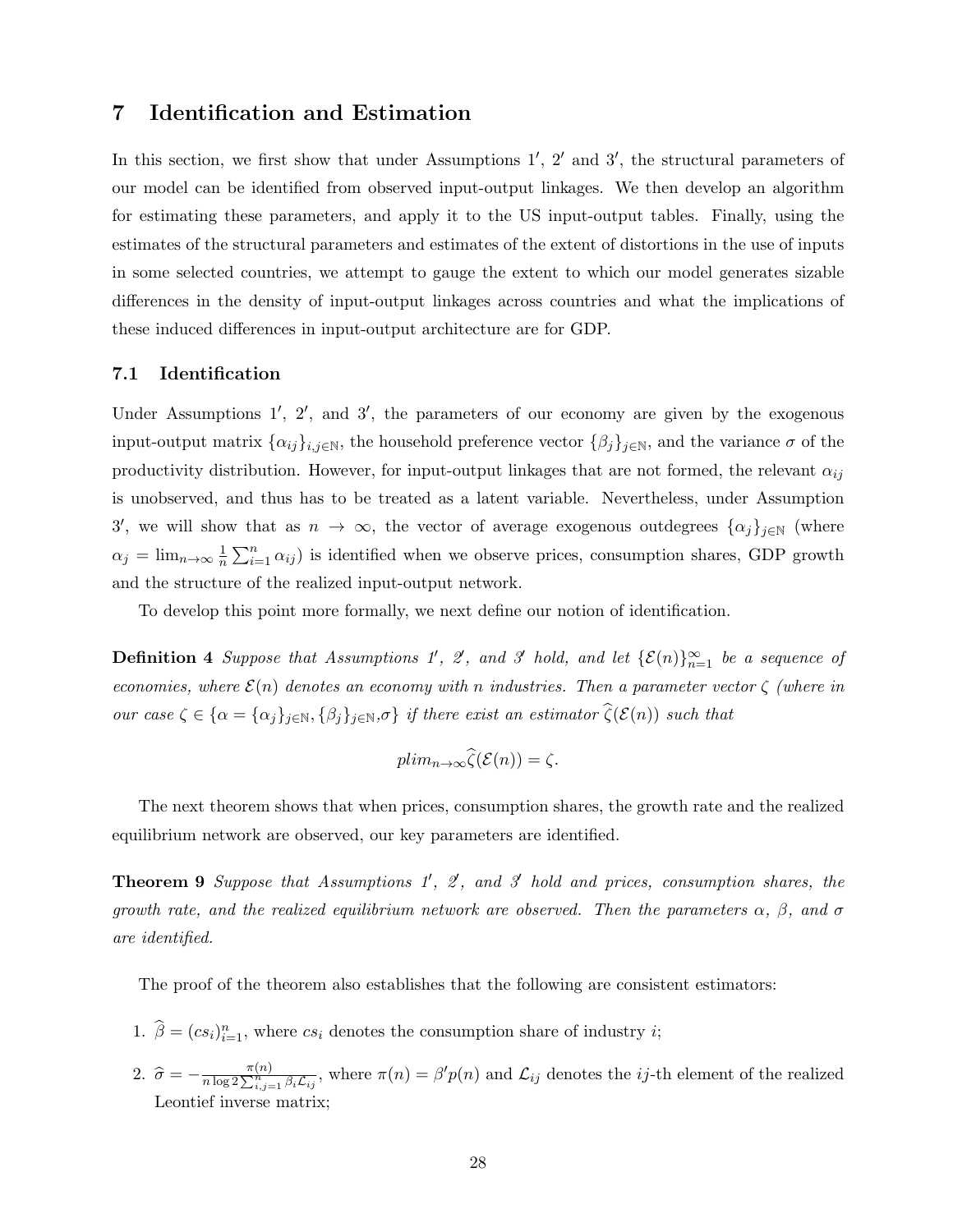3.

$$
\widehat{\alpha}_j = \arg \min_{z \ge 0} \frac{1}{n} \sum_{i=1}^n \left( \alpha_{ij}(S(n)) - zP_j(n) \frac{P_j(n)^{-\frac{z}{\sigma}}}{1 + P_j(n)^{-\frac{z}{\sigma}}} \right)^2.
$$

#### 7.2 Estimates from the US Input-Output Data

In this subsection, we estimate the parameters of our model using the US input-output data for 2007. We use the detailed commodity-by-commodity tables from the Bureau of Economic Analysis. We follow Acemoglu et al. (2012) and exclude sectors related to government and housing. This leaves us with input-output linkages between 377 industries. We then apply the estimators described in the previous subsection to these data. Once we have estimated the average exogenous outdegree  $\hat{\alpha}_i$  and  $\hat{\sigma}$ , we use the formulae<sup>23</sup>

$$
\widehat{P}_j = e^{-n\widehat{\sigma}\log(2)\sum_{i=1}^n \mathcal{L}_{ij}} \text{ and } \widehat{\alpha}_j(S(n)) = \widehat{\alpha}_j \cdot \frac{\widehat{P}_j^{-\frac{\widehat{\alpha}_j}{\widehat{\sigma}}}}{1 + \widehat{P}_j^{-\frac{\widehat{\alpha}_j}{\widehat{\sigma}}}}
$$

to predict values for endogenous average outdegrees (meaning the average outdegree of industry j in the observed production network  $S(n)$  where some of the other industries will not have chosen industry  $j$  as a supplier).

Figure 2 presents the estimated and actual distributions of average endogenous outdegrees, i.e.,  $\widehat{\alpha}_j(S(n))$  and  $\alpha_j(S(n)) = \frac{1}{n} \sum_{i=1}^n \alpha_{ij}(S(n))$ . The two distributions are very similar: the overall average of outdegrees in the estimated and actual distributions  $(\frac{1}{n}\sum_{j=1}^{n}\hat{\alpha}_j(S(n))$  and  $\frac{1}{n}\sum_{j=1}^{n}\alpha_j(S(n)))$ are the same, 0.0014, while the sum of outdegrees in both the estimated and actual data is approximately 0.55. A Kolmogorov-Smirnov test fails to reject the null hypothesis that the distributions of estimated and actual outdegrees are the same with a  $p$ -value of 0.105.

#### 7.3 Counterfactual Analysis

In this subsection, we investigate how reasonable-sized distortions and restrictions on input-output linkages impact the endogenous production network and the implications of this change in inputoutput linkages on GDP. For this purpose, we use data on sectoral taxes and input-output linkages from the OECD, which are available at the level of 34 industries and for 63 countries. For marginal distortions, we consider four specifications. We start with a marginal distortion rate of  $\tau = 1.4\%$  on all industries, which is the average sectoral tax rate we observe across developing countries in the OECD data (compared to  $0.26\%$  in the United States).<sup>24</sup> We then experiment with a specifiation in

<sup>&</sup>lt;sup>23</sup>The formula for  $\hat{P}_i$  follows from Theorem 7, as described more explicitly at the end of this subsection.

<sup>&</sup>lt;sup>24</sup>We use the IMF's World Economic Outlook (IMF 2015) to categorize countries into three groups: More Developed Countries (MDC), Graduated Developing Countries (GDC) and Less Developed Countries (LDC). We refer to the countries in the Less Developed Countries group as developing countries. In the OECD data, these are Argentina, Bulgaria, Brazil, Cambodia, Chile, China, Colombia, Costa Rica, Croatia, Hungary, India, Indonesia, Malaysia, Mexico, Philippines, Poland, Russia, Saudi Arabia, South Africa, Thailand, Tunisia, Turkey and Vietnam.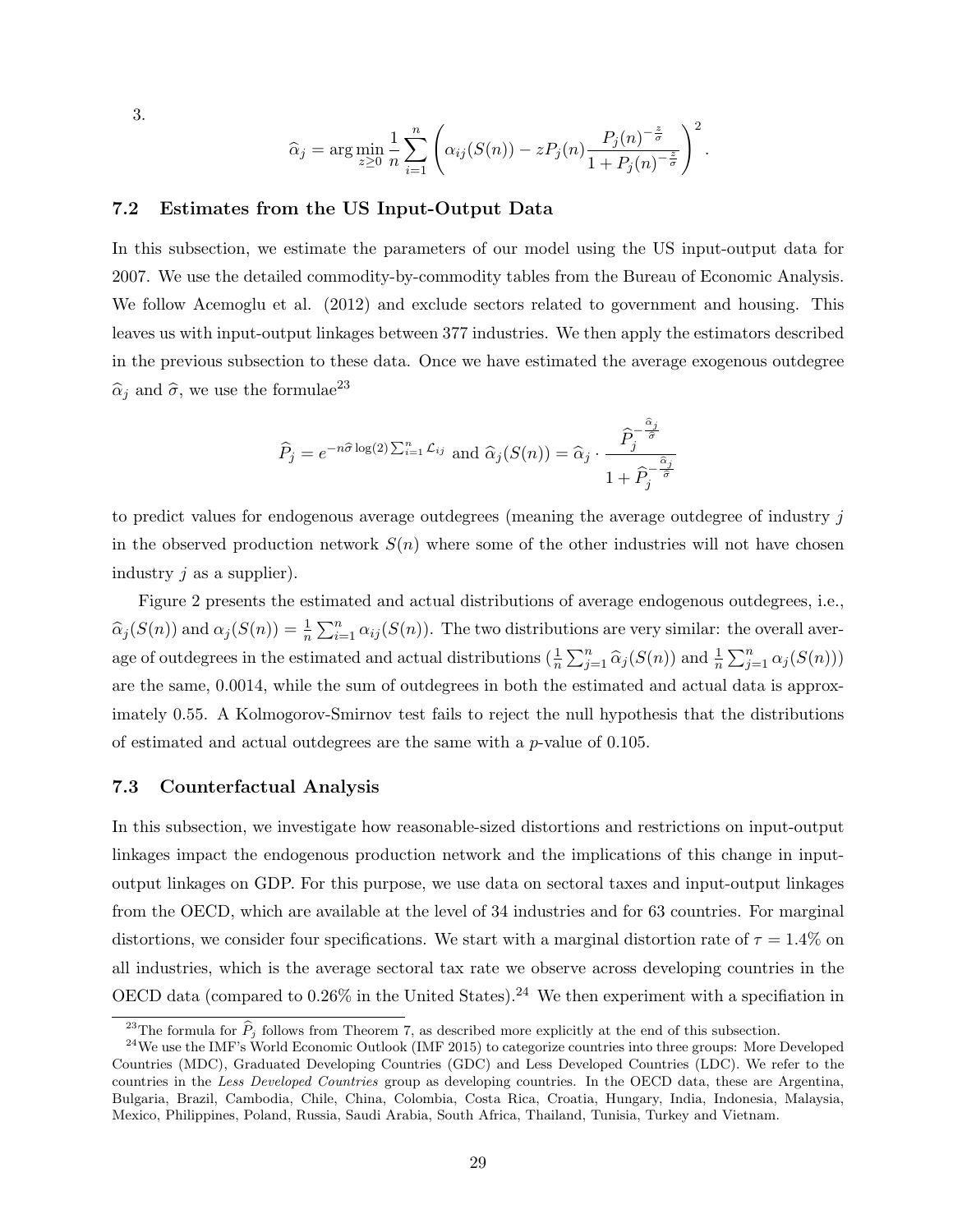

Figure 2: Distribution of estimated and actual average outdegrees. Estimates are computed from the  $377 \times 377$  USA detailed input-output matrix provided by the BEA, with sectors related to government and housing removed. The red bars represent the actual sectoral average outdegrees (from US Input-Output Detail Level data from 2007) and the blue bars represent the estimated sectoral average outdegrees. The overall average outdegree (the average of observed  $\alpha_{ij}$ 's) both in the data and in our estimates is 0.0014, and the average of sectoral outdegrees (the average of observed  $\sum_i \alpha_{ij}$ 's) is 0.545 in the BEA data and 0.546 in our estimates. A Kolmogorov-Smirnov test fails to reject the null hypothesis that the distributions of estimated and actual outdegrees are the same with a p-value of 0.105.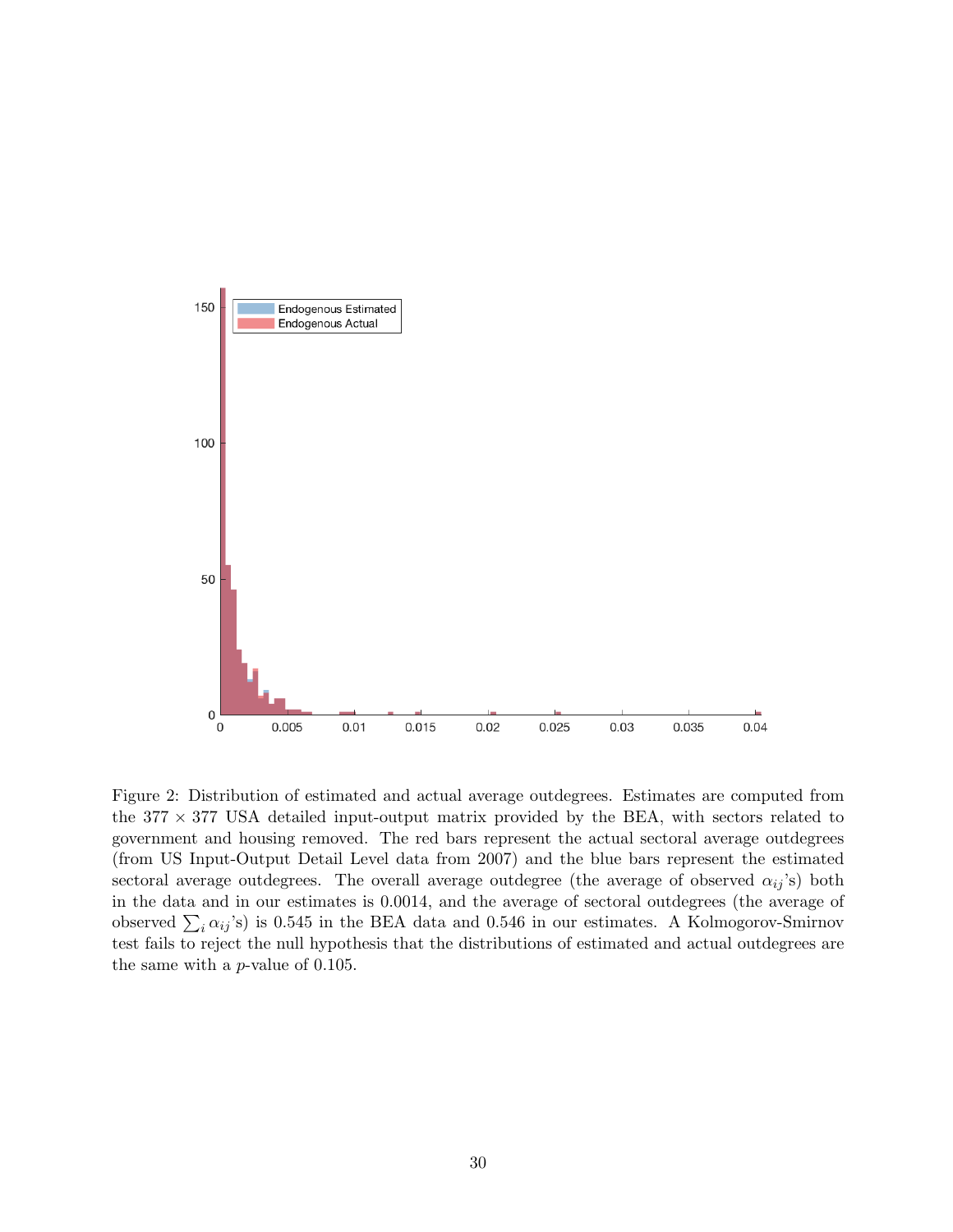which marginal distortions across industries are distributed normally with mean 1.4% and standard deviation 1.6%, which is the average standard deviation of sectoral tax rates across developing countries in the OECD data. We also experimented with a marginal distortion rate of  $\tau = 10\%$ to illustrate the implications of much higher marginal distortions (with or without the normal distribution of sectoral distortions around this value).

We then use the OECD input-output data in order to estimate the probability with which a given input-output link in the United States may be directly missing (due to institutional or other restrictions) in developing countries. The procedure for this estimation is described in Appendix D, and leads to an estimate of  $\rho \simeq 11\%$  for the average developing country and  $\rho \simeq 23\%$  for developing countries excluding formerly communist nations.<sup>25</sup> Similar to our counterfactual exercises for marginal distortions, we use these mean estimates assuming either no variation across sectors or a normal distribution for the probability that a link that is present in the US input-output is missing with a standard deviation of 89.5%, which is the average standard deviation of the observed probabilities across developing economies in our sample.

We compute counterfactual input-output matrices and GDP levels using, separately, the abovedescribed marginal distortions and direct restrictions. The algorithm for computing these counterfactuals (described below) relies on equilibrium log productivity terms, the  $a_i(S^*)$ 's, and log prices, the  $p_i^*$ 's, neither of which are directly observed in the BEA data. Nevertheless, we can use Theorem 7 and Corollary 3 to obtain the asymptotic values of these variables (to which they converge almost surely as n grows large). In particular, from Theorem 7 we have

$$
\lim_{n \to \infty} -\frac{p_i^*(n)}{n} = D \sum_{j=1}^n \mathcal{L}_{ij}
$$
 almost surely,

and in the proof of this theorem in Appendix A, we also establish

$$
\lim_{n \to \infty} \frac{a_i(S^*(n))}{n} = D
$$
 almost surely.

Under Assumption 2', we have that  $D = \sigma \log 2$ . Thus, an estimate  $\hat{\sigma}$  for the parameter  $\sigma$  will yield an estimate  $\hat{D} = \hat{\sigma} \log 2$  which we can use to predict log prices as  $\hat{p}_i^*(n) = -n\hat{D} \sum_{j=1}^n \mathcal{L}_{ij}$ and log productivities as  $\hat{a}_i(S^*(n)) = n\hat{D}$ . In the presence of distortions, from Corollary 3 the corresponding predicted values are  $\hat{p}_i^*(n) = -(1-\rho)n\hat{D}\sum_{j=1}^n \mathcal{L}_{ij}$  and  $\hat{a}_i(S^*(n)) = (1-\rho)n\hat{D}$ , where  $\rho$  is the probability that there is a direct restriction preventing a link  $(i, j)$  to be formed.

Using these formulae for productivity and prices we use the following algorithm for computing counterfactual input-output networks and GDP levels.

<sup>25</sup>This last sample (excluding Bulgaria, Cambodia, China, Croatia, Hungary, Poland, Russia and Vietnam) is relevant because formerly communist economies tend to have very dense input-output networks as a legacy of central planning, which often mandated inter-industry trade.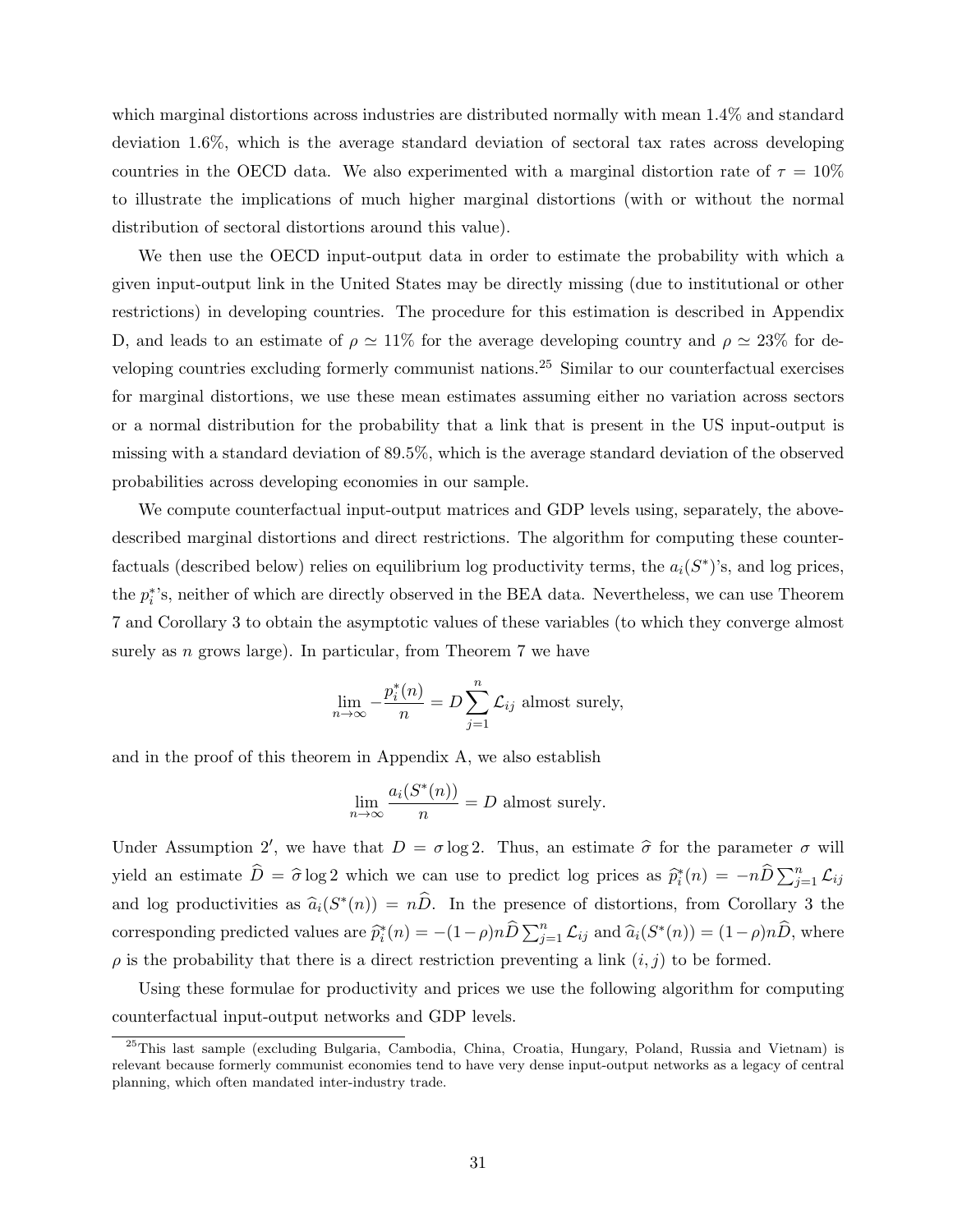- 1. Start with a marginal distortion vector  $(\tau_i)_{i=1}^n$ , a probability of links being assigned to R (the set of restricted links)  $\rho \in [0, 1]$ , the US input-output network  $S_{US}$ , the input-output matrix  $\alpha(S_{US})$ , and the Leontief matrix  $\mathcal{L}(S_{US})$ .
- 2. Initialize  $\alpha = \alpha(S_{US})$ .
- 3. For every link  $(i, j)$  such that  $\alpha_{ij}(S_{US}) > 0$ , set  $\alpha_{ij} =$  $\int \alpha_{ij}(S_{US})$  with probability  $1 - \rho$ 0 with probability  $\rho$ Initialize  $\mathcal{L} = (I - \alpha)^{-1}$ .

.

- 4. Initialize  $P_j = e^{-\sigma \log 2n \sum_k \mathcal{L}_{jk} + \sum_k \mathcal{L}_{jh} \alpha_{hk} \log(1 + \tau_k)}$ .
- 5. For any remaining edges  $(i, j)$  in the network, let  $\Pr_{i,j}^0 = \frac{P_j^{-\frac{\alpha_{ij}}{\sigma}}}{\sum_{i,j} P_i^{-\frac{\alpha_{ij}}{\sigma}}}$  $\frac{1}{1+(P_j )^{-\frac{\alpha_{ij}}{\sigma}}}$ . Repeat the following procedure until the estimate of log GDP,  $\hat{y}$ , converges:
	- Compute the conditional probability  $\frac{\Pr_{ij}}{\Pr_{ij}^0}$  that edge  $(i, j)$  is observed in the economy with distortions, given that it is observed in the economy without distortions, where  $\Pr_{ij} = \frac{(P_j(1+\tau_j))^{-\frac{\alpha_{ij}}{\sigma}}}{\alpha}$  $\frac{(P_j(1+\tau_j))^{-\frac{\alpha}{\sigma}}}{1+(P_j(1+\tau_j))^{-\frac{\alpha_{ij}}{\sigma}}}$ . Note that when  $\tau \geq 0$ , we have that  $0 \leq \frac{\Pr_{ij}}{\Pr_{ij}^0}$  $\frac{\overline{\text{Pr}_{ij}}}{\overline{\text{Pr}_{ij}^0}} \leq 1.$

.

- Create a matrix  $\alpha^{temp}$  such that  $\alpha_{ij}^{temp} =$  $\sqrt{ }$ J  $\mathcal{L}$  $\alpha_{ij}$  with probability  $\frac{\text{Pr}_{ij}}{\text{Pr}_{ij}^0}$ 0 with probability  $1 - \frac{\hat{P}r_{ij}}{P_r}$  $\frac{\Gamma \Gamma_{ij}}{\Pr^0_{ij}}.$
- Create an endogenous Leontief matrix  $\mathcal{L}^{temp} = (I \alpha^{temp})^{-1}$
- Update log prices as  $\hat{p}_j = -(1 \rho)\sigma \log 2n \sum_k \mathcal{L}_{jk}^{temp} + \sum_k \mathcal{L}_{jh}^{temp} \alpha_{hk}^{temp} \log(1 + \tau_k).$
- Estimate log GDP as  $\hat{y} = \beta'(\hat{p} + \log(1 + \tau)).$

A variation of this algorithm, which we use in Table 2 below, allows different removal probabilities  $\rho_{ij}$  for each link  $(i, j)$ . In this case, we cannot use Corollary 3 to derive an asymptotic formula for log prices, but we can approximate them as  $\hat{p}_j \simeq -(1-\overline{\rho_j})\sigma \log 2n \sum_k \mathcal{L}_{jk}^{temp} + \sum_k \mathcal{L}_{jh}^{temp} \alpha_{hk} \log(1+\tau_k),$ where  $\overline{\rho_j} = \frac{1}{n}$  $\frac{1}{n} \sum_{i=1}^{n} \rho_{ij}$ .

In Table 1, we show the implications of marginal distortions. The first column gives the implied counterfactual decline in GDP in our model for the indicated specification of distortions. With moderate distortions, the effect is small, ranging between 2.7% and 3.3%. When we consider the higher average value  $\tau_{\mu} = 10\%$ , we see a larger decline of approximately 18.5%. The next columns investigate whether these declines come from the direct effects of marginal distortions or the implied changes in the input-output structure of the economy. The second column considers the implied decline in GDP if we keep the input-output network unchanged and only consider the direct effects of marginal distortions. The implied reductions in GDP are very similar to those reported in column 1. Column 3 considers the converse exercise, where we let the input-output structure adjust to marginal distortions, but then compute the counterfactual GDP without taking into account the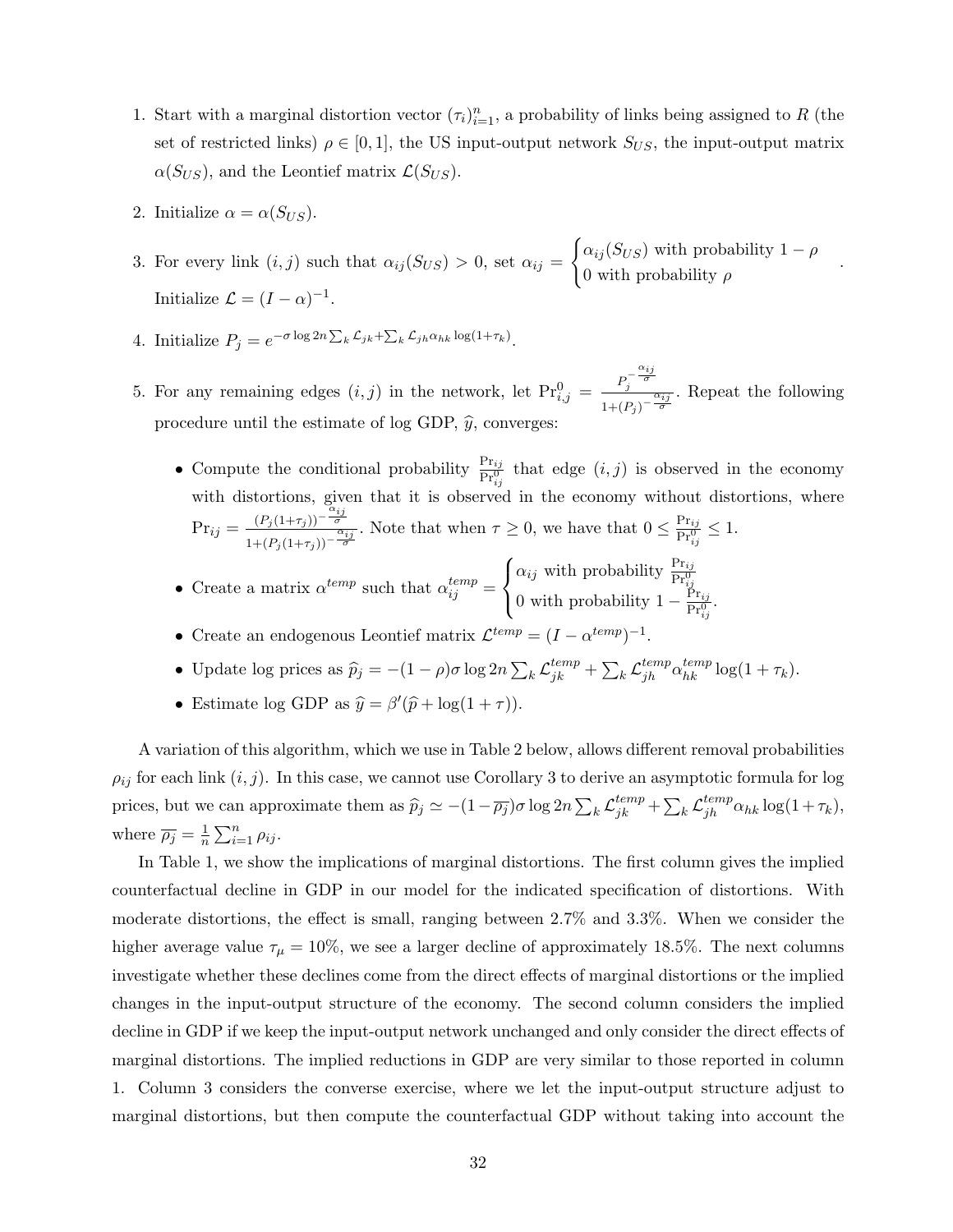direct effects of these marginal distortions. Unsurprisingly in view of the results in column 2, the implied declines are now very small. The fourth column, finally, shows why this is the case. The probability that any given input-output link is dropped because of the marginal distortions is very very small, less than 0.1% in all cases. These exercises therefore show that marginal distortions have moderate effects on GDP (and productivity), and very small effects on the equilibrium input-output linkages at our estimated parameter values.<sup>26</sup>

Table 2 then turns to an investigation of the implications of direct regulations on the production network modeled as the removal of some of the existing links in the US input-output data. We now estimate fairly large effects on GDP. The implied declines in GDP are over 80% in all cases. These large declines reflect moderate declines in the entries of the Leontief inverse matrix, since counterfactual GDP in this case is  $exp(\beta' \mathcal{L}(S)a(S) - \beta' \mathcal{L}(S_{US})a(S_{US}))$ . These numbers suggest that the potential productivity implications of changes in the input-output architecture of an economy resulting from direct restrictions could be much larger than those resulting from marginal distortions.<sup>27</sup>

# 8 Conclusion

There are marked differences across countries in how production is organized. Richer and more productive countries appear to have denser production networks — where each disaggregated industry uses the output of several other industries as inputs. We develop a tractable model of endogenous production networks to provide a conceptual framework for understanding these patterns and how differences in distortions or technologies can translate into variation in production networks.

In our model, each product can be produced by combining labor and an endogenous subset of the other products as inputs. Different combinations of inputs generate different constant returns to scale production functions with (prespecified) levels of productivity. What makes our framework tractable is our assumption that markets are "contestable". This means, in particular, that production technologies are available to a large number of potential producers (this avoids the interesting but challenging issues that would be associated with differential market power of firms that make investments in different types of technologies and issues of bilateral monopoly between suppliers and customers of inputs).

Using this setup, we establish the existence and uniqueness of an equilibrium with an endogenous

<sup>&</sup>lt;sup>26</sup>Specifically, the counterfactual decline in GDP without a change in the input-output network is computed as  $\exp(\beta' \mathcal{L}(S_{US})(a(S_{US}) + \log(1+\tau)) - \beta' \mathcal{L}(S_{US})a(S_{US}))$ , while the expression for the counterfactual decline in GDP resulting from the change in the input-output network without taking the direct impact of marginal distortions into account is  $\exp(\beta' \mathcal{L}(S) a(S) - \beta' \mathcal{L}(S_{US}) a(S_{US}))$ . In our calculations, we use the asymptotic approximation  $a_i(S) \simeq$  $a_i(S_{US}) \simeq n\sigma \log 2$ . Similarly, with probability  $\rho$  for direct restrictions, we use the asymptotic approximations  $a_i(S) \simeq (1 - \rho)n\sigma \log 2$  and  $a_i(S_{US}) \simeq n\sigma \log 2$ .

 $27$ It is also interesting to note that the implied declines in GDP from the implied probabilities of missing inputoutput links are in the ballpark of the observed gap between the average developing country in our sample (both with and without the formerly-communist nations) and the United States, which is about 72%.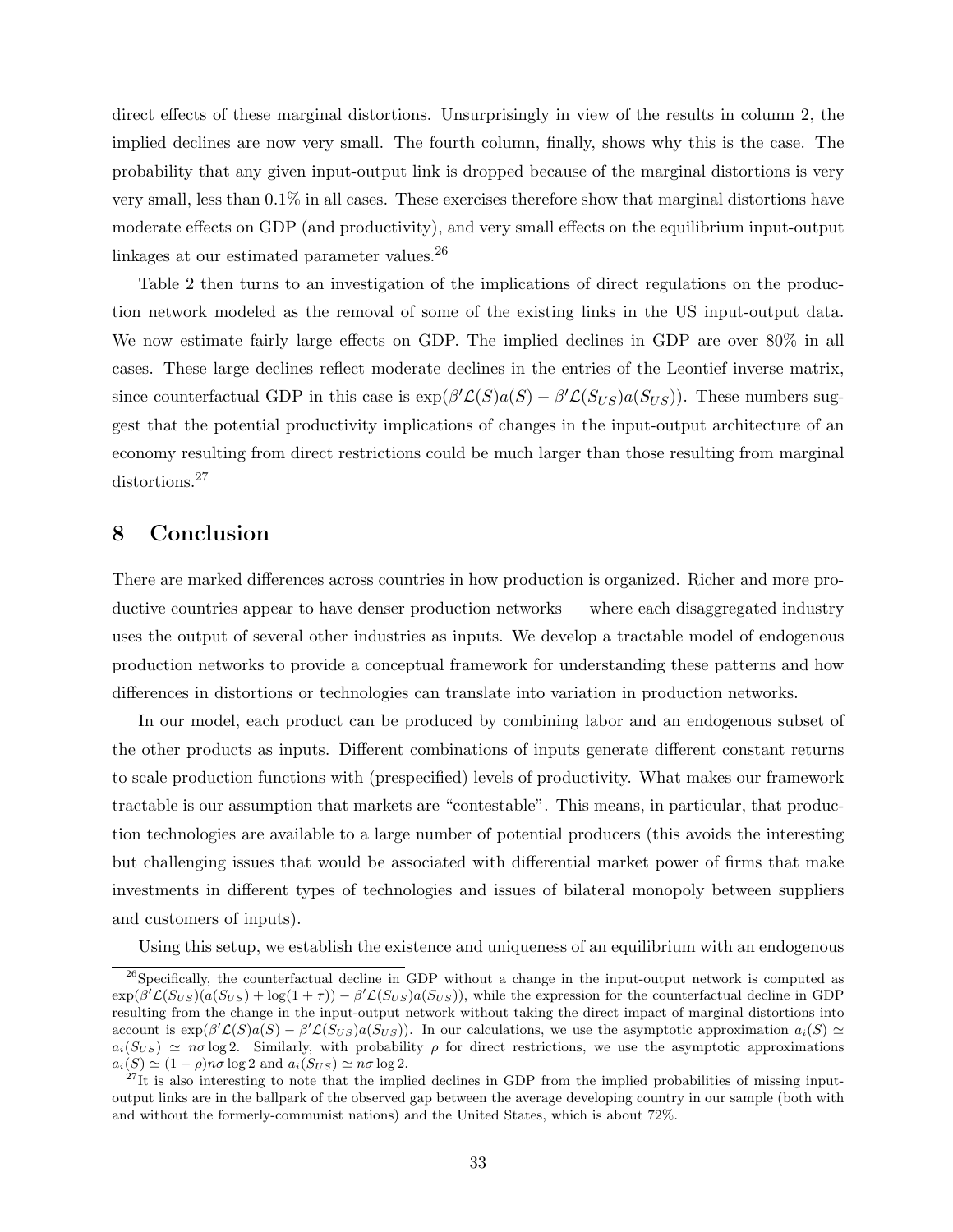| Distribution of<br>Marginal Distortions $\tau$ |                    | Counterfactual GDP |                                                        |                   | Probability that an edge<br>in US network is missing |
|------------------------------------------------|--------------------|--------------------|--------------------------------------------------------|-------------------|------------------------------------------------------|
| Mean                                           | Standard Deviation | Model              | $\left( 2\right)$<br>Constant IO Matrix Constant Taxes | $\left( 3\right)$ | (4)                                                  |
| $1.4\%$                                        | 0                  | $-2.7\%$           | $-2.7\%$                                               | $-0\%$            | $< 0.01\%$                                           |
| 1.4%                                           | $1.6\%$            | $-3.3\%$           | $-3.3\%$                                               | $-0\%$            | $< 0.01\%$                                           |
| 10%                                            | $\theta$           | $-18.4\%$          | $-17.5\%$                                              | $-1.1\%$          | $< 0.01\%$                                           |
| 10%                                            | $1.6\%$            | $-18.5\%$          | $-17.5\%$                                              | $-1.3\%$          | $< 0.01\%$                                           |

| Table 1: Counterfactual Analysis With Marginal Distortions |  |  |
|------------------------------------------------------------|--|--|
|                                                            |  |  |

Note: This table reports the results of a counterfactual exercise where we impose a marginal distortion  $1 + \tau_i$  on prices so that if a firm's unit cost is given by  $P_i$ , the price of its product is  $P_i(1 + \tau_i)$ . Imposing this marginal distortion has two effects on GDP: a direct effect from the fact that input prices are higher, and an indirect effect by changing the input-output matrix. The marginal distortions  $\tau_i$  are assumed to be drawn from a truncated normal distribution with location and scale parameters  $\mu$  and  $\sigma$ . The table rows correspond to different levels of  $\mu$  and  $\sigma$ . Column (1) reports the counterfactual GDP decline,  $\exp(\beta' \mathcal{L}(S^*)(a(S^*) - \log(1+\tau)) - \beta' \mathcal{L}(S_{US})a(S_{US}))$ . Column (2) reports the counterfactual GDP decline,  $\exp(\beta' \mathcal{L}(S^*) a(S^*) - \beta' \mathcal{L}(S_{US}) a(S_{US}))$ , capturing only the indirect effect from the change in  $\mathcal{L}$ . Column (3) reports the counterfactual GDP decline,  $\exp(\beta' \mathcal{L}(S_{US})(a(S^*) - \log(1+\tau)) - \beta' \mathcal{L}_{US}a(S_{US}))$ , capturing only the direct effect of imposing marginal distortions, while fixing the input-output matrix to be the observed BEA input-output matrix for the US. Column (4) provides the probabilities that an edge present in the US input-output network is missing with the indicated distortions.

|          | Distribution of Restriction Probability $\rho$ | Counterfactual GDP |  |  |
|----------|------------------------------------------------|--------------------|--|--|
| Mean     | Standard Deviation                             |                    |  |  |
| $10.9\%$ |                                                | $-80.5\%$          |  |  |
| 10.9%    | $89.5\%$                                       | $-89.5\%$          |  |  |
| 23.8%    |                                                | $-95.8\%$          |  |  |
| 23.8%    | 89.5%                                          | $-95.8\%$          |  |  |

### Table 2: Counterfactual Analysis With Direct Restrictions

Note: This table reports the results of a counterfactual exercise where edges are removed from the observed US input output graph with some probability  $\rho$ , which is drawn from a truncated normal distribution with parameters  $\mu$  and  $\sigma$ . The table rows correspond to different levels of  $\mu$  and  $\sigma$ . The drop in counterfactual GDP is given by  $\exp(\beta' \mathcal{L}a(S^*) - \beta' \mathcal{L}(S_{US})a(S_{US}))$ .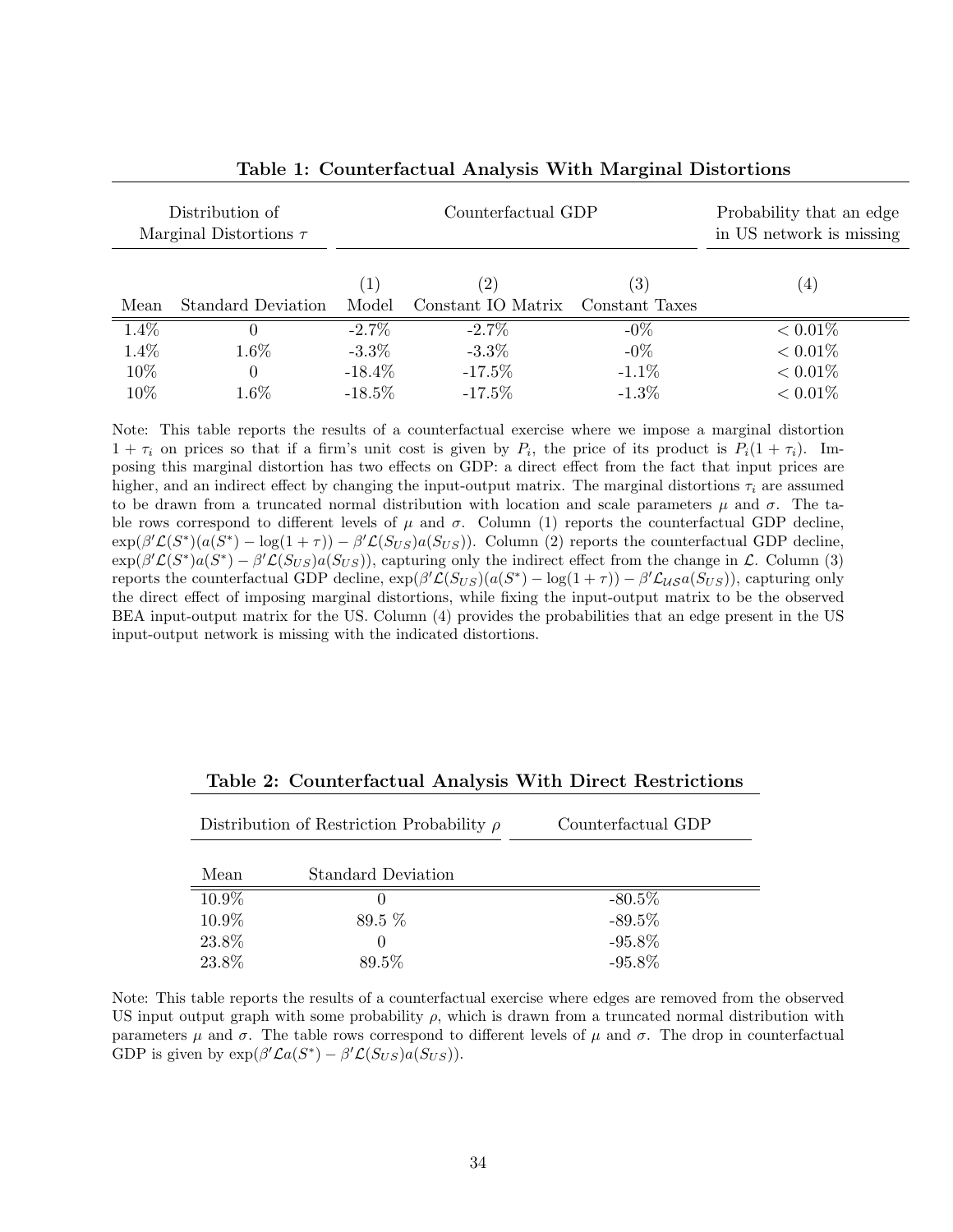production network. We then use our framework to clarify several new economic trade-offs and comparative statics that arise in the context of endogenous production networks. Namely:

- when a product adopts additional inputs to minimize its costs, this not only reduces its price, but (weakly) reduces all prices in the economy. This "complementarity" is a consequence of the fact that with the new technology, this product has now become cheaper and thus a more attractive input to all others, enabling them to reduce costs and prices as well;
- under a reasonable assumption that ensures that lower prices do not discourage technology adoption, a change in technology that makes the adoption of additional inputs more productive for one industry expands technology sets for all industries. This second dimension of complementarity is a new feature of environments with endogenous production networks;
- the technology comparative statics mentioned in the previous bullet point are potentially "discontinuous" in the sense that a small change for a single industry can trigger a chain reaction, leading to major shifts in the production structure of many industries;
- both marginal distortions (e.g., taxes) that increase the prices of certain inputs and direct restrictions on input-output links increase equilibrium prices, decrease the density of the production network, and reduce GDP. The full effects of these distortions extend beyond the affected sectors because those that experience higher marginal distortions or are restricted from using valuable inputs become more expensive themselves and are thus less likely to be used by others, spreading the effects of distortions throughout the production network of the economy.

The second part of the paper uses a dynamic version of our framework to study the growth implications of the endogenous evolution of the production network. Our main result from this analysis is that the endogenous selection of input suppliers and the indirect effects that this creates on the equilibrium structure of the production network emerge as powerful forces towards sustained economic growth. The origin of sustained growth in our model is related to, but different, from Weitzman's idea of recombinant growth. When a new product arrives, it becomes a potential input for all existing products, and significantly expands the number of input combinations (production techniques) available to other industries. Namely, when there are n products, the arrival of one more new product increases the combinations of inputs that each existing product can use from  $2^{n-1}$  to  $2<sup>n</sup>$ , thus enabling nontrivial cost reductions from the choice of optimal technology combinations. A first impetus for growth comes from this expanded set of techniques to which firms have access, and this part of our mechanism is related to Weitzman (1998), even if formulated differently from his in Weitzman's approach, ideas can be recombined without limit, whereas here there is an explicit focus on the new combinations of inputs that are made possible by the addition of one more product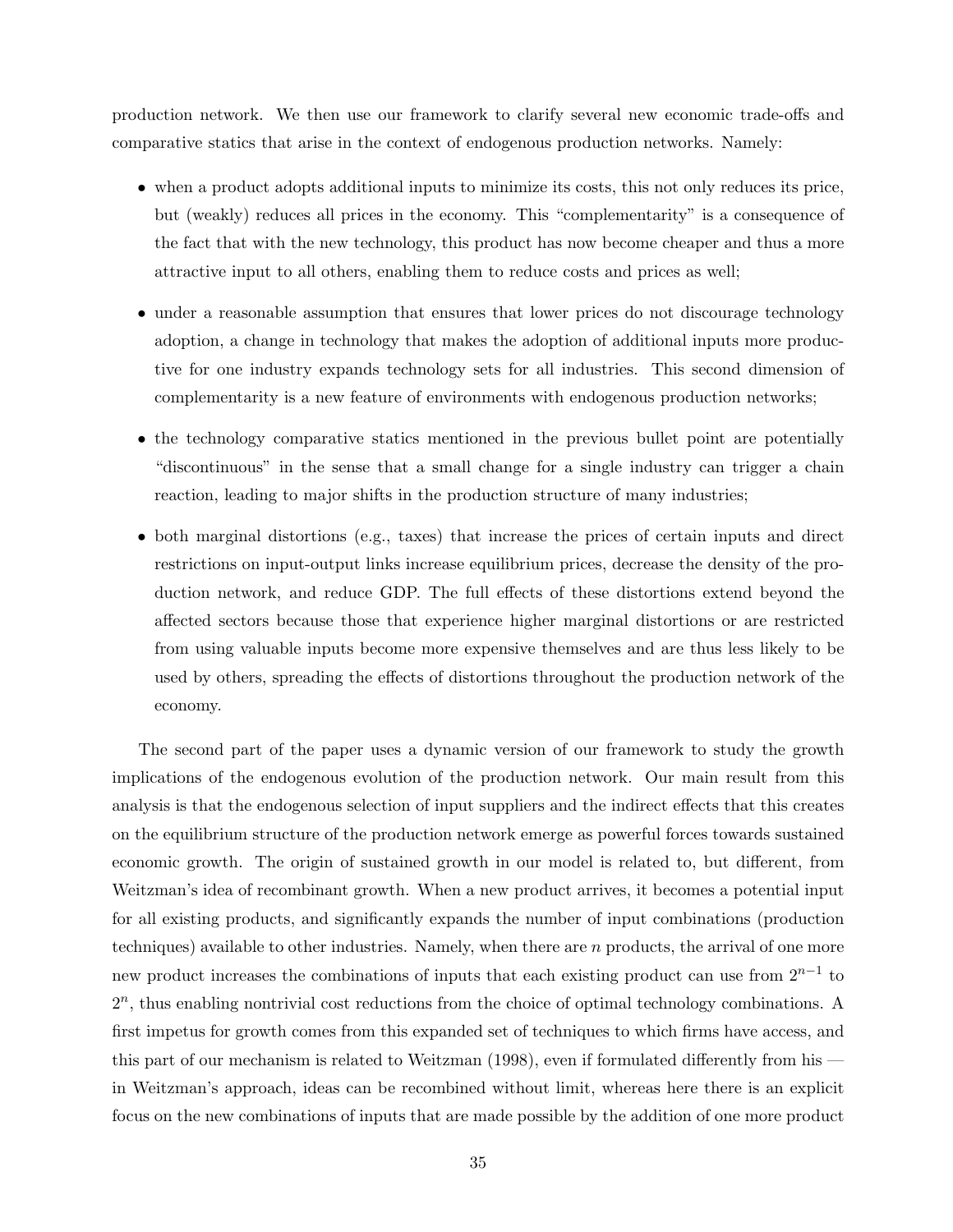into the set of possible inputs. Growth in our economy is not driven by this first impetus alone, however. It is undergirded by the fact that the adoption of a new production technique reduces the price of the relevant product, encouraging other industries to adopt this product as an additional input and change their production techniques. To highlight the role of these new elements, we document that growth in our model does not follow if firms do not make endogenous choices of input suppliers, that there is no contribution to growth from expanding product variety (because we impose that the value of new products in consumption is essentially zero), and that there are sizable indirect effects on growth coming from the cost reduction benefits to other industries.

The third part of the paper derives the empirical implications of our framework and makes a first attempt at confronting them with data. We first derive a closed-form expression for the likelihood of a sector being adopted as an input supplier to another sector. Second, we establish that under fairly mild assumptions, outdegrees (how often a sector is being used as a supplier to other industries) are much more unequally distributed than indegrees (how many inputs a sector is using). This prediction is consistent with the patterns of input-output linkages in the US economy. Finally, we show how the underlying parameters of our model can be estimated structurally, and carry out such an estimation using the disaggregated US input-output tables. We then use these estimates to gauge the implications of reasonably-sized distortions on the density of the input-output network and aggregate productivity.

We view our paper as a first step in the analysis of endogenous formation of production networks. As mentioned above, our analysis was greatly simplified by the "contestability" assumption. Though this was a very useful starting point, it precludes a systematic investigation of endogenous production networks at finer levels of disaggregation — e.g., at the firm level rather than at the level of disaggregated industries — where contestability would make less sense. Relaxing this assumption would enable an analysis of relationship-specific investments taking place at the same time as the choice of input suppliers, significantly enriching the theoretical framework and its empirical reach. Second, we illustrated the empirical applications of this framework only briefly. A more in-depth structural exercise estimating the parameters regulating the endogenous evolution of production networks and counterfactual analysis based on these parameters are obvious fruitful directions for future research. Beyond firm-level datasets with information on flows of intermediate goods, detailed bilateral international trade flows would be another empirical domain where a similar approach could be developed. Finally, the linkages between the evolution of the production network and long-run economic growth are another promising area that calls for more work. Introducing endogenous innovation and entry and exit of firms into this framework is a challenging but a necessary step to obtain a more satisfactory picture of the co-determination of the production network and endogenous technology choices, and their impact on growth.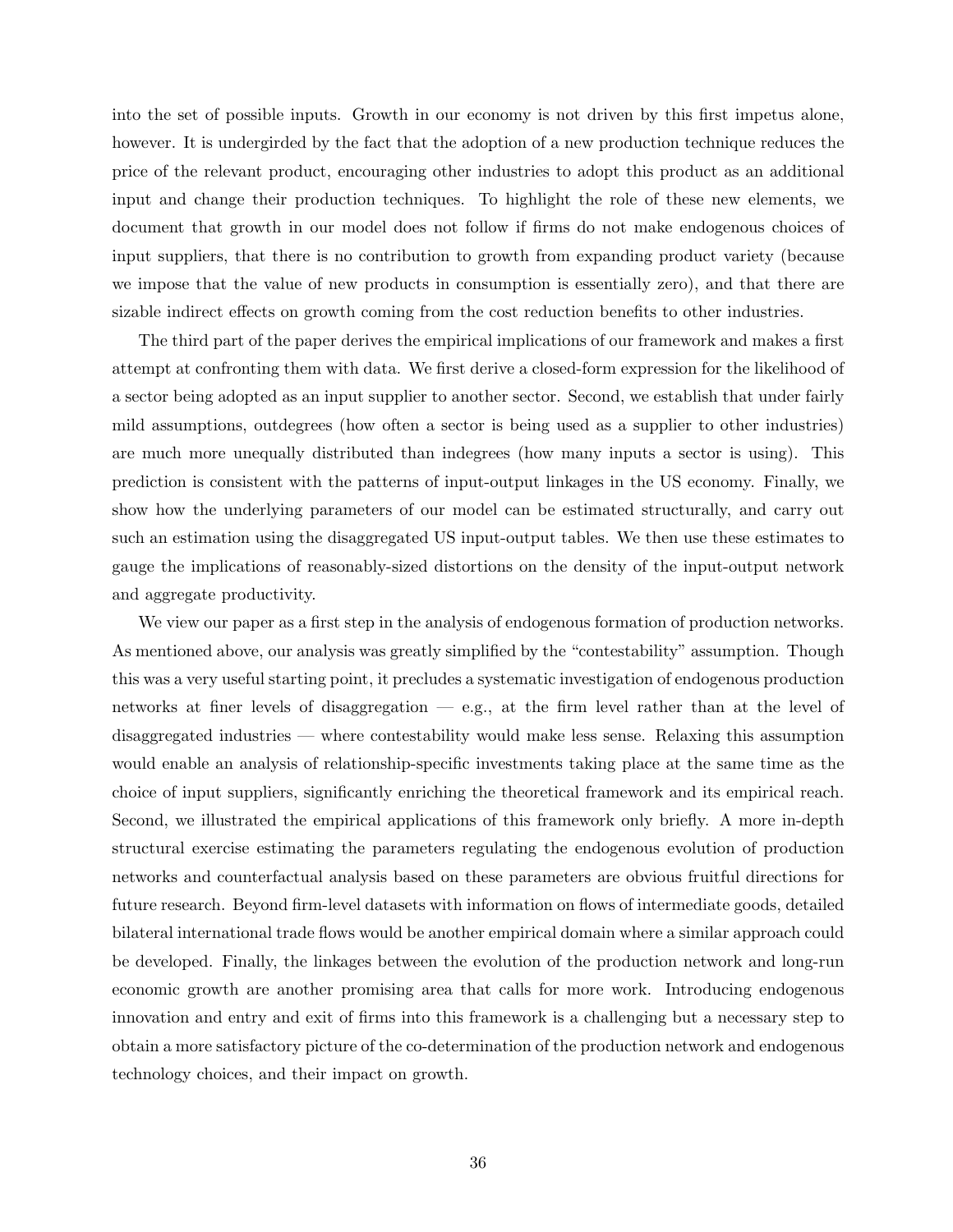# Appendix A: Omitted Proofs From the Text

**Proof of Lemma 1.** First, suppose that  $P^*$  is a vector of equilibrium prices. Then  $P_i^* =$  $K_i(S_i, A_i, P^*)$  follows from the second condition of the definition of equilibrium (firm optimization).

To prove the other direction, suppose that  $P_i^* = K_i(S_i, A_i, P^*)$ . We show that P supports an equilibrium. Let  $X_i^*$  and  $L_i^*$  be the optimal solutions to the firm's cost minimization problem (3) given  $P^*$ 

Let  $C^*$  be the consumer's optimal choice of good i when facing the vector of prices  $P^*$ . Note that the assumption that  $P_i^* > 0$  ensures  $X_i^*$  and  $C_i^*$  are finite.

For given  $P^*$ , let  $x_{ij}$  denote the units of good j used for producing one unit of good i, which depends on  $P^*$ , but due to constant returns to scale, is independent of  $Y_i$ . Similarly let  $l_i$  be the unit labor requirement of good  $i$ . These quantities are uniquely determined by the strict quasi-concavity of the production function imposed in Assumption 1. Then  $X_{ij}^* = x_{ij} Y_i^*$  and  $L_i^* = l_i Y_i^*$ . Then market clearing implies

$$
C_j^* + \sum_{i=1}^n x_{ij} Y_i^* = Y_j^*.
$$

Multiplying this equation by  $P_j^*$ ,

$$
P_j^* C_j^* + \sum_{i=1}^n \frac{P_j^* x_{ij}}{P_i^*} P_i^* Y_i^* = P_j^* Y_j^*,
$$

or

$$
\widehat{C}_j^* + \sum_{i=1}^n \frac{P_j^*x_{ij}}{P_i^*} \widehat{Y}_i^* = \widehat{Y}_j^*,
$$

where "<sup>o</sup>" denotes a nominal variable. Denoting the matrix of  $\frac{P_j^* x_{ij}}{P_j^*}$  $\frac{j^{x_i}j^{x_i}}{P_i^*}$ 's by X, this nominal version of the market clearing condition can be expressed as  $(I - \overline{X}')\widehat{Y}^* = \widehat{C}^*$ . This is a system of n equations in *n* unknowns, the nominal sectoral outputs,  $\widehat{Y}_1, ..., \widehat{Y}_n$ . As long as  $\det(I - \overline{X}') \neq 0$ , this system of equation admits a unique solution  $\hat{Y}_1^*,...,\hat{Y}_n^*$ . Since we are taking the vector of prices  $P^*$  as given, this solution translates into a unique vector of sectoral outputs  $Y_1^*,..., Y_n^*$ . Clearly,  $\det(I - \overline{X}') \neq 0$ if and only if 1 is not an eigenvalue of  $\overline{X}'$ . From the fourth condition of the definition of equilibrium,  $P_i^* = K_i(S_i, A_i, P^*)$ , which can be equivalently written as  $\sum_{i=1}^n P_j^* x_{ij} + l_i = P_i^*$ . Because labor is an essential factor of production (cfr. Assumption 1), the elements of  $\overline{X}'$  are between 0 and 1 and strictly less than 1. But then the Perron-Frobenius theorem implies that  $\overline{X}'$  has a positive largest eigenvalue that is strictly less than 1, and sectoral outputs, and thus consumption and intermediate input levels, are uniquely determined. Moreover,  $L_i^* = l_i Y_i^*$  is also uniquely determined for each *i*. This completes the proof that  $P^* > 0$  can support an equilibrium if  $P_i^* = K_i(S_i, A_i, P^*)$ .

**Proof of Theorem 1.** Let  $\kappa(P) = (\min_{S_1} K_1(S_1, A_1(S_1), P), ..., \min_{S_n} K_n(S_n, A_n(S_n), P)).$  We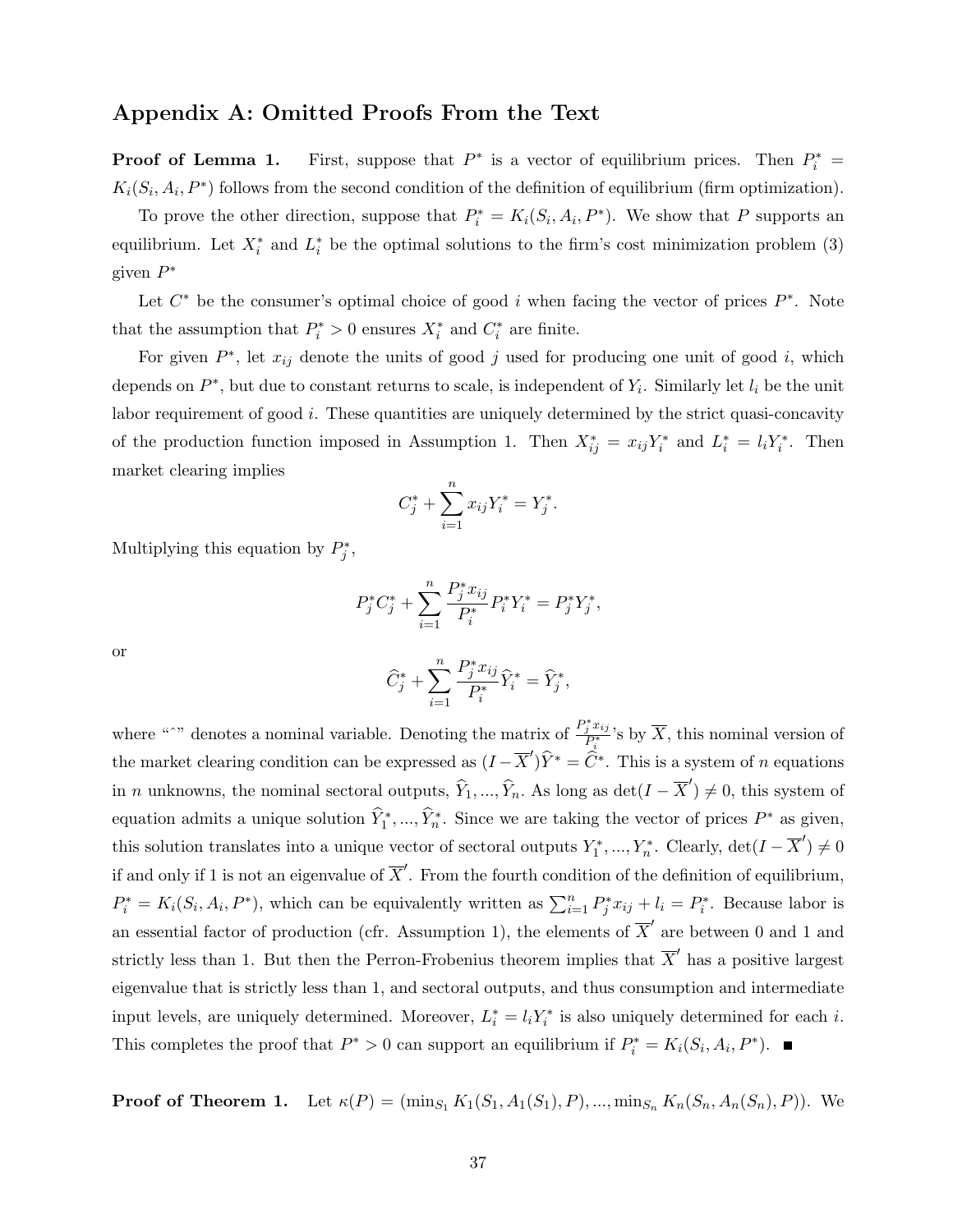first show that  $\kappa$  has a fixed point, and then show that this corresponds to an equilibrium. To do this, we prove the following lemma as an intermediate step.

**Lemma A1** Let  $\mathbb{L} = \{P \geq 0 : P_i = \min_{S_i} K_i(S_i, A_i(S_i), P)\}$ . Then  $\mathbb{L}$  is a non-empty complete lattice with respect to the operations  $P \wedge Q = (\min(P_1, Q_1), ..., \min(P_n, Q_n)), P \vee Q =$  $(\max(P_1, Q_1), ..., \max(P_n, Q_n)).$ 

**Proof of Lemma A1.** Let  $\mathbb{O} = \{(x_1, ..., x_n) : x_i \geq 0\}$ , and then by definition  $\kappa : \mathbb{O} \to \mathbb{O}$ . We will first show that there is a subset  $\tilde{\mathbb{O}} \subset \mathbb{O}$  which is a complete lattice with respect to  $\wedge$  and  $\vee$ , and then establish that that  $\kappa(P)$  is increasing in P and maps  $\widetilde{\mathbb{O}}$  to  $\widetilde{\mathbb{O}}$ . The result that  $\mathbb{L}$  is a complete lattice follows from these two steps.

To establish the first step, note that for any  $i$ , we can produce good  $i$  using only labor and incur a cost  $\overline{P_i} = K_i(\emptyset, A_i(\emptyset), \{P_j\}_{j \in \emptyset})$  that does not depend on the price vector P. Thus, we have  $\kappa(P) \leq (\overline{P_1}, ..., \overline{P_n})$  for all price vectors P. Since labor is essential in production, we have  $K_i(S_i, A_i(S_i), 0) > 0$  for every set  $S_i$ . Define  $\underline{P_i} = \kappa_i(0) = \min_{S_i} K_i(S_i, A_i(S_i), 0)$ . Since  $K_i$  is increasing in price, we have  $\kappa(P) \geq \kappa(0) = (P_1, ..., P_n)$  for every price vector P. Then  $\tilde{\mathbb{O}}$  =  $\times_{i=1}^n[\underline{P_i}, \overline{P_i}]$  is a complete lattice, and  $\kappa$  maps  $\widetilde{\mathbb{O}}$  to  $\widetilde{\mathbb{O}}$ .

The second step is immediate from the definition of  $\kappa(P)$ . If  $P' \leq P$ , then for any i and  $S_i$ , we have  $K_i(S_i, A_i(S_i), P') \leq K_i(S_i, A_i(S_i), P)$ . Taking minima on both sides, we get  $\min_{S_i} K_i(S_i, A_i(S_i), P) \leq \min_{S_i} K_i(S_i, A_i(S_i), P')$ , so  $\kappa(P') \leq \kappa(P)$ . We conclude from Tarski's fixed point theorem that  $\mathbb L$  is a non-empty complete lattice.  $\blacksquare$ 

Since L is a non-empty complete lattice,  $\kappa$  has a fixed point, and in fact, a smallest fixed point. Take this smallest fixed point, which simultaneously satisfies  $P_i^* = K_i(S_i^*, A_i(S_i^*), P^*)$  and  $S_i^* \in \arg\min_{S_i} K_i(S_i, A_i(S_i), P^*)$ . That is, given  $P^*$ , technology choice  $S_i^*$  is optimal, and given  $S^*$ , firms minimize costs. Then with the same argument as in Lemma 1, there exist equilibrium quantities  $X^*, L^*$  and  $C^*$ , and  $P^*$  is minimal by construction, and thus  $(P^*, C^*, S^*, L^*, X^*, Y^*)$  is an equilibrium.

**Proof of Theorem 2.** Let  $P^*$  be the minimal element of lattice  $\mathbb{L}$  defined in the proof of Theorem 1, which is of course an equilibrium price vector. If  $P^{**}$  is another equilibrium price vector, it must be contained in L and therefore satisfy  $P^{**} > P^*$ . We now derive a contradiction to  $P^{**} > P^*$ .

First, note that for each  $i \in \mathcal{N}$ , the unit cost function  $K_i(S_i, A_i(S_i), P)$  is concave in prices given  $S_i$ . Since the minimum of a collection of concave functions is concave,  $\kappa_i(P)$  =  $\min_{S_i} K_i(S_i, A_i(S_i), P)$  is also concave.

Then, let  $\lambda \in (0,1)$  be such that  $\lambda P^{**} \leq P^*$ , with at least some  $r \in \mathcal{N}$  such that  $\lambda P_r^{**} = P_r^*$ .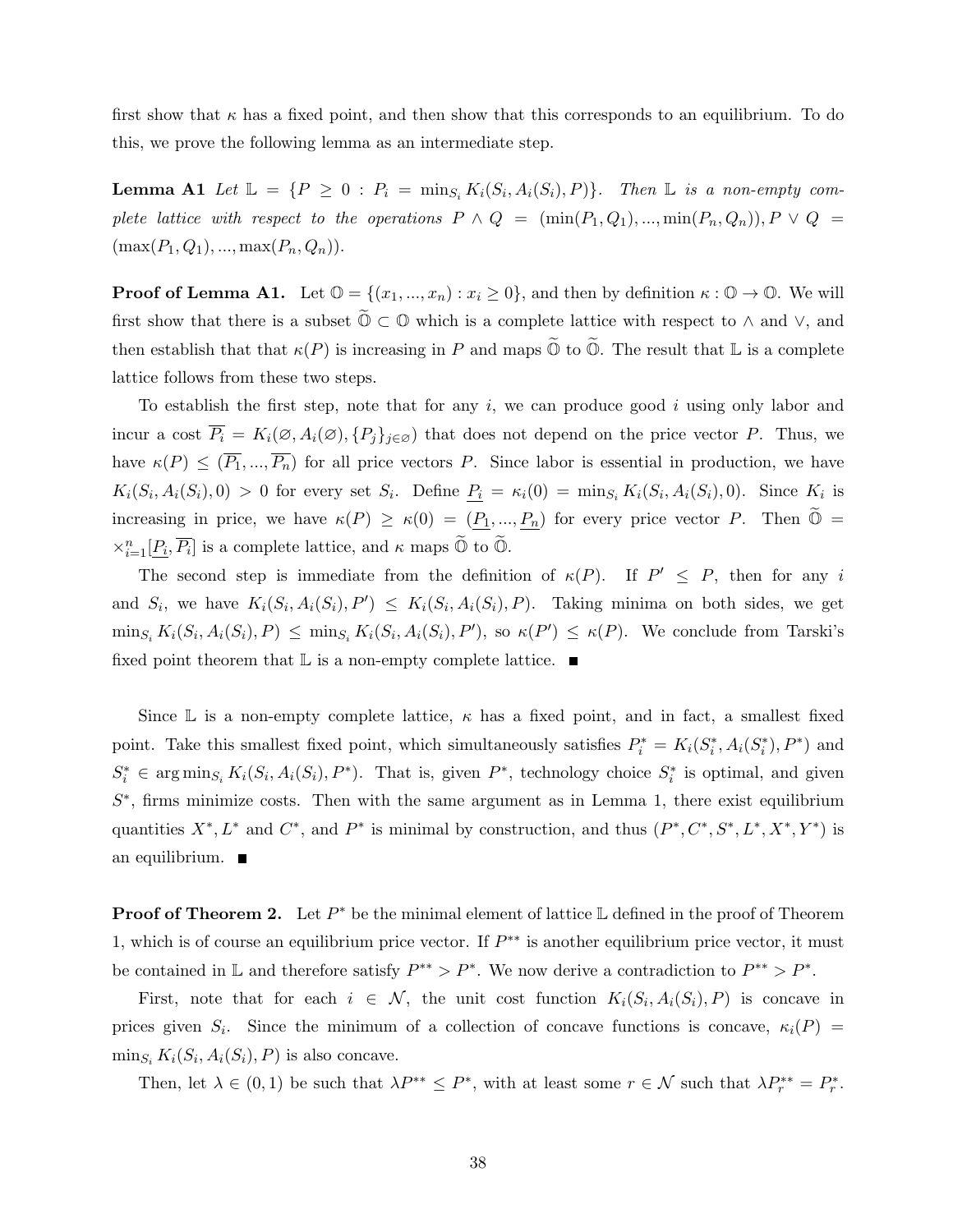We have

$$
\kappa_r(P^*) - P_r^* \ge \kappa_r(\lambda P^{**}) - \lambda P_r^{**}
$$
  
\n
$$
\ge (1 - \lambda)\kappa_r(0) + \lambda \kappa_r(P^{**}) - \lambda P_r^{**}
$$
  
\n
$$
\ge (1 - \lambda)\kappa_r(0)
$$
  
\n
$$
> 0,
$$

where the first line follows because  $\kappa_r$  is nondecreasing,  $\lambda P^{**} \leq P^*$ , and  $\lambda P_r^{**} = P_r^*$ . The second line follows from the concavity of  $\kappa_r$ . The third line simply uses the fact that  $P^{**}$  is a fixed point, i.e.,  $\kappa_r(P^{**}) = P_r^{**}$ . Finally, the last inequality follows because labor is essential by Assumption 1, which implies  $\kappa_r(0) > 0$ . But this contradicts the hypothesis that  $P^*$  is a fixed point. This contradiction establishes the uniqueness of equilibrium prices, and then the uniqueness of equilibrium allocations follows from Lemma 1.<sup>28</sup>

To prove that the equilibrium network is generically unique, let  $S^* \neq S^{**}$  be two arbitrary networks and let  $\mathcal{A}(S, S^{**}) = \{A : S^* \text{ and } S^{**} \text{ are both equilibrium networks}\}.$  Note that we can write A as the countable union  $\cup_{S^*,S^{**}}\mathcal{A}(S^*,S^{**})$ . Thus, if we prove that  $\mathcal{A}(S^*,S^{**})$  has measure zero, then we can conclude that  $A$  has measure zero. Define

$$
\Delta_i(S^*, S^{**}, A) = K_i(S_i^*, A_i(S_i^*), P^*) - K_i(S_i^{**}, A_i(S_i^{**}), P^*),
$$

and note that for all parameters  $A \in \mathcal{A}(S^*, S^{**})$  and each  $i \in \{1, ..., n\}$ , we have  $\Delta_i(S^*, S^{**}, A) = 0$ .

Because  $S^* \neq S^{**}$ , there is at least one industry i such that  $S_i^* \neq S_i^{**}$ . Recall also that the cost function  $K_i(S_i, A_i(S_i), P)$  is continuous and strictly decreasing in  $A_i(S_i) \in \mathbb{R}^{\ell}$ . Let  $A_{i,-S_i^*} = \{A_i(S_i)\}_{S_i \neq S_i^*}$  be the vector of all technology terms for sets different than  $S_i^*$  and let  $A_{i,-1}(S_i^*) = \{A_{i,2}(S_i^*),...,A_{i,\ell}(S_i^*)\}$  be the vector of all components of  $A_i(S_i^*)$  except for the first component  $A_{i,1}(S_i^*)$ . If we keep  $A_{i,-S_i^*}$  and  $A_{i,-1}(S_i^*)$  constant, then  $\Delta_i(S_i^*,S_i^{**},A)$  is a continuous and strictly decreasing function of one real variable  $A_{i,1}(S_i^*)$ . This implies that, for any fixed  $A_{i,-S_i^*}, A_{i,-1}(S_i^*)$ , there exists a unique value of  $A_{i,1}(S_i^*)$  that satisfies  $\Delta_i(S_i^*, S_i^{**}, A) = 0$ . Hence,  $\mathcal{A}(S^*, S^{**}) = \{A : \Delta_i(S_i^*, S_i^{**}, A) = 0 \text{ for each } i\}$  has measure zero in  $\mathbb{R}^{n \times \ell \times 2^{n-1}}$ , which implies that the equilibrium network is generically unique.  $\blacksquare$ 

**Proof of Lemma 2.** Let  $i \in \mathcal{N}$ , and let  $S_i' \supset S_i, A_i' \geq A_i$ . Let  $\mathcal{X} = (S_i, A_i'), \mathcal{Y} = (S_i', A_i)$ and use the product lattice ordering so that  $\mathcal{X} \vee \mathcal{Y} = (S_i', A_i'), \mathcal{X} \wedge \mathcal{Y} = (S_i, A_i).$  Suppose that  $K_i(S'_i, A_i(S'_i), P) - K_i(S_i, A_i(S_i), P) \leq 0$ . In our lattice notation, this can be written as  $K_i(\mathcal{Y}) \leq$  $K_i(\mathcal{X} \wedge \mathcal{Y})$ . The quasi-submodularity of  $K_i$  implies that  $K_i(\mathcal{X} \vee \mathcal{Y}) \leq K_i(\mathcal{X})$  which is the same as writing  $K_i(S'_i, A'_i(S'_i), P) - K_i(S_i, A'_i(S_i), P) \leq 0$ . Thus, we conclude that

$$
K_i(S'_i, A_i(S'_i), P) - K_i(S_i, A_i(S_i), P) \le 0 \implies K_i(S'_i, A'_i(S'_i), P) - K_i(S_i, A'_i(S_i), P) \le 0.
$$

 $^{28}$ This part of the proof builds on Kennan's (2001) proof of uniqueness of fixed point for a concave function.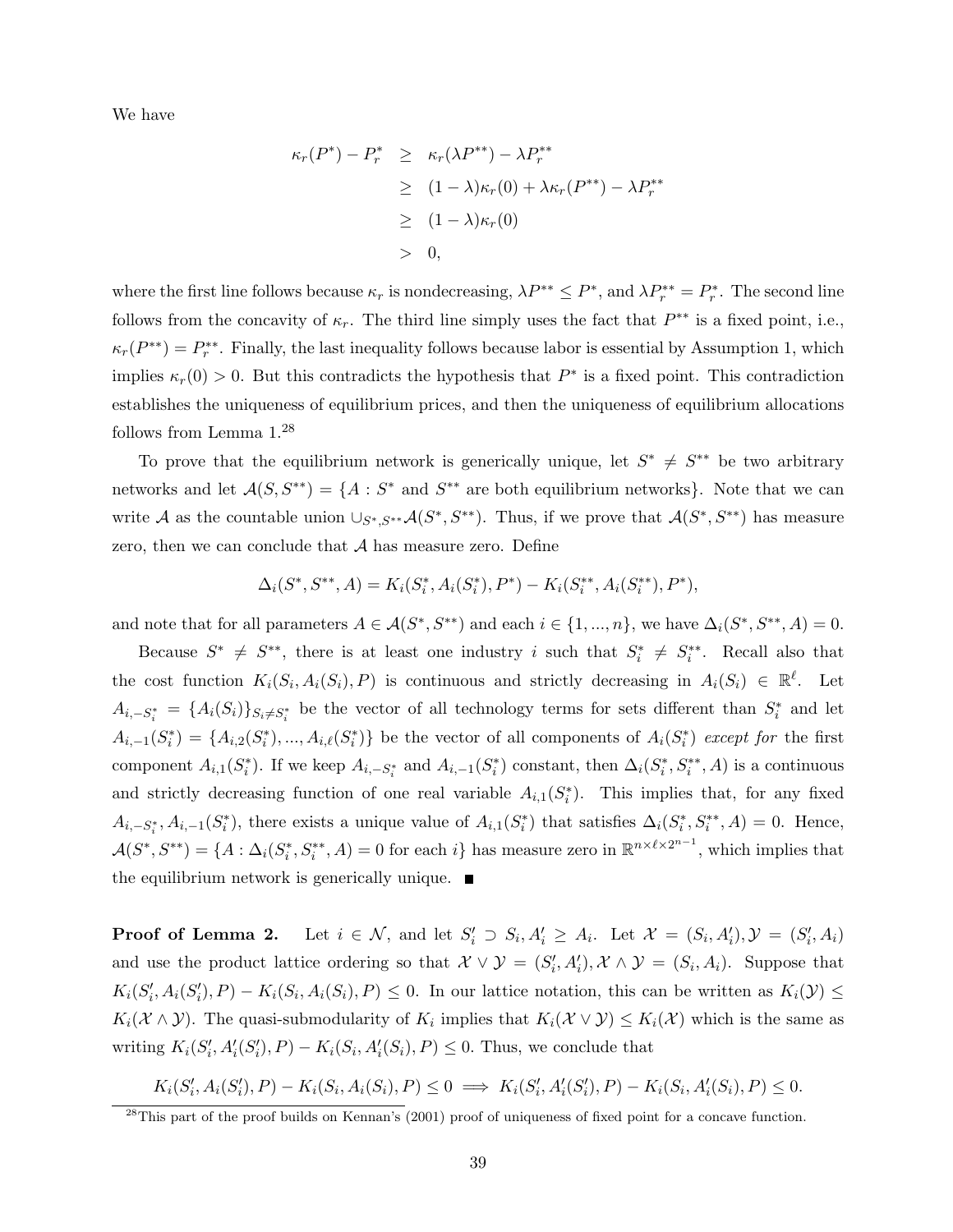Proof of Theorem 3.  $0 = P^*$  and  $S^0 = S^*$  be the initial vector of equilibrium prices and equilibrium network. Note that  $P^0$  satisfies the fixed-point conditions  $P_i^0$  =  $\min_{S_i} K_i(S_i, A(S_i), P^0)$  for all i. Suppose that  $A_i(\cdot)$  increases to  $A'_i(\cdot)$ , and define  $P^1$  so that  $P_i^1 = \min_{S_i} K_i(S_i, A'_i(S_i), P^0)$ . Since  $K_i$  is decreasing in  $A_i$ , we have  $P_i^1 = \min_{S_i} K_i(S_i, A'_i(S_i), P^0) \le$  $\min_{S_i} K_i(S_i, A_i(S_i), P^0) = P_i^0$ , establishing that  $P^1 \le P^0$ .

As in the proof of Theorem 1, define  $\kappa(P) = \min_{S_i} K_i(S_i, A'_i(S_i), P)$ . The equilibrium price  $P^{**}$  under the new productivity function  $A'_i$  is the minimal fixed point of  $\kappa$ . For  $t \geq 1$ , define  $P^t = \kappa(P^{t-1})$  and note that, since  $\kappa$  is increasing in P and  $P^1 \leq P^0$ , we have  $\lim_{t\to\infty} P^t \leq P^1 \leq P^0 = P^*$ . Furthermore, since  $\kappa$  is continuous,  $\lim_{t\to\infty} P^t$  is a fixed point of  $\kappa$ . Since  $P^{**}$  is the minimal fixed point, we must have  $P^{**} \leq \lim_{t \to \infty} P^t \leq P^0 = P^*$ .

**Proof of Theorem 4.** Let  $S^0 = S^*$  be the initial equilibrium network. Note that  $S^0$  satisfies the fixed-point conditions  $S_i^0 = \arg \min_{S_i} K_i(S_i, A(S_i), P^*)$  for all i. Suppose that the shift from  $A_i(\cdot)$ to  $A_i'(\cdot)$  is a positive shock, and define  $S^1$  such that  $S_i^1 \in \arg \min_{S_i} K_i(S_i, A_i'(S_i), P^*)$ . Using the definition of positive technology shock, we can apply Theorem 4 in Milgrom and Shannon (1994) to infer that  $S_i^0 \subset S_i^1$ .

As in the proof of Theorem 1, define  $\kappa(P) = \min_{S_i} K_i(S_i, A'_i(S_i), P)$ . Let  $P^0 = P^*$  and define  $P^t = \kappa(P^{t-1})$  for  $t \geq 1$ . From the proof of Theorem 3, we know that  $P^t$  is a decreasing sequence with  $P^{**} \leq \lim_{t \to \infty} P^t \leq P^*$ . Since  $P^{**} \leq P^*$ , we apply once more Theorem 4 of Milgrom and Shannon (1994) to obtain  $S_i^{**} = \arg \min_{S_i} K_i(S_i, A'_i(S_i), P^{**}) \supset \arg \min_{S_i} K_i(S_i, A'_i(S_i), P^*) = S_i^1 \supset S_i^0 = S_i^*$ . We conclude that  $S^* \subset S^{**}$ .

Proof of Proposition 1.  $, X_i, A_i(S_i), S_i)$  is supermodular, the profit function  $\Pi_i(L_i, X_i, A_i(S_i), S_i, P) = F_i(L_i, X_i, A_i(S_i), S_i) - \sum_{j \in S_i} P_i X_{ij} - L_i$  is supermodular in  $L_i, X_i, A_i(S_i), S_i$  and  $-P$ . Topkis (1998) shows that the function

$$
\Pi_i(S_i, A_i(S_i), P) = \max_{X_i, L_i} \Pi_i(L_i, X_i, A_i(S_i), S_i, P)
$$

is supermodular in  $A_i(S_i), S_i, -P$ . Thus,  $\Pi_i$  will satisfy the single-crossing condition  $\widetilde{\Pi}_i(S'_i, A_i(S'_i), P) \geq \widetilde{\Pi}_i(S_i, A_i(S_i), P) \implies \widetilde{\Pi}_i(S'_i, A_i(S'_i), P') \geq \widetilde{\Pi}_i(S_i, A_i(S_i), P')$ . Let  $Q_i(P)$ be the demand for good *i* when the prices are P, and write  $\Pi_i(S_i, A_i(S_i), P) = Q_i(P)(P_i - P_i)$  $K_i(S_i, A_i(S_i), P)$ . The cost function satisfies the single-crossing condition with the following argument:

$$
K_i(S'_i, A_i(S'_i), P) \le K_i(S_i, A_i(S_i), P) \iff
$$
  

$$
Q_i(P)(P_i - K_i(S'_i, A_i(S'_i), P)) \ge Q_i(P)(P_i - K_i(S_i, A_i(S_i), P)).
$$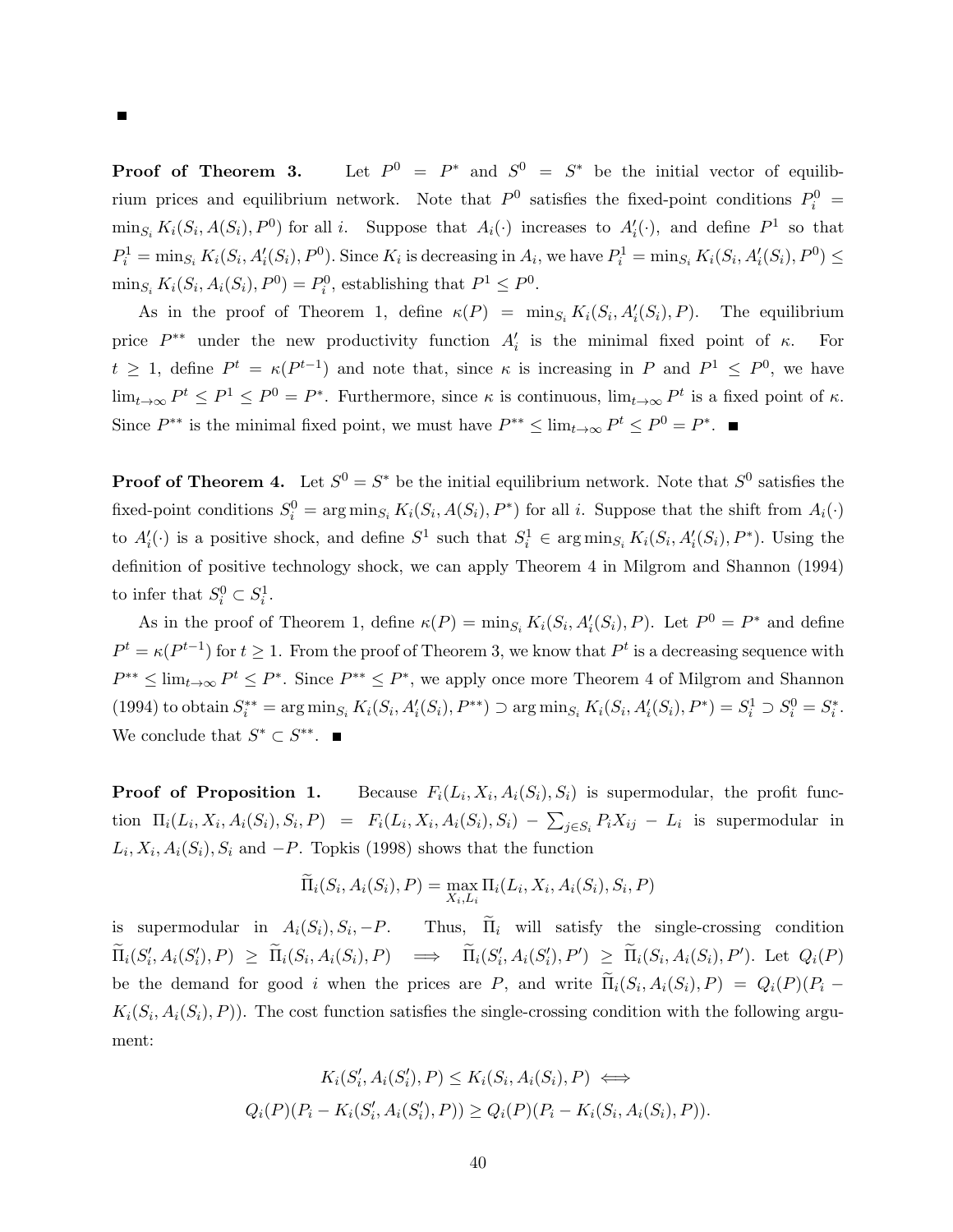But the last inequality implies

$$
Q_i(P')(P'_i - K_i(S'_i, A_i(S'_i), P')) \ge Q_i(P')(P'_i - K_i(S_i, A_i(S_i), P')) \iff K_i(S'_i, A_i(S'_i), P') \le K_i(S_i, A_i(S_i), P'),
$$

which is the desired result.  $\blacksquare$ 

**Proof of Proposition 2.** Since the price single-crossing condition is preserved by monotonic transformation, it suffices to show that it is satisfied by the log unit cost function. To show that the log unit cost function satisfies the single-crossing conditions, let  $S_i \subset S'_i$  and  $p' \leq p$  and note that

$$
k_i(S'_i, a_i, p) - k_i(S_i, a_i, p) \le 0 \iff
$$
  

$$
\sum_{j \in S'_i} \alpha_{ij} p_j - \sum_{j \in S_i} \alpha_{ij} p_j - a_i(S'_i) + a_i(S_i) \le 0 \iff
$$
  

$$
\sum_{j \in S'_i - S_i} \alpha_{ij} p_j - a_i(S'_i) + a_i(S_i) \le 0 \implies
$$
  

$$
\sum_{j \in S'_i - S_i} \alpha_{ij} p'_j - a_i(S'_i) + a_i(S_i) \le 0 \iff
$$
  

$$
\sum_{j \in S'_i} \alpha_{ij} p'_j - \sum_{j \in S_i} \alpha_{ij} p'_j - a_i(S'_i) + a_i(S_i) \le 0 \iff
$$
  

$$
k_i(S'_i, a_i, p') - k_i(S_i, a_i, p') \le 0.
$$

**Proof of Proposition 3.** In this case, the technology function  $A_i$  maps a set  $S_i$  to a vector  $(A_{ij})_{j\in S_i}$ . Write the CES cost function for firm i as

$$
K_i(S_i, A_i, P) = ((1 - \sum_{j \in S_i} \alpha_{ij})^{\sigma} + \sum_{j \in S_i} \alpha_{ij}^{\sigma} (\frac{P_j}{A_{ij}})^{1 - \sigma})^{\frac{1}{1 - \sigma}}.
$$

Since the single-crossing condition is preserved by monotone transformations, it suffices to consider a monotone transformation of  $K_i$ . We split the analysis into two cases:

Case 1:  $\sigma$  < 1

In this case, we can raise the cost function to the power  $1 - \sigma$  to obtain  $(K_i(S_i, A_i, P))^{1-\sigma} =$  $(1-\sum_{j\in S_i}\alpha_{ij})^{\sigma}+\sum_{j\in S_i}\alpha_{ij}^{\sigma}(\frac{P_j}{A_i})$  $\frac{P_j}{A_{ij}}$ )<sup>1- $\sigma$ </sup>. Since 1 −  $\sigma > 0$ , minimizing  $K_i$  is equivalent to minimizing  $(K_i(S_i, A_i, P))^{1-\sigma}$ . We will show that  $(K_i(S_i, A_i, P))^{1-\sigma}$  satisfies the single-crossing condition. Let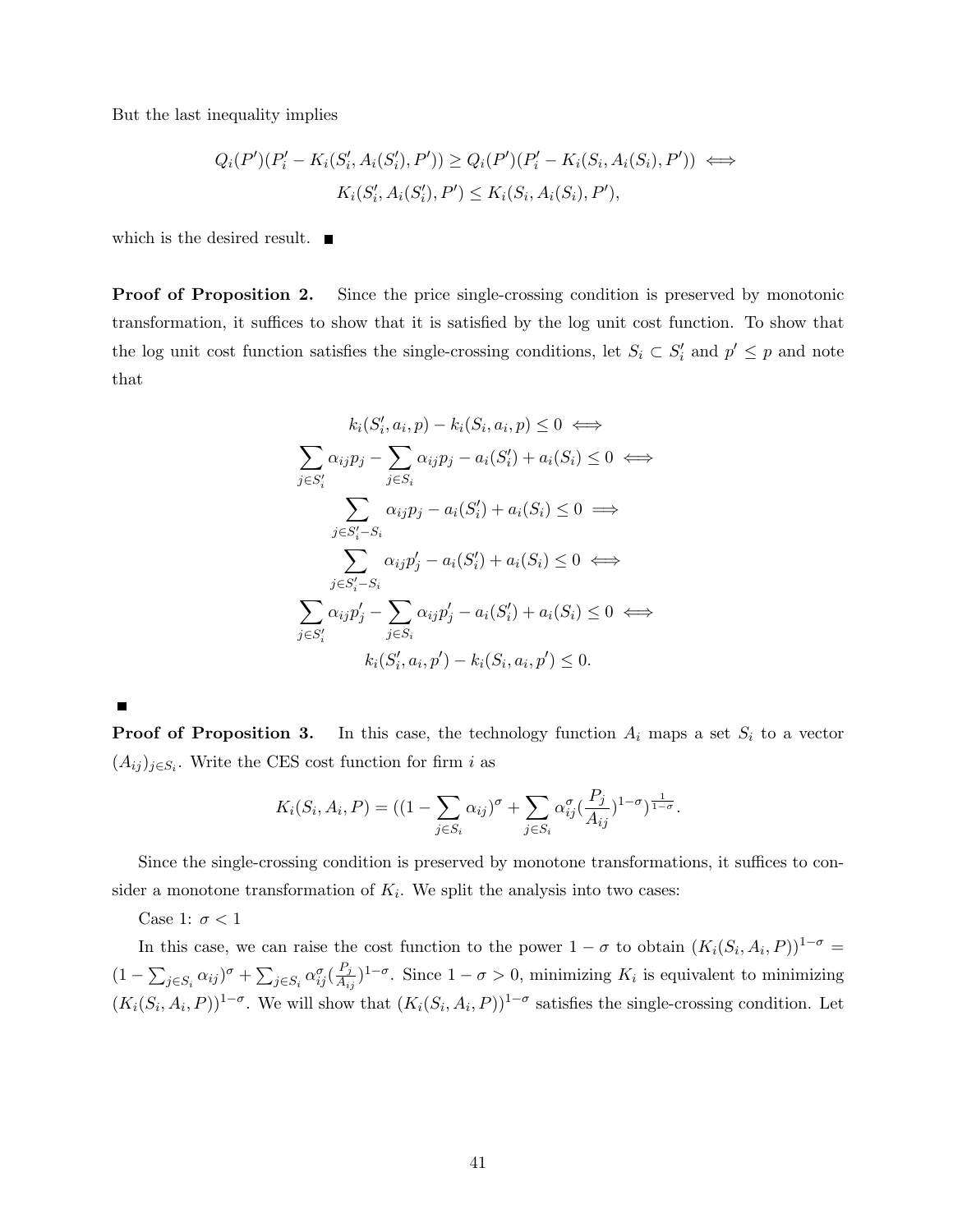$S_i \subset S'_i$  and  $P' \leq P$ . We can derive the chain of implications

$$
(K_i(S'_i, A_i(S'_i), P))^{1-\sigma} - (K_i(S_i, A_i(S_i), P))^{1-\sigma} \le 0 \implies
$$
  

$$
((1 - \sum_{j \in S'_i} \alpha_{ij})^{\sigma} - (1 - \sum_{j \in S_i} \alpha_{ij})^{\sigma}) + \sum_{j \in S'_i - S_i} \alpha_{ij}^{\sigma} (\frac{P_j}{A_{ij}})^{1-\sigma} \le 0 \implies
$$
  

$$
((1 - \sum_{j \in S'_i} \alpha_{ij})^{\sigma} - (1 - \sum_{j \in S_i} \alpha_{ij})^{\sigma}) + \sum_{j \in S'_i - S_i} \alpha_{ij}^{\sigma} (\frac{P'_j}{A_{ij}})^{1-\sigma} \le 0 \implies
$$
  

$$
(K_i(S'_i, A_i(S'_i), P'))^{1-\sigma} - (K_i(S_i, A_i(S_i), P'))^{1-\sigma} \le 0.
$$

so the single-crossing condition is satisfied.

Case 2:  $\sigma > 1$ 

In this case, we can raise the cost function to the power  $1 - \sigma$  to obtain  $(K_i(S_i, A_i, P))^{1-\sigma} =$  $(1-\sum_{j\in S_i}\alpha_{ij})^{\sigma}+\sum_{j\in S_i}\alpha_{ij}^{\sigma}(\frac{P_j}{A_i})$  $\frac{P_j}{A_{ij}}$ )<sup>1- $\sigma$ </sup>. Since 1 −  $\sigma$  < 0, minimizing  $K_i$  is equivalent to *maximiz*ing  $(K_i(S_i, A_i, P))^{1-\sigma}$ . We need to show that  $(K_i(S_i, A_i, P))^{1-\sigma}$  satisfies a reverse single-crossing condition. For all  $S_i \subset S'_i$  and  $P' \subseteq P$   $(K_i(S'_i, A_i(S'_i), P))^{1-\sigma} - (K_i(S_i, A_i(S_i), P))^{1-\sigma} \geq 0 \implies$  $(K_i(S'_i, A_i(S'_i), P'))^{1-\sigma} - (K_i(S_i, A_i(S'_i), P'))^{1-\sigma} \geq 0.$ 

Let  $S_i \subset S'_i$  and  $P' \leq P$ . Since  $(\frac{P_j}{A_{ij}})^{1-\sigma} \leq (\frac{P'_j}{A_{ij}})^{1-\sigma}$ , we obtain the chain of implications

$$
(K_i(S'_i, A_i(S'_i), P))^{1-\sigma} - (K_i(S_i, A_i(S_i), P))^{1-\sigma} \ge 0 \implies
$$
  

$$
((1 - \sum_{j \in S'_i} \alpha_{ij})^{\sigma} - (1 - \sum_{j \in S_i} \alpha_{ij})^{\sigma}) + \sum_{j \in S'_i - S_i} \alpha_{ij}^{\sigma} (\frac{P_j}{A_{ij}})^{1-\sigma} \ge 0 \implies
$$
  

$$
((1 - \sum_{j \in S'_i} \alpha_{ij})^{\sigma} - (1 - \sum_{j \in S_i} \alpha_{ij})^{\sigma}) + \sum_{j \in S'_i - S_i} \alpha_{ij}^{\sigma} (\frac{P'_j}{A_{ij}})^{1-\sigma} \ge 0 \implies
$$
  

$$
(K_i(S'_i, A_i(S'_i), P'))^{1-\sigma} - (K_i(S_i, A_i(S_i), P'))^{1-\sigma} \le 0.
$$

so the single-crossing condition is satisfied.

**Proof of Theorem 6.** Let  $S_i^O(t)$  be the input combination available to industry i at time t. Let  $S_i^*(t)$  be the set that minimizes industry *i*'s unit cost when it chooses between  $S_i^*(t-1)$  and  $S_i^O(t)$ . Clearly,

$$
a_i(S_i^*(t)) \le \max_{j \in \{1,\dots,t\}} \max_{\tau \in \{1,\dots,t\}} a_j(S_j^O(\tau)).
$$

Therefore, denoting the equilibrium log productivity sequence by  $a(S^*(t))$ , we have

$$
-\frac{\pi(t)}{t} = \frac{1}{t}\beta(t)'\mathcal{L}(t)a(S^*(t)) \le \frac{1}{t} \max_{j \in \{1,\dots,t\}} \max_{\tau \in \{1,\dots,t\}} a_j(S_j^O(\tau))\beta(t)'\mathcal{L}(t)1(t),
$$

where 1(t) is a t × 1 vector all of whose components are ones. Since  $\beta(t)'\mathcal{L}(t)1(t) = \sum_{i,j=1}^n \beta_j \mathcal{L}_{ij}$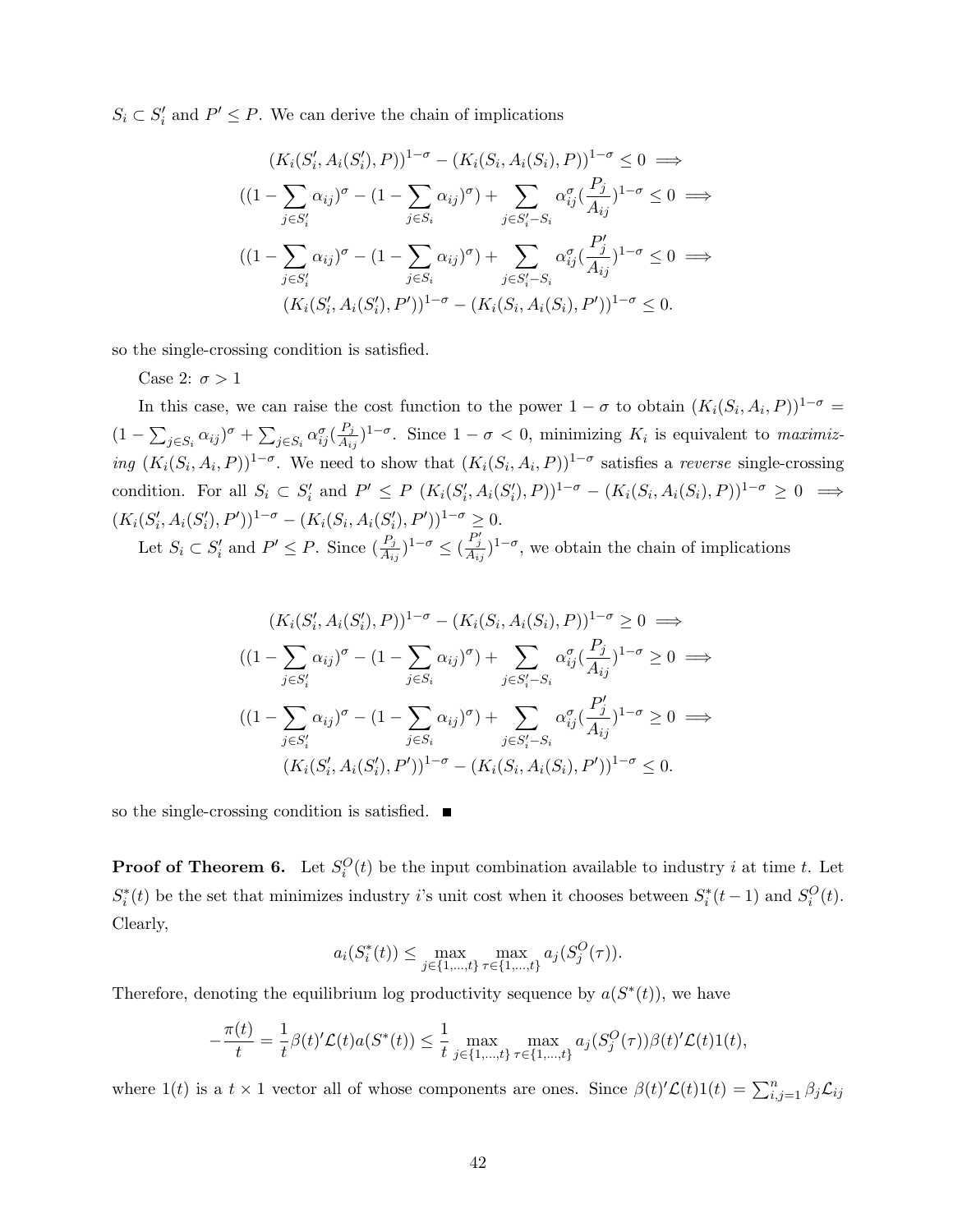and  $\sum_{j=1}^{\infty} \beta_j = 1$ , this implies

$$
\limsup_{t \to \infty} \left( -\frac{\pi(t)}{t} \right) = \limsup_{t \to \infty} \frac{1}{t} \max_{j \in \{1, \dots, t\}} \max_{\tau \in \{1, \dots, t\}} a_j (S_j^O(\tau)) \beta(t)' \mathcal{L}(t) 1(t)
$$
\n
$$
\leq \limsup_{t \to \infty} \frac{1}{1 - \theta} \frac{1}{t} \max_{j \in \{1, \dots, t\}} \max_{\tau \in \{1, \dots, t\}} a_j (S_j^O(\tau))
$$
\n
$$
= \limsup_{t \to \infty} \frac{D}{1 - \theta} \frac{\log_2(t^2)}{t} = 0 \text{ almost surely,}
$$

where the last equality follows from Assumption 2.

Since  $\liminf_{t\to\infty}$   $\left(-\frac{\pi(t)}{t}\right)$  $\left(\frac{t}{t}\right) \geq 0$  (as additional technology choices cannot increase prices), the previous argument establishes that  $g^* = \lim_{t \to \infty} = \left(-\frac{\pi(t)}{t}\right)$  $\left(\frac{t}{t}\right)=0.$ 

**Proof of Theorem 7.** Let  $\epsilon > 0$  and  $T(\epsilon)$  be such that for all  $i \in \mathbb{N}$ ,  $\sum_{j=T(\epsilon)}^{\infty} \alpha_{ij} \leq \epsilon$ . Recall that  $\alpha$  is the entire matrix of input-output elasticities, while  $\alpha(S)$  is the observed matrix of inputoutput elasticities when the input-output network is given by  $S$ . Assumption 3 tells us that if  $S_i \supset \{1, ..., T(\epsilon)\}\$ for all i, we will have  $\sum_{j=1}^t \alpha_{ij}(S) \geq \sum_{j=1}^t \alpha_{ij} - \epsilon.$ 

We next make use of the following lemma:

**Lemma A2** Let  $\alpha$  and  $\beta$  be non-negative matrices  $n \times n$  matrices. Let  $A = (I - \alpha)^{-1}$  and  $B =$  $(I - \beta)^{-1}$ . If

- $\|\alpha\|_{\infty} \leq \theta$ ,  $\|\beta\|_{\infty} \leq \theta$  for some  $\theta < 1$ , and
- $\sum_{j=1}^n \beta_{ij} \geq (\sum_{j=1}^n \alpha_{ij}) \epsilon$  for every row i,

then 
$$
\sum_{j=1}^{n} B_{ij} \geq (\sum_{j=1}^{n} A_{ij}) - \frac{1}{(1-\theta)^2} \epsilon
$$
 for every row *i*.

**Proof of Lemma A2.** Let  $\alpha_{ij}^{\ell}$  be the  $(i, j)$  element of the matrix  $\alpha^{\ell}$ . Since  $A = \sum_{\ell=0}^{\infty} \alpha^{\ell}, B =$  $\sum_{\ell=0}^{\infty} \beta^{\ell}$  and  $\sum_{\ell=1}^{\infty} \ell \theta^{\ell-1} = \frac{1}{(1-\epsilon)}$  $\frac{1}{(1-\theta)^2}$ , it suffices to show that, for all  $\ell \geq 0$  we have  $\sum_{j=1}^n \beta_{ij}^{\ell}$  ≥  $(\sum_{j=1}^n \alpha_{ij}^{\ell}) - \ell \theta^{\ell-1} \epsilon$ . We proceed by induction. The base case  $(\ell = 1)$  is our assumption that  $\sum_{j=1}^n \beta_{ij} \geq (\sum_{j=1}^n \alpha_{ij}) - \epsilon$ . To prove the inductive case, assume we have shown the hypothesis for  $\ell$ , and we want to show it for  $\ell + 1$ . Write

$$
\sum_{j} \beta_{ij}^{\ell+1} = \sum_{j} \sum_{k} \beta_{ik} \beta_{kj}^{\ell} = \sum_{k} \beta_{ik} \sum_{j} \beta_{kj}^{\ell}.
$$

By induction, this is greater than or equal to

$$
\sum_{k} \beta_{ik} \sum_{j} \alpha_{kj}^{\ell} - \sum_{k} \beta_{ik} \ell \theta^{\ell-1} \epsilon.
$$

We now use the fact that  $\sum_k \alpha_{ik} - \epsilon \leq \sum_k \beta_{ik} \leq \theta$  to infer that  $\sum_k \beta_{ik} \sum_j \alpha_{kj}^{\ell} - \sum_k \beta_{ik} \ell \theta^{\ell-1} \epsilon$  is bounded below by

$$
\sum_{k} \alpha_{ik} \sum_{j} \alpha_{kj}^{\ell} - \epsilon \sum_{j} \alpha_{kj}^{\ell} - \theta \ell \theta^{\ell-1} \epsilon.
$$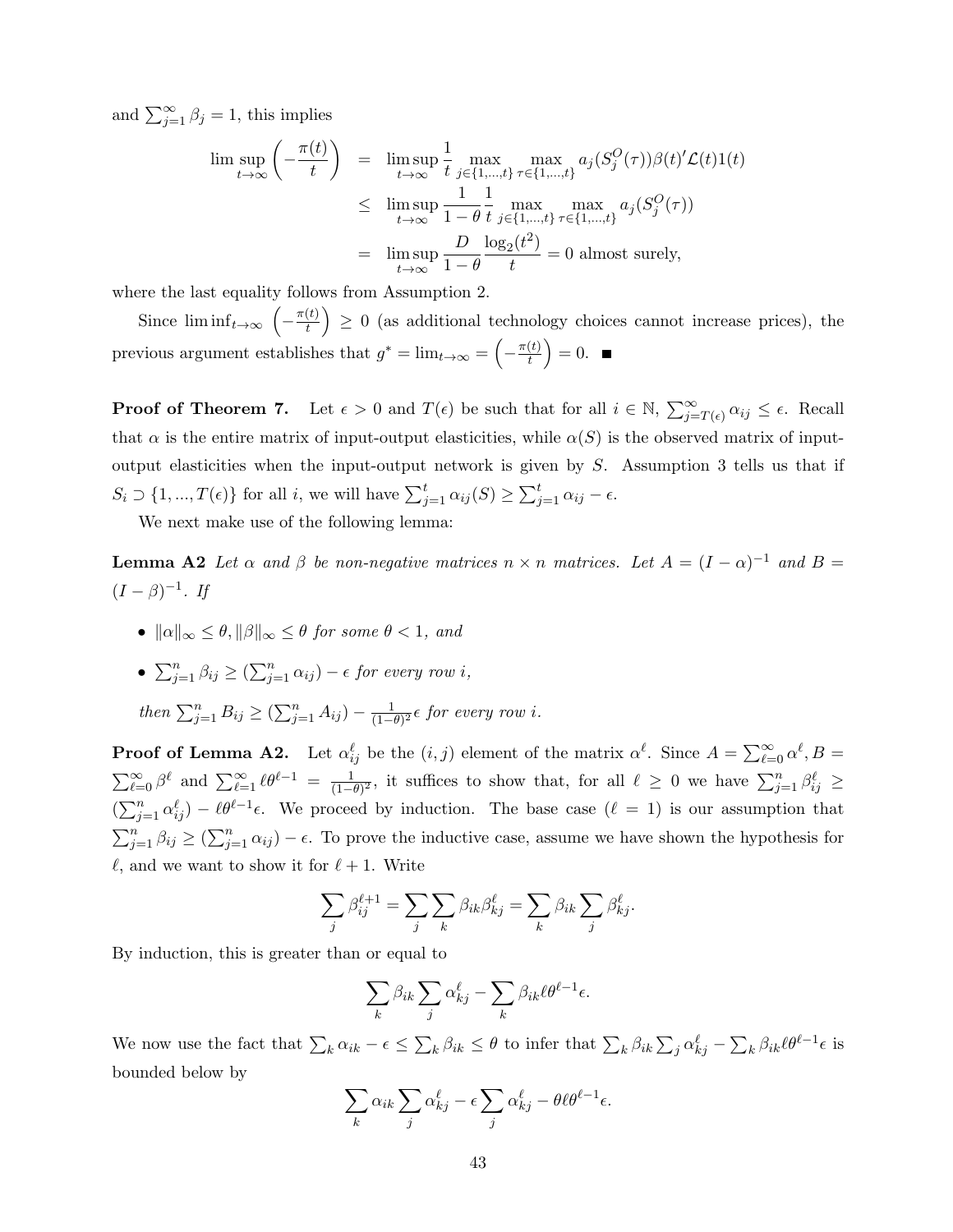The first term in the above expression is equal to  $\sum_j \sum_k \alpha_{ik} \alpha_{kj}^{\ell} = \sum_j \alpha_{ij}^{\ell+1}$ . The second term is bounded below by  $-\epsilon \|\alpha^{\ell}\|_{\infty} \geq -\epsilon \theta^{\ell}$ . We conclude that

$$
\sum_{j} \beta_{ij}^{\ell+1} \ge \sum_{j} \alpha_{ij}^{\ell+1} - (\ell+1)\theta^{\ell} \epsilon.
$$

Adding up over all  $\ell \in \mathbb{N}$ , we obtain

$$
\sum_{j} B_{ij} \ge \sum_{j} A_{ij} - \frac{1}{(1-\theta)^2} \epsilon
$$

 $\blacksquare$ 

From this lemma, we can infer that for any  $S \supset \{1, ..., T(\epsilon)\}\$ ,  $\sum_{j=1}^{t} \mathcal{L}_{ij}(S) \ge \sum_{j=1}^{t} \mathcal{L}_{ij} - \frac{1}{(1-\epsilon)}$  $\frac{1}{(1-\theta)^2}\epsilon,$ which we will use in the proof that follows.

We first prove that  $\liminf_{t\to\infty} -\frac{p_i^*(t)}{t}$  $\frac{p_i(t)}{t\sum_{j=1}^t \mathcal{L}_{ij}} \geq D.$  We will first show that this is the case even if industry  $i$  chooses a suboptimal set of inputs corresponding to those with the highest levels of log productivity (rather than the cost-minimizing bundles), and then infer from this that it is also true for the equilibrium price sequence. Let us define  $S_i^0(t) = \arg \max_{S_i \supset \{1,\dots,T(\epsilon)\} \setminus \{i\}} a_i(S_i)$ ,  $S^0(t) = \{S_i^0(t)\}_{i=1}^t$ , and define  $p_i^0(t) = -\sum_{j=1}^t \mathcal{L}_{ij}(S^0(t))a_j(S_j^0(t))$ . The value  $a_i(S_i^0(t))$  is the maximum of  $2^{t-1-T(\epsilon)}$  random variables. Then Assumption 2 implies that  $\lim_{t\to\infty} \frac{a_i(S_i^0(t))}{t-1-T(\epsilon)} = D$ almost surely. Since  $T(\epsilon)$  is a constant independent of t, we have  $\lim_{t\to\infty} \frac{a_i(S_i^0(t))}{t} = D$  almost surely. Since a countable intersection of almost sure events happens almost surely, we also have  $\lim_{t\to\infty} \min_i \frac{a_i(S_i^0(t))}{t} = D$  almost surely. Furthermore, since  $S_i^0(t) \supset \{1, ..., T(\epsilon)\}\setminus\{i\}$ , we have  $\sum_{j=1}^t \mathcal{L}_{ij}(S^0(t)) \geq \sum_{j=1}^t \mathcal{L}_{ij} - \frac{1}{(1-t)^2}$  $\frac{1}{(1-\theta)^2}$ *ε*. Plugging these bounds into the definition of  $p_i^0$ , we obtain

$$
-p_i^0(t) = \sum_{j=1}^t \mathcal{L}_{ij}(S(t))a_j(S_j^0(t)) \ge \min_{k \le t} a_k(S_k^0(t)) \sum_{j=1}^t \mathcal{L}_{ij}(S(t))
$$
  
 
$$
\ge \min_{k \le t} a_k(S_k^0(t)) (\sum_{j=1}^t \mathcal{L}_{ij} - \frac{1}{(1-\theta)^2} \epsilon).
$$

Dividing both sides by  $t\sum_{j=1}^{t} \mathcal{L}_{ij}$ , we obtain

$$
-\frac{p_i^0(t)}{t\sum_{j=1}^t \mathcal{L}_{ij}} \ge \frac{\min_{k\le t} a_k(S_k^0(t))}{t} - \epsilon \frac{\min_{k\le t} a_k(S_k^0(t))}{t(1-\theta)^2\sum_{j=1}^t \mathcal{L}_{ij}}.
$$

Using the fact that  $\sum_{j=1}^{t} \mathcal{L}_{ij} \geq 1$ , this inequality can be written as

$$
-\frac{p_i^0(t)}{t\sum_{j=1}^t \mathcal{L}_{ij}} \ge \frac{\min_{k\le t} a_k(S_k^0(t))}{t} - \epsilon \frac{\min_{k\le t} a_k(S_k^0(t))}{t(1-\theta)^2}.
$$

Taking lim inf on both sides, we obtain

$$
\liminf_{t \to \infty} -\frac{p_i^0(t)}{t \sum_{j=1}^t \mathcal{L}_{ij}} \ge D - \epsilon D \frac{1}{(1-\theta)^2}.
$$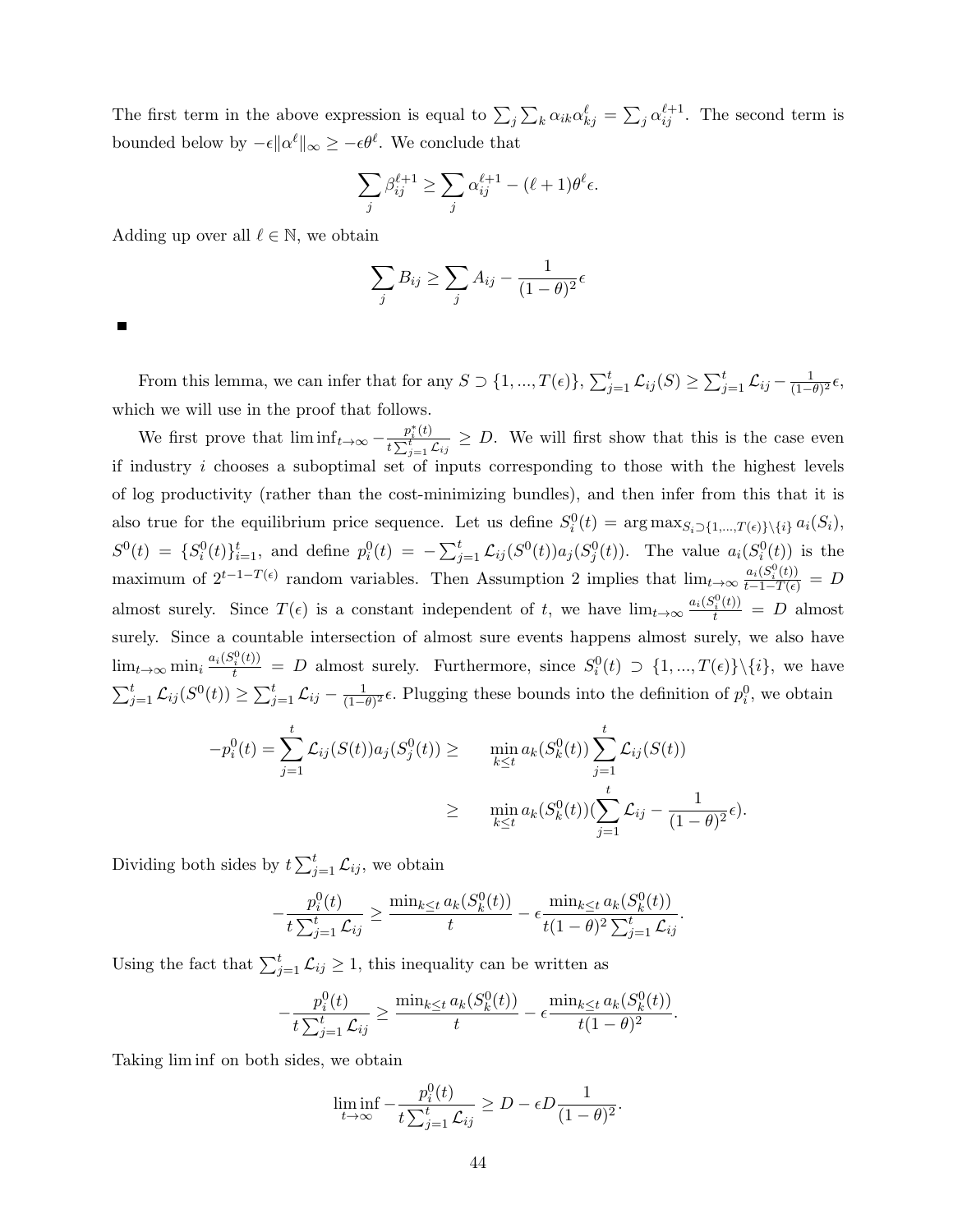Since  $\epsilon$  is arbitrarily small, we conclude that

$$
\liminf_{t \to \infty} -\frac{p_i^0(t)}{t \sum_{j=1}^t \mathcal{L}_{ij}} \ge D.
$$

With the same arguments as in the proof of Theorem 1, we also have that the function  $\kappa(p) = (\min_{S_1} k_1(a_1(S_1), S_1, p), ..., \min_{S_n} k_n(a_n(S_n), S_n, p))$  has a smallest fixed point which gives the equilibrium log price vector  $p^*(t)$ . Starting from  $p^0(t)$ , we can define a decreasing sequence  $p^{\tau}(t) = \kappa(p^{\tau-1}(t))$  which converges to a fixed point  $p(t)$  of  $\kappa$ . Since the equilibrium log price vector is the lowest fixed point of  $\kappa$ , we have that  $p^*(t) \leq p(t) \leq p^0(t)$ . Dividing by  $t \sum_{j=1}^t \mathcal{L}_{ij}$  and taking lim inf on both sides, we conclude

$$
\liminf_{t \to \infty} -\frac{p_i^*(t)}{t \sum_{j=1}^t \mathcal{L}_{ij}} \ge D. \tag{A1}
$$

To prove that  $\limsup_{t\to\infty} \frac{-p_i^*(t)}{t\sum_{i=1}^t f_i}$  $\frac{-p_i^*(t)}{t\sum_{j=1}^t\mathcal{L}_{ij}} \le D$ , let us write  $-p_i^*(t) = \sum_{j=1}^t\mathcal{L}_{ij}(S(t))a_j(S_j(t)) \le$  $\max_{k\leq t} a_k(S_k(t)) \sum_{j=1}^t \mathcal{L}_{ij}$ . The value of  $\max_{k\leq t} a_k(S_k(t))$  can be upper bounded by  $\max_{k\leq t} \max_{S'_k} a_k(S'_k)$ , which is the maximum of  $t \times 2^{t-1}$  i.i.d. draws from the distribution  $\Phi$ . From Assumption 2, we have  $\limsup_{t\to\infty} \frac{\max_{k\leq t} \max_{S'_k} a_k(S'_k)}{\log_2(t)+t-1}$  $\frac{S_k}{\log_2(t)+t-1}$   $\leq D$ . Since  $\log_2(t)-1 = o(t)$ , we have that  $\limsup_{t\to\infty} \frac{\max_{k\leq t} \max_{S'_k} a_k(S'_k)}{t} \leq D$ . Dividing  $-p_i^*(t)$  by  $t \sum_{j=1}^t \mathcal{L}_{ij}$  and taking lim sup on both sides, we obtain

$$
\limsup_{t \to \infty} -\frac{p_i(t)}{t \sum_{j=1}^t \mathcal{L}_{ij}} \le \limsup_{t \to \infty} \frac{\max_{k \le t} \max_{S'_k} a_k(S'_k)}{t} \le D \text{ almost surely.}
$$

Combining this with (A1), we can thus conclude that

$$
\lim_{t \to \infty} -\frac{p_i^*(t)}{t \sum_{j=1}^t \mathcal{L}_{ij}} = D \text{ almost surely},\tag{A2}
$$

and thus

$$
g^* = \lim_{t \to \infty} \left( -\frac{\pi(t)}{t} \right) = D \sum_{i,j=1}^{\infty} \beta_i \mathcal{L}_{ij}
$$
 almost surely.

#### Proof of Corollary

Let  $\widetilde{\alpha}_{ij} =$  $\int \alpha_{ij}$  if  $(i, j) \notin R$ 0 otherwise be the exogenous input-output matrix after the direct restrictions in R are applied. Let  $\epsilon > 0$  and  $T(\epsilon)$  be such that for all  $i \in \mathbb{N}$ ,  $\sum_{j=T(\epsilon)}^{\infty} \widetilde{\alpha}_{ij} \leq \epsilon$ . Let  $R_i = \{j : (i, j) \in$ R}. From Assumption 3, when  $S_i \supset \{1, ..., T(\epsilon)\} \setminus R_i$  for all i, we have  $\sum_{j=1}^t \widetilde{\alpha}_{ij}(S) \ge \sum_{j=1}^t \widetilde{\alpha}_{ij} - \epsilon$ . From Lemma A2, when  $S_i \supset \{1, ..., T(\epsilon)\} \setminus R_i$  for all i, we have  $\sum_{j=1}^t \widetilde{\mathcal{L}}_{ij}(S) \ge \sum_{j=1}^t \mathcal{L}_{ij} - \frac{1}{(1-t)^2}$  $\frac{1}{(1-\theta)^2}\epsilon.$ 

We will use these facts in the proof that follows.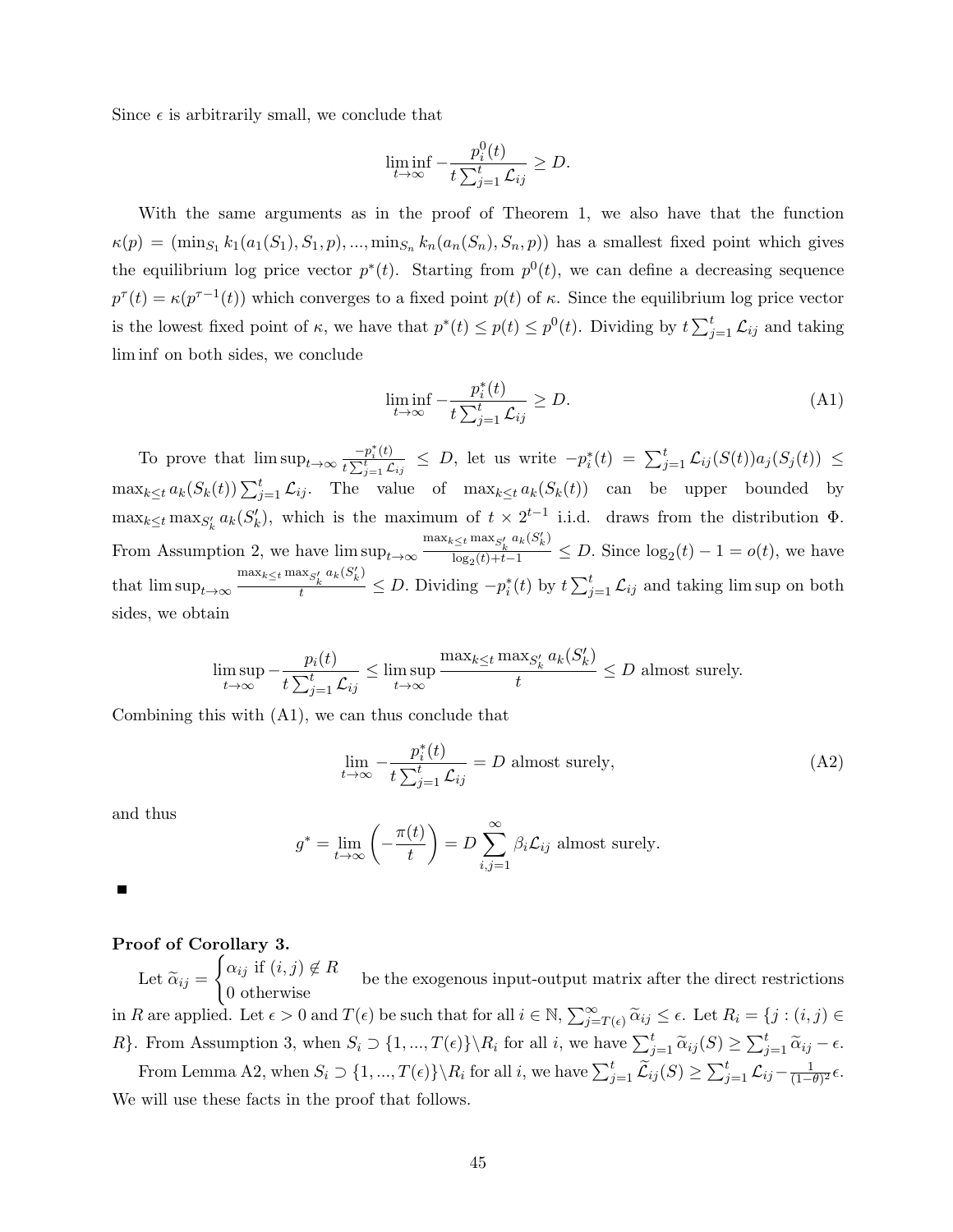We first prove that  $\liminf_{t\to\infty} -\frac{p_i^*(t)}{t}$  $t\sum_{j=1}^t \widetilde{\mathcal{L}}_{ij}$  $\geq (1 - \rho)D$ . We first show that this is the case even if industry  $i$  chooses a suboptimal set of inputs corresponding to those with the highest levels of log productivity (rather than the cost-minimizing input combination), which implies that the same is a fortiori true for the equilibrium price sequence. Let us define  $S_i^0(t) = \arg \max_{S_i \supset \{1, ..., T(\epsilon)\} \setminus (R_i \cup \{i\})} a_i(S_i), S^0(t) = \{S_i^0(t)\}_{i=1}^t$ , and let  $p_i^0(t) =$  $-\sum_{j=1}^t \widetilde{\mathcal{L}}_{ij}(S^0(t))(a_j(S_j^0(t)) + \log(1 + \tau_j)).$  The value  $a_i(S_i^0(t))$  is the maximum of at least  $2^{t-|R_i|-1-T(\epsilon)}$  random variables. Then Assumption 2 implies that  $\lim_{t\to\infty} \frac{a_i(S_i^0(t))}{t-|R_i|-1-T(\epsilon)} \ge D$  almost surely. Since  $T(\epsilon)$  is a constant independent of t, we have  $\lim_{t\to\infty} \frac{a_i(S_i^0(t))}{t-|R_i|} \ge D$  almost surely. Since each j is in  $R_i$  randomly with probability  $\rho$ , the limit  $\lim_{t\to\infty} \frac{|R_i|}{t} = \rho$  holds almost surely as well, and we can write

$$
\lim_{t \to \infty} \frac{a_i(S_i^0(t))}{t(1-\rho)} \ge D
$$
 almost surely.

Since a countable intersection of almost sure events happens almost surely, we also have  $\lim_{t\to\infty} \min_i \frac{a_i(S_i^0(t))}{t(1-\rho)} \ge D$  almost surely. Furthermore, since  $S_i^0(t) \supset \{1, ..., T(\epsilon)\} \setminus (R_i \cup \{i\}),$  we have  $\sum_{j=1}^t \widetilde{\mathcal{L}}_{ij}(S^0(t)) \geq \sum_{j=1}^t \widetilde{\mathcal{L}}_{ij} - \frac{1}{(1-t)^{t}}$  $\frac{1}{(1-\theta)^2}$ *ε*. Substituting these bounds into the formula for  $p_i^0$ , we obtain

$$
-p_i^0(t) = \sum_{j=1}^t \widetilde{\mathcal{L}}_{ij}(S(t))(a_j(S_j^0(t)) + \log(1 + \tau_j)) \ge \min_{k \le t} a_k(S_k^0(t)) \sum_{j=1}^t \widetilde{\mathcal{L}}_{ij}(S(t)) + \sum_{j=1}^t \widetilde{\mathcal{L}}_{ij}(S(t)) \log(1 + \tau_j)
$$
  

$$
\ge \min_{k \le t} a_k(S_k^0(t)) (\sum_{j=1}^t \widetilde{\mathcal{L}}_{ij} - \frac{1}{(1-\theta)^2} \epsilon) + \sum_{j=1}^t \widetilde{\mathcal{L}}_{ij}(S(t)) \log(1 + \tau_j).
$$

Dividing both sides by  $t \sum_{j=1}^{t} \widetilde{\mathcal{L}}_{ij}$ , we obtain

$$
-\frac{p_i^0(t)}{t\sum_{j=1}^t \widetilde{\mathcal{L}}_{ij}} \ge \frac{\min_{k\le t} a_k(S_k^0(t))}{t} - \epsilon \frac{\min_{k\le t} a_k(S_k^0(t))}{t(1-\theta)^2 \sum_{j=1}^t \widetilde{\mathcal{L}}_{ij}} + \frac{\sum_{j=1}^t \widetilde{\mathcal{L}}_{ij}(S(t)) \log(1+\tau_j)}{t\sum_{j=1}^t \widetilde{\mathcal{L}}_{ij}(S(t))}.
$$

Using the fact that  $\sum_{j=1}^{t} \widetilde{L}_{ij} \geq 1$ , this inequality can be written as

$$
-\frac{p_i^0(t)}{t\sum_{j=1}^t \widetilde{\mathcal{L}}_{ij}} \ge \frac{\min_{k\le t} a_k(S_k^0(t))}{t} - \epsilon \frac{\min_{k\le t} a_k(S_k^0(t))}{t(1-\theta)^2} + \frac{\sum_{j=1}^t \widetilde{\mathcal{L}}_{ij}(S(t))\log(1+\tau_j)}{t\sum_{j=1}^t \widetilde{\mathcal{L}}_{ij}(S(t))}.
$$

Taking  $\liminf_{t\to\infty}$  on both sides, the term  $\frac{\sum_{j=1}^{t} \widetilde{L}_{ij}(S(t)) \log(1+\tau_j)}{\sqrt{\sum_{j=1}^{t} \widetilde{C}_{i,j}(S(t))}}$  $\frac{t_1 \mathcal{L}_{ij}(S(t)) \log(1+\tau_j)}{t \sum_{j=1}^t \widetilde{\mathcal{L}}_{ij}(S(t))}$  vanishes because  $\sum_{j=1}^t \widetilde{\mathcal{L}}_{ij}(S(t)) \leq$  $\frac{1}{1-\theta}$  and because  $\tau_j$  does not vary with t. This yields the inequality

$$
\liminf_{t \to \infty} -\frac{p_i^0(t)}{t \sum_{j=1}^t \widetilde{\mathcal{L}}_{ij}} \ge (1 - \rho)D - \epsilon (1 - \rho)D \frac{1}{(1 - \theta)^2}.
$$

Since  $\epsilon$  is arbitrarily small, we conclude that

$$
\liminf_{t \to \infty} -\frac{p_i^0(t)}{t \sum_{j=1}^t \widetilde{\mathcal{L}}_{ij}} \ge (1 - \rho) D.
$$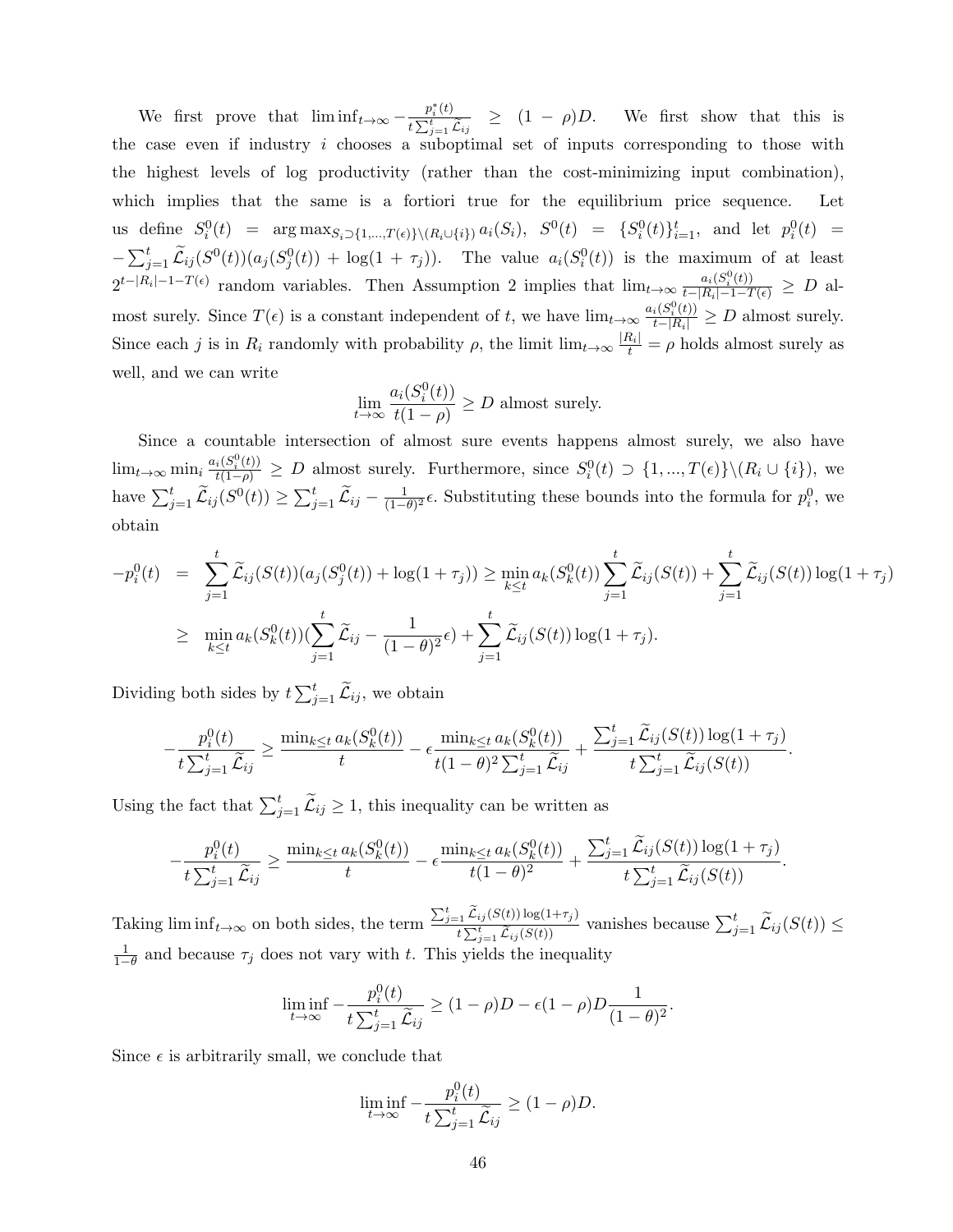With the same arguments as in the proof of Theorem 1, we also have that the function  $\kappa(p) = (\min_{S_1} k_1(a_1(S_1), S_1, p), ..., \min_{S_n} k_n(a_n(S_n), S_n, p))$  has a smallest fixed point which gives the equilibrium log price vector  $p^*(t)$ . Starting from  $p^0(t)$ , we can define a decreasing sequence  $p^{\tau}(t) = \kappa(p^{\tau-1}(t))$  which converges to a fixed point  $p(t)$  of  $\kappa$ . Since the equilibrium log price vector is the lowest fixed point of  $\kappa$ , we have that  $p^*(t) \leq p(t) \leq p^0(t)$ . Dividing by  $t \sum_{j=1}^t \widetilde{\mathcal{L}}_{ij}$  and taking lim inf on both sides, we conclude

$$
\liminf_{t \to \infty} -\frac{p_i^*(t)}{t \sum_{j=1}^t \widetilde{\mathcal{L}}_{ij}} \ge (1 - \rho) D. \tag{A3}
$$

To prove that  $\limsup_{t\to\infty} \frac{-p_i^*(t)}{\sqrt{2\pi}}$  $t\sum_{j=1}^t \widetilde{\mathcal{L}}_{ij}$  $\leq (1-\rho)D$ , let us write  $-p_i^*(t) = \sum_{j=1}^t \widetilde{\mathcal{L}}_{ij}(S(t))(a_j(S_j(t)) +$  $\log(1+\tau_j)$   $\leq \max_{k\leq t} a_k(S_k(t)) \sum_{j=1}^t \widetilde{\mathcal{L}}_{ij} + \sum_{j=1}^t \widetilde{\mathcal{L}}_{ij} \log(1+\tau_j)$ . The value of  $\max_{k\leq t} a_k(S_k(t))$ can be upper bounded by  $\max_{k \leq t} \max_{\{S'_k : S'_k \cap R_k = \varnothing\}} a_k(S'_k)$ , which is the maximum of at  $k\cdot^\omega k$ least  $t \times 2^{t-1-|R_k|}$  i.i.d. draws from the distribution  $\Phi$ . From Assumption 2, we have  $\limsup_{t\to\infty} \frac{\max_{k\leq t} \max_{\{S_k^t: S_k^t\cap R_k=\varnothing\}} a_k(S_k^t)}{\log_2(t)+t-1-|R_k|} \leq D$ . Since  $\log_2(t)-1 = o(t)$ , we have that  $\limsup_{t\to\infty} \frac{\max_{k\leq t} \max_{\{S'_k:S'_k\cap R_k=\varnothing\}} a_k(S'_k)}{t-|R_k|} \leq D.$  Dividing  $-p_i^*(t)$  by  $t\sum_{j=1}^t \widetilde{\mathcal{L}}_{ij}$ , and using the facts that  $\lim_{t\to\infty}\frac{|R_k|}{t}=\rho$ ,  $\lim_{t\to\infty}\frac{1+\tau_j}{t}=0$  almost surely, we can take lim sup on both sides to obtain

$$
\limsup_{t \to \infty} -\frac{p_i(t)}{t \sum_{j=1}^t \widetilde{\mathcal{L}}_{ij}} \le \limsup_{t \to \infty} \frac{\max_{k \le t} \max_{\{S'_k : S'_k \cap R_k = \varnothing\}} a_k(S'_k)}{t} \le (1 - \rho)D
$$
 almost surely.

Combining this with (A3), we can thus conclude that

$$
\lim_{t \to \infty} -\frac{p_i^*(t)}{t \sum_{j=1}^t \widetilde{\mathcal{L}}_{ij}} = (1 - \rho)D \text{ almost surely},\tag{A4}
$$

and thus

$$
g^* = \lim_{t \to \infty} \left( -\frac{\sum_{i=1}^t \beta_i (p_i(t) + \log(1 + \tau_i))}{t} \right) = (1 - \rho) D \sum_{i,j=1}^{\infty} \beta_i \widetilde{\mathcal{L}}_{ij} \text{ almost surely,}
$$

where the last equation uses the fact that log GDP now depends on the vector of marginal distortions  $\tau$ , but our growth rate is unaffected by them since  $\lim_{t\to\infty} \frac{\log(1+\tau_i)}{t} = 0$ .

**Proof of Lemma 3.** The log unit cost of adopting set  $S_i$  is  $k_i(S_i, a_i(S_i), p) = \sum_{j \in S_i} \alpha_{ij} p_j$  $a_i(S_i)$  where  $a_i(S_i)$  is distributed according to a Gumbel distribution with variance parameter  $\sigma$ . Choosing  $S_i$  to minimize  $k_i(S_i, a_i(S_i), p)$  is equivalent to choosing  $S_i$  to maximize  $-k_i(S_i, a_i(S_i), p)$  $-\sum_{j\in S_i} \alpha_{ij} p_j + a_i(S_i)$ . Part 1 then follows from the same derivation as that of Lemma 1 in McFadden (1973).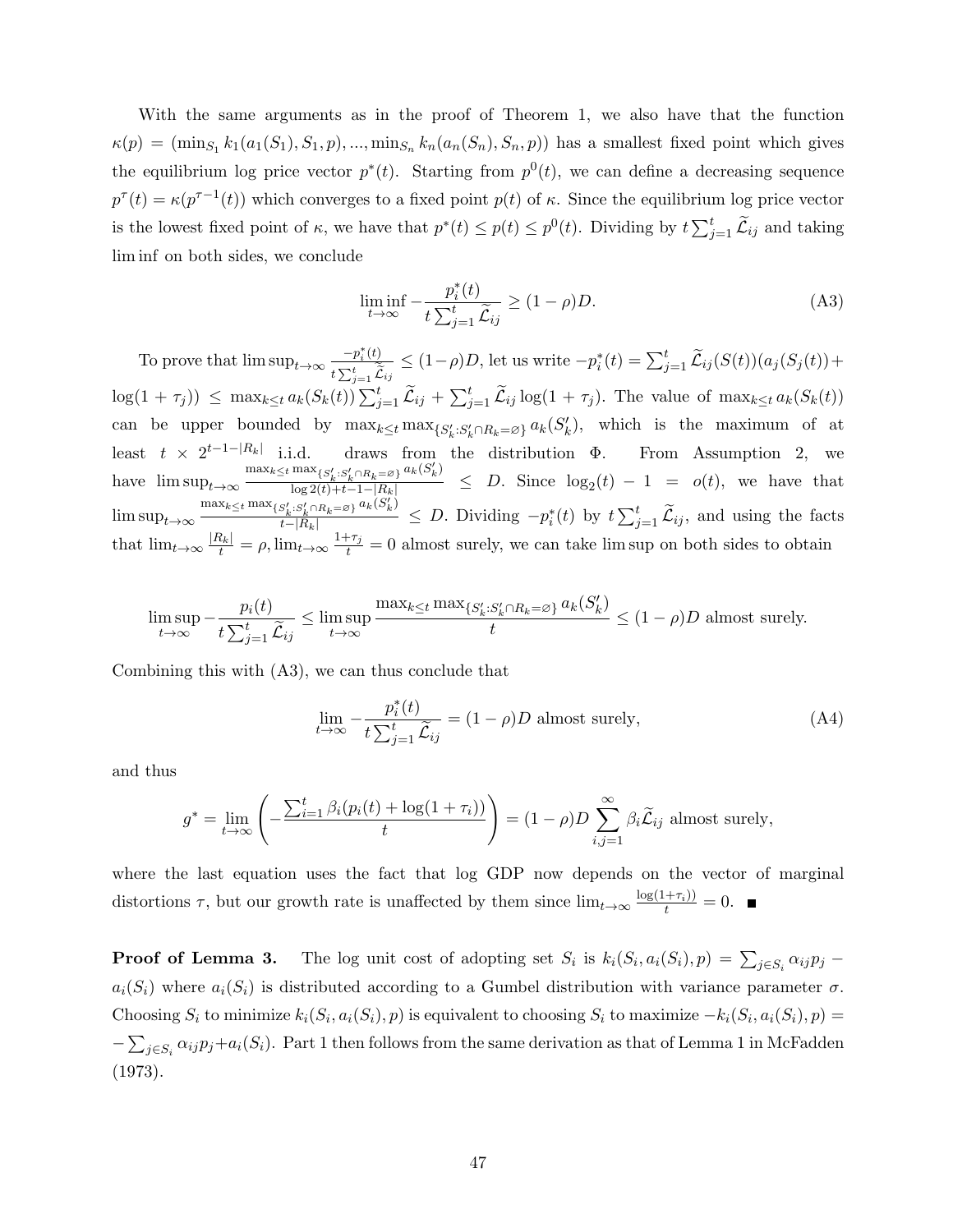Part 2 follows because

$$
\Pr(j \in S_i | P) = \frac{\sum_{S_i:j \in S_i} \prod_{j' \in S_i} P_{j'}^{-\frac{\alpha_{ij'}}{\sigma}}}{\sum_{S_i \prod_{j' \in S_i} P_{j'}^{-\frac{\alpha_{ij'}}{\sigma}}} = \frac{\sum_{S_i:j \in S_i} \prod_{j' \in S_i} P_{j'}^{-\frac{\alpha_{ij'}}{\sigma}}}{\sum_{S_i:j \in S_i} \prod_{j' \in S_i} P_{j'}^{-\frac{\alpha_{ij'}}{\sigma}}} + \sum_{S_i:j \notin S_i} \prod_{j' \in S_i} P_{j'}^{-\frac{\alpha_{ij'}}{\sigma}}}{\prod_{j' \in S_i} P_{j'}^{-\frac{\alpha_{ij'}}{\sigma}}} = \frac{P_j^{-\frac{\alpha_{ij}}{\sigma}}}{P_j^{-\frac{\alpha_{ij}}{\sigma}}} \sum_{S_i:j \notin S_i} \prod_{j' \in S_i} P_{j'}^{-\frac{\alpha_{ij'}}{\sigma}} + \sum_{S_i:j \notin S_i} \prod_{j' \in S_i} P_{j'}^{-\frac{\alpha_{ij'}}{\sigma}}}{\prod_{j' \in S_i} P_{j'}^{-\frac{\alpha_{ij'}}{\sigma}}} = \frac{P_j^{-\frac{\alpha_{ij}}{\sigma}}}{1 + P_j^{-\frac{\alpha_{ij}}{\sigma}}}.
$$

**Proof of Theorem 8. Part 1.** Since  $\sum_{j=1}^{n} \alpha_{ij} \leq 1$  for every i from Assumption 3',  $\mathcal{I}_i(n) =$ 1  $\frac{1}{n}\sum_{j=1}^n \alpha_{ij}(S(n)) \leq \frac{1}{n}$  $\frac{1}{n}$ . Thus, for every  $\epsilon > 0$ , we have  $||\mathcal{I}(n)||_{\infty} \leq \frac{1}{n}$  $\frac{1}{n}$ . This implies that  $\mathcal{I}(n)$ uniformly converges to 0.

**Part 2.** We can write  $\mathcal{O}_j(n) = \frac{1}{n} \sum_{i=1}^n \alpha_{ij} I(i, j, n)$ , where  $I(i, j, n)$  is an indicator function that is equal to 1 if  $j \in S_i(n)$  and 0 otherwise. Since  $I(i, j, n) \leq 1$ ,

$$
\mathcal{O}_j(n) \leq \frac{1}{n} \sum_{i=1}^n \alpha_{ij} = \alpha_j.
$$

This implies that  $\limsup_{n\to\infty} \mathcal{O}_j(n) = \overline{\mathcal{O}}_j \leq \alpha_j$  for all j.

**Part 3.** Let  $P(n)$  be the price vector in economy  $\mathcal{E}(n)$ , and let  $\mathcal{O}_j(n)|P(n)$  be the outdegree of j conditional on prices. From Lemma 3, the decisions of any two industries  $i, i'$  on whether or not to choose j as a supplier are independent given prices. Thus, the sequence of random variables  $\{I(i,j,n)|P(n)\}_{i=1}^n$  is a sequence of independent Bernoulli random variables with  $\Pr(I(i, j, n) | P(n)) = \frac{P_j^{-\alpha_{ij}}}{\sum_{n=0}^{n} P(n)}$  $\frac{1}{1+P_i^{-\alpha_{ij}}}$ . The expected outdegree of firm j given a fixed price vector  $P(n)$  is j  $\mathbb{E}[\mathcal{O}_j(n)|P(n)] = \frac{1}{n} \sum_{i=1}^n \alpha_{ij} \frac{P_j^{-\alpha_{ij}}}{1+P_j^{-\alpha_{ij}}}$  $\overline{1+P_j^{-\alpha_{ij}}}$ . If  $P_j(n) \leq 1$  for every  $j \in \mathbb{N}$ , then we have  $\frac{P_j^{-\alpha_{ij}}}{\cdots}$  $\overline{1+P_j^{-\alpha_{ij}}}$  $\geq \frac{1}{2}$  $\frac{1}{2}$ , and  $\mathbb{E}[\mathcal{O}_j(n)|P(n)] \geq \frac{1}{n}$  $\frac{1}{n}\sum_{i=1}^n$  $\frac{\alpha_{ij}}{2}=\frac{1}{2}$  $rac{1}{2}\alpha_j$ .

Recall that if  $X_1, ..., X_n$  are indpendent random variables in the interval [0,1], we have the following Chernoff bound

$$
\Pr(|\frac{1}{n}\sum_{i=1}^n X_i - \frac{1}{n}\sum_{i=1}^n \mathbb{E}[X_i]| \ge \epsilon) \le 2e^{-2n\epsilon^2}.
$$

Using this Chernoff bound and the conditional independence of each  $I(i, j, n)|P(n)$ , we get that for any  $\epsilon > 0$ , we have  $Pr(|\mathcal{O}_j(n) - \mathbb{E}[\mathcal{O}_j(n)|P(n)]| \geq \epsilon) \leq 2e^{-2n\epsilon^2}$ . Using the first Borel-Cantelli Lemma (Lemma B2) and the fact that  $\sum_{n=1}^{\infty} 2e^{-2n\epsilon^2} < \infty$ , we conclude that  $\limsup_{n\to\infty} |\mathcal{O}_j(n) \mathbb{E}[\mathcal{O}_j(n)|P(n)] \leq 0$  almost surely. Using the reverse triangle inequality and the fact that  $\mathcal{O}_j(n) \geq 0$ , this becomes

$$
\lim \sup_{n \to \infty} \mathbb{E}[\mathcal{O}_j(n)|P(n)] \le \lim \inf_{n \to \infty} \mathcal{O}_j(n) = \underline{\mathcal{O}_j} \text{ almost surely.}
$$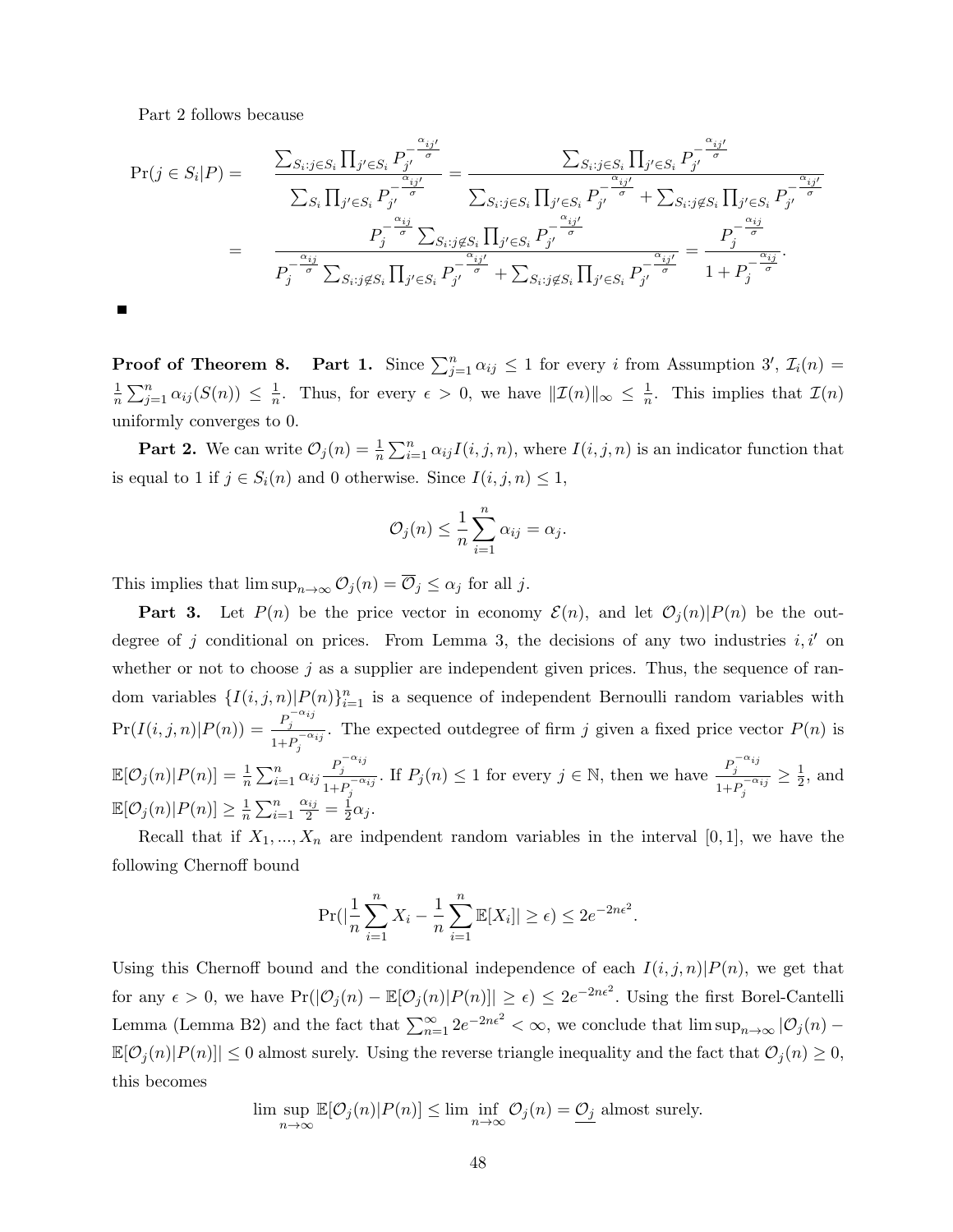Finally, recall from the proof of Theorem 7 that  $\limsup_{n\to\infty} \max_{j\leq n} p_j(n) \leq 0$  almost surely, and thus  $\limsup_{n\to\infty} \max_{j\leq n} P_j(n) \leq 1$  almost surely (this result still holds, since the assumptions imposed here are stronger versions of those in Theorem 7). Therefore,  $\liminf_{n\to\infty} \min_{j\leq n} \frac{P_j^{-\alpha_{ij}}}{\cdots}$  $\overline{1+P_j^{-\alpha_{ij}}}$ ≥ 1  $\frac{1}{2}$  almost surely, and consequently,

$$
\limsup_{n \to \infty} \frac{1}{2} \alpha_j \le \limsup_{n \to \infty} \mathbb{E}[\mathcal{O}_j(n)|P(n)] \le \underline{\mathcal{O}_j}
$$

holds almost surely for all  $j \in \mathbb{N}$ .

Finally, note that if  $\overline{\mathcal{O}}$  were a degenerate distribution, then either  $\overline{\mathcal{O}_j} = 0$  for all j or  $\overline{\mathcal{O}_j} = \rho > 0$ for all j. In the former case, we would have  $\sum_{j=1}^{\infty} \overline{O_j} = 0$ , which cannot be the case because  $\overline{O} > \frac{\alpha}{2}$ 2 and  $\sum_{j=1}^{\infty}$  $\frac{\alpha_j}{2} > 0$ . In the latter case, we would have  $\sum_{j=1}^{\infty} \overline{O_j} = \infty$ , which cannot be the case because  $\overline{\mathcal{O}} \leq \alpha$  and  $\sum_{j=1}^{\infty} \alpha_j \leq 1$ . The argument that  $\mathcal{Q}$  cannot be a degenerate distribution is analogous to the argument for  $\mathcal{O}$ .

**Proof of Theorem 9.** Under logarithmic preferences as specified in Assumption  $1'$ , we have  $\beta_i = P_i C_i$ . Then the parameter vector  $\beta$  is identified from the consumption expenditure shares  $P_1C_1, ..., P_nC_n$ . In particular, let  $\widehat{\beta}(\mathcal{E}(n)) = (P_iC_i)_{i=1}^n$ , then  $plim_{n\to\infty}\widehat{\beta}(\mathcal{E}(n)) = \beta$ .

For  $\sigma$ , recall that the price index of the economy is given by  $\pi(n) = \sum_{i=1}^{n} \beta_i \log P_i(n)$  and that  $-plim_{n\to\infty}\frac{\pi(n)}{n} = D\sum_{i,j=1}^{\infty}\beta_i\mathcal{L}_{ij}$ . Under Assumption 2', we have  $D = \sigma \log 2$ . Thus, we can set  $\widehat{\sigma}(\mathcal{E}(n)) = -\frac{\pi(n)}{n \log 2 \sum_{i,j=1}^{\infty} \beta_i \mathcal{L}_{ij}}$ . From Theorem 7,  $plim_{n \to \infty} \widehat{\sigma}(\mathcal{E}(n)) = \sigma$ .

For  $\alpha$ , let  $P(n)$  and  $S(n)$  be the price vector and equilibrium network in economy  $\mathcal{E}(n)$ . Then consider the estimator  $\widehat{\alpha}_{j}(\mathcal{E}(n)) = \arg \min_{z} \frac{1}{n}$  $\frac{1}{n} \sum_{i=1}^{n} (\alpha_{ij}(S(n)) - zP_j(n) \frac{P_j(n)^{-\frac{z}{\sigma}}}{1+P_j(n)^{-\frac{z}{\sigma}}}$  $\frac{P_j(n)-\sigma}{1+P_j(n)-\frac{z}{\sigma}}$  >?, where  $\alpha_{ij}(S(n))$ is the *ij*-th and feel the observed input-output network  $S(n)$ .

Let  $\Phi(z; P_j(n)) = z \frac{P_j(n)^{-\frac{z}{\sigma}}}{1+P_j(n)^{-\frac{z}{\sigma}}}$  $\frac{P_j(n)^{-\frac{z}{\sigma}}}{1+P_j(n)^{-\frac{z}{\sigma}}}$ . The derivative of this function with respect to z is  $\frac{\partial \Phi}{\partial z}$  =  $1+P_j(n)^{\frac{z}{\sigma}}-P_j(n)^{\frac{z}{\sigma}}log(P_j(n)^{\frac{z}{\sigma}})$  $\frac{\partial^2 - F_j(n)\partial log(F_j(n)\partial)}{(1+P_j(n)\tilde{\sigma})^2\sigma}$ . For  $P_j(n) < 1$ ,  $\Phi(z; P_j(n))$  is increasing in z. Furthermore, there exists a constant K independent of n such that  $\frac{\partial \Phi}{\partial z} \leq K$  for all  $P_j(n) \leq 1^{29}$  From Theorem 7, we know that  $\lim_{n\to\infty} P_i(n)$  < 1 almost surely. In the remainder of the proof, we will omit the qualifier "almost surely" for notational convenience and simply state that  $P_j(n) < 1$  and the derivative  $\frac{\partial \Phi}{\partial z}$ is bounded.

<sup>&</sup>lt;sup>29</sup>The term  $\frac{1+P_j(n)^{\frac{z}{\sigma}}}{\sigma^{\frac{z}{\sigma}}}$  $\frac{1+P_j(n)^{\frac{z}{\sigma}}}{(1+P_j(n)^{\frac{z}{\sigma}})^2\sigma}$  is clearly bounded by 1. The term  $\frac{-P_j(n)^{\frac{z}{\sigma}}\log(P_j(n)^{\frac{z}{\sigma}})}{(1+P_j(n)^{\frac{z}{\sigma}})^2\sigma}$  $\frac{i(n)\sigma \log(r_j(n)\sigma)}{(1+p_j(n)\frac{\tilde{\sigma}}{\sigma})^2\sigma}$  is bounded since the function  $y^z \log y^z$  is bounded for every  $y, z \in [0, 1] \times [0, 1]$  since  $\lim_{y\to 0} y^z \log y^z = 0$  for any fixed z.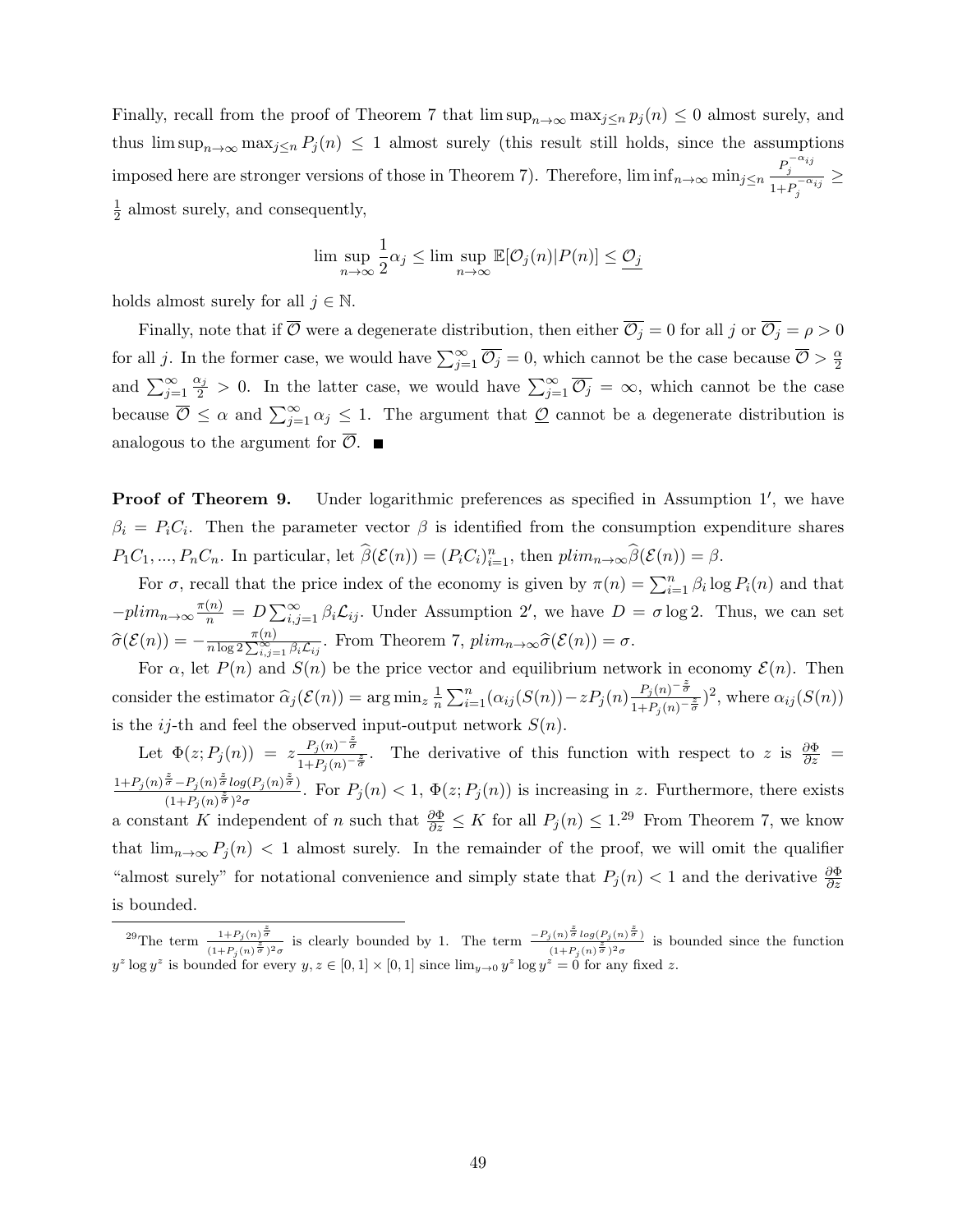Since  $\Phi(z; P_j(n))$  is increasing in z, we can write

$$
\hat{\alpha}_j = \arg \min_{z} \frac{1}{n} \sum_{i=1}^n (\alpha_{ij}(S(n)) - \Phi(z; P_j(n)))^2
$$

$$
= \Phi^{-1} (\arg \min_{y} \frac{1}{n} \sum_{i=1}^n (\alpha_{ij}(S(n)) - y)^2)
$$

$$
= \Phi^{-1} (\frac{1}{n} \sum_{i=1}^n \alpha_{ij}(S(n))),
$$

where the first equality follows from the fact that  $\Phi(z; P_j(n))$  is increasing in z and the second equality follows from the fact that the the average value  $\frac{1}{n} \sum_{i=1}^{n} \alpha_{ij}(S(n))$  minimizes the sum of square  $\frac{1}{n} \sum_{i=1}^{n} (\alpha_{ij}(S(n)) - y)^2$ .

Note that each  $\alpha_{ij}(S(n))$  is a random variable equal to an exogenous value  $\alpha_{ij}$  with probability  $P_j(n)^{-\frac{\alpha_{ij}}{\sigma}}$  $\frac{P_j(n)}{1+P_j(n)^{-\frac{\alpha_{ij}}{\sigma}}}$  and equal to zero otherwise. These random variables are independent conditional on prices. From Assumption 3',  $\frac{1}{n}$  $\frac{1}{n} \sum_{i=1}^{n} \alpha_{ij}(S(n))$  converges to a constant as  $n \to \infty$ . Moreover, since the expectation of  $\alpha_{ij}(S(n))$  is  $\Phi(\alpha_{ij}; P_j(n))$ , this limit is equal to  $\lim_{n\to\infty}\frac{1}{n}$  $\frac{1}{n} \sum_{i=1}^n \Phi(\alpha_{ij}; P_j(n)),$ which therefore also converges to a finite limit.

From the continuity of  $\Phi^{-1}$ , we have  $\lim_{n\to\infty} \hat{\alpha}_j = \Phi^{-1}(\lim_{n\to\infty} \frac{1}{n})$  $\frac{1}{n} \sum_{i=1}^{n} \Phi(\alpha_{ij}; P_j(n)); P_j(n)$ . Letting  $\alpha_{ij} = \alpha_j + \epsilon_{ij}$  and taking a Taylor expansion of  $\Phi(\cdot; P_j(n))$  around  $\alpha_j$ , we obtain

$$
\Phi(\alpha_{ij}; P_j(n)) = \Phi(\alpha_j; P_j(n)) + \frac{\partial \Phi}{\partial z}(z_{ij}; P_j(n))\epsilon_{ij}
$$

for  $\epsilon_{ij} = \alpha_{ij} - \alpha_j$  and some  $z_{ij}$  between  $\alpha_{ij}$  and  $\alpha_j$ . Substituting for this expression, we have

$$
\lim_{n \to \infty} \frac{1}{n} \sum_{i=1}^{n} \Phi(\alpha_{ij}; P_j(n)) = \Phi(\alpha_j; P_j(n)) + \lim_{n \to \infty} \frac{1}{n} \sum_{i=1}^{n} \frac{\partial \Phi}{\partial z}(z_{ij}; P_j(n)) \epsilon_{ij}.
$$

Since  $\frac{\partial \Phi}{\partial z}$  is a non-negative and bounded function and  $\frac{1}{n} \sum_{i=1}^{n} \epsilon_{ij} = 0$ ,  $\lim_{n\to\infty}\frac{1}{n}$  $\frac{1}{n} \sum_{i=1}^{n} \frac{\partial \Phi}{\partial z}(z_{ij}; P_j(n)) \epsilon_{ij} = 0$ . Therefore,

$$
\lim_{n \to \infty} \frac{1}{n} \sum_{i=1}^{n} \Phi(\alpha_{ij}; P_j(n)) = \Phi(\alpha_j),
$$

and thus

$$
\lim_{n \to \infty} \widehat{\alpha}_j = \Phi^{-1}(\Phi(\alpha_j; P_j(n)); P_j(n)) = \alpha_j.
$$

# Appendix B: Additional Results

Lemma B1 The unit cost function of the Cobb-Douglas production function is

$$
K_i(S_i, A_i(S_i), P) = \frac{\prod_{j \in S_i} P_j^{\alpha_{ij}}}{A_i(S_i)}.
$$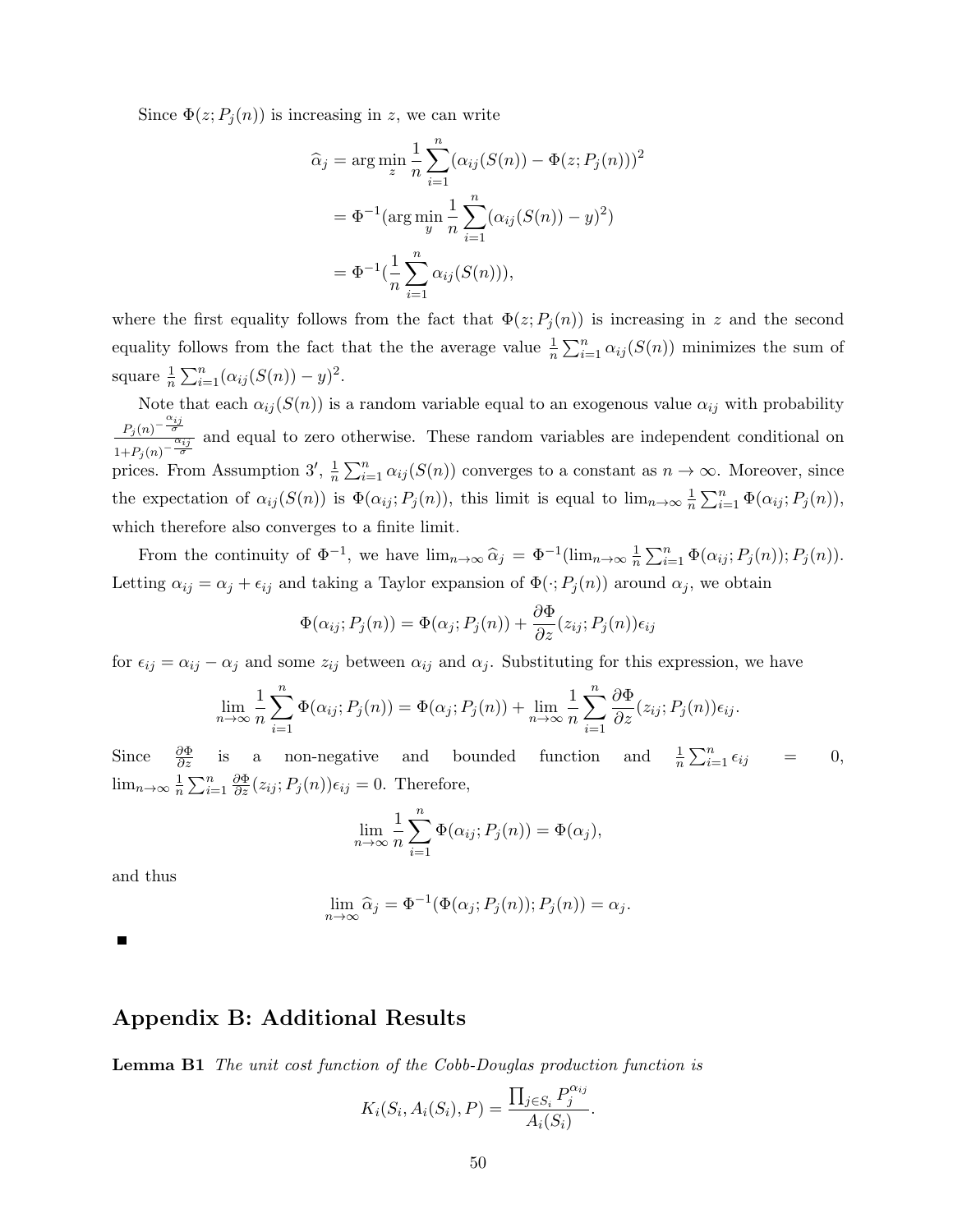**Proof of Lemma B1.** Let  $X_{ij}^*$  and  $L_i^*$  be firm i's optimal choices of inputs and labor when producing one unit of output. From the firm's first-order conditions, we have  $P_j X_{ij}^* = \alpha_{ij} P_i$  and  $L_i^* = (1 - \sum_{j \in S_i} \alpha_{ij}) P_i$ . Dividing the former equation by the latter, we obtain  $X_{ij}^* = \frac{\alpha_{ij} L_i^*}{(1 - \sum_{j \in S_i} \alpha_{ij}) P_j}$ . Plugging this into the production function (and recalling that only one unit of output is produced), we obtain

$$
1 = \frac{1}{(1 - \sum_{j \in S_i} \alpha_{ij})^{1 - \sum_{j \in S_i} \alpha_{ij}} \prod_{j \in S_i} \alpha_{ij}^{\alpha_{ij}}} A_i(S_i) (L_i^*)^{(1 - \sum_{j \in S_i} \alpha_{ij})} \prod_{j \in S_i} (\frac{\alpha_{ij} L_i^*}{(1 - \sum_{j \in S_i} \alpha_{ij}) P_j})^{\alpha_{ij}}
$$
  
\n
$$
1 = \frac{1}{(1 - \sum_{j \in S_i} \alpha_{ij})^{1 - \sum_{j \in S_i} \alpha_{ij}} \prod_{j \in S_i} \alpha_{ij}^{\alpha_{ij}}} L_i^* A_i(S_i) (1 - \sum_{j \in S_i} \alpha_{ij})^{-\sum_{j \in S_i} \alpha_{ij}} \prod_{j \in S_i} \frac{\alpha_{ij}^{\alpha_{ij}}}{P_j^{\alpha_{ij}}}
$$
  
\n
$$
1 = \frac{L_i^* A_i(S_i)}{(1 - \sum_{j \in S_i} \alpha_{ij}) \prod_{j \in S_i} P_j^{\alpha_{ij}}}.
$$

Therefore,  $L_i^* = \frac{(1-\sum_{j \in S_i} \alpha_{ij}) \prod_{j \in S_i} P_j^{\alpha_{ij}}}{A_i(S_i)}$ . Since  $K_i(S_i, A_i(S_i), P) = P_i = \frac{L_i^*}{(1-\sum_{j \in S_i} \alpha_{ij})}$ , we conclude that  $K_i(S_i, A_i(S_i), P) = \frac{\prod_{j \in S_i} P_j^{\alpha_{ij}}}{A_i(S_i)}$ .

Corollary B1 When all industries have Cobb-Douglas production functions and the input-output network is S, equilibrium log prices are given as a solution to the following system of linear equations:

$$
p = -(I - \alpha(S))^{-1} \alpha(S).
$$

**Proof of Corollary B1.** From Lemma B1,  $P_i = \frac{\prod_{j \in S_i} P_j^{\alpha_{ij}}}{A_i(S_i)}$  for each *i*. Taking logs on both sides, we obtain

$$
p_i = \sum_{j \in S_i} \alpha_{ij} p_j - a_i(S_i)
$$
 for each *i*.

From Assumption 1, labor is essential and thus  $\sum_{j=1}^{n} \alpha_{ij}$  < 1 for each i. Then, from the Perron-Frobenius Theorem, the matrix  $(I - \alpha(S))$  is invertible, and thus  $p = -(I - \alpha(S))^{-1} \alpha(S)$ . П

**Lemma B2 (First Borel-Cantelli Lemma)** Suppose that  $\{Z_n\}_{n\in\mathbb{N}}$  is a sequence of random variables. If for any fixed  $\epsilon > 0$  we have

$$
\sum_{n=1}^{\infty} Prob[Z_n > \epsilon] < \infty
$$

then  $\limsup_{n\to\infty} Z_n \leq 0$  almost surely.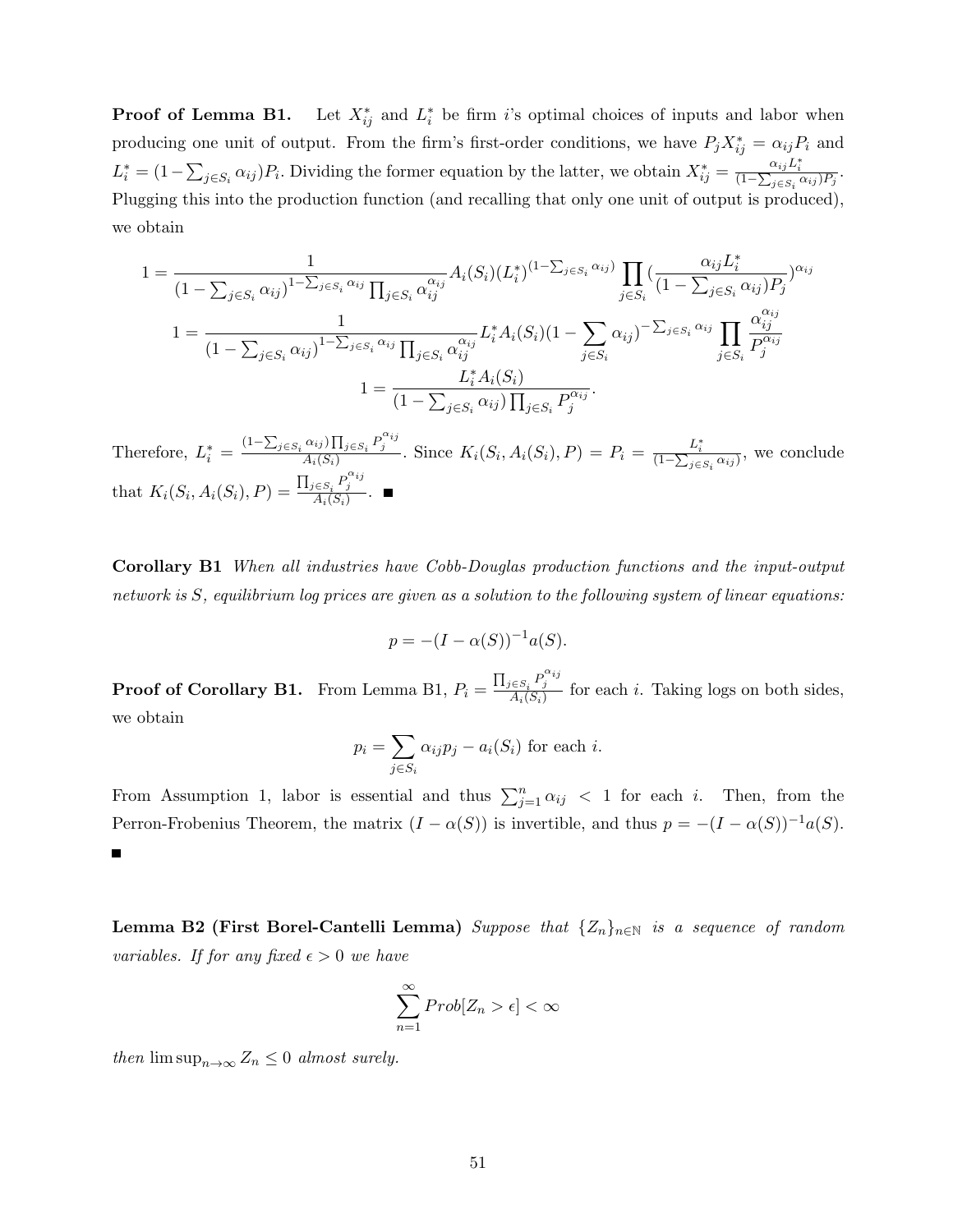**Lemma B3 (Second Borel-Cantelli Lemma)** Suppose that  $\{Z_n\}_{n\in\mathbb{N}}$  is a sequence of independent random variables. If

$$
\sum_{n=1}^{\infty} Prob[Z_n \ge 0] = \infty
$$

then  $\limsup_{n\to\infty} Z_n \geq 0$  almost surely

**Proposition B1** Let  $\Phi$  be a Gumbel distribution with cdf  $\Phi(z;\mu,\sigma) = e^{-e^{-\frac{z}{\sigma}}}.$  Then  $\Phi$  satisfies Assumption 2 with  $D = \sigma \log 2$ .

**Proof.** We can write  $\lim_{n\to\infty} \frac{\max_{i\in\{1,\dots,n\}} Z_i}{\log n}$  $\frac{z_{n}}{\log n}$  as  $\limsup_{n\to\infty} \frac{Z_n}{\log n}$ . The probability that  $Z_n$  is above  $\mu + \sigma \log n$  is equal to  $1 - e^{-e^{-\log n}} = 1 - e^{-\frac{1}{n}}$ . Since  $1 - e^{-z} = 1 + z + o(z)$ , there exists a constant  $\kappa > 0$ , and an integer N such that for all  $n \geq N$  we have  $1 - e^{-\frac{1}{n}} \geq \frac{\kappa}{n}$  $\frac{\kappa}{n}$ . Since  $\sum_{n=N}^{\infty} Prob[Z_n >$  $\mu + \sigma \log n$  >  $\sum_{n=N}^{\infty} \frac{\kappa}{n} = \infty$  and the variables  $Z_1, ..., Z_n$  are independent, we can use Lemma B3 to conclude that  $\limsup_{n\to\infty} \frac{Z_n}{\log n} \geq \sigma$  almost surely.

To prove the reverse inequality, let  $\epsilon > 0$  be arbitrary. The probability that  $Z_n$  is above  $\mu + \sigma(1+\epsilon) \log n$  is  $1 - e^{-e^{-(1+\epsilon) \log n}} = 1 - e^{-n^{-1-\epsilon}}$ . Since  $1 - e^{-z} = 1 + z + o(z)$ , there exists a constant  $\kappa > 0$  and an integer N such that for all  $n \geq N$ , we have  $1 - e^{-\frac{1}{n^{1+\epsilon}}} \leq \frac{\kappa}{n^{1+\epsilon}}$ . Since  $\epsilon > 0$  is arbitrary and  $\sum_{n=N}^{\infty} Prob[Z_n \geq \mu + \sigma(1+\epsilon) \log n] \leq \sum_{n=N}^{\infty} \kappa n^{-1-\epsilon} < \infty$ , Lemma B2 implies that  $\limsup_{n\to\infty} \frac{Z_n}{\log n} \leq \sigma$  almost surely. The union of two almost-sure events occurrs almost surely, so we can conclude that  $\limsup_{n\to\infty} \frac{Z_n}{\log n} = \sigma$  or equivalently  $\lim_{n\to\infty} \frac{\max(Z_1,...,Z_n)}{\log n} = \sigma$  almost surely. Using the change of base formula  $\log_2 n = \frac{\log n}{\log 2}$ , we obtain  $\lim_{n\to\infty} \frac{\max(Z_1,...,Z_n)}{\log_2 n} = \lim_{n\to\infty} \frac{\max(Z_1,...,Z_n)}{\log n}$  $\frac{\sum_{1,\ldots,\infty}^{n}}{\log n} \log 2 = \sigma \log 2.$ 

**Proposition B2** Let  $\Phi$  be an exponential distribution with cdf  $\Phi(z; \lambda) = 1 - e^{-\lambda z}$ . Then  $\Phi$  satisfies Assumption 2 with  $D=\frac{1}{\lambda}$  $\frac{1}{\lambda} \log 2$ .

**Proof.** We can write  $\lim_{n\to\infty} \frac{\max_{i\in\{1,\dots,n\}} Z_i}{\log n}$  $\frac{z_{n}}{\log n}$  as  $\limsup_{n\to\infty} \frac{Z_n}{\log n}$ . The probability that  $Z_n$  is above  $\log n$  $\frac{g n}{\lambda}$  is equal to  $e^{-\log n} = n^{-1}$ . Since  $\sum_{n=1}^{\infty} n^{-1} = \infty$  and the variables  $Z_1, ..., Z_n$  are independent, Lemma B3 implies that  $\limsup_{n\to\infty} \frac{Z_n}{\log n} \geq \frac{1}{\lambda}$  $\frac{1}{\lambda}$  almost surely.

To prove the reverse inequality, let  $\epsilon > 0$  be arbitrary. The probability that  $Z_n$  is above  $\frac{\log n + \epsilon \log n}{\lambda}$  is  $e^{-\log n - \epsilon \log n} = n^{-1-\epsilon}$ . Since  $\epsilon > 0$  is arbitrary and  $\sum_{n=1}^{\infty} n^{-1-\epsilon} < \infty$ , Lemma B2 implies  $\limsup_{n\to\infty} \frac{Z_n}{\log n} \leq \frac{1}{\lambda}$  $\frac{1}{\lambda}$  almost surely. The intersection of two almost-sure events occurrs almost surely, so we can conclude that  $\limsup_{n\to\infty} \frac{Z_n}{\log n} = \frac{1}{\lambda}$  $\frac{1}{\lambda}$  or equivalently  $\lim_{n\to\infty} \frac{\max(Z_1,...,Z_n)}{\log n} = \frac{1}{\lambda}$  $\frac{1}{\lambda}$  almost surely. Using the change of base formula  $\log_2 n = \frac{\log n}{\log 2}$ , we obtain  $\lim_{n\to\infty} \frac{\max(Z_1,...,Z_n)}{\log_2 n} = \lim_{n\to\infty} \frac{\max(Z_1,...,Z_n)}{\log n}$  $\frac{Z_1,...,Z_n)}{\log n} \log 2 = \frac{1}{\lambda} \log 2.$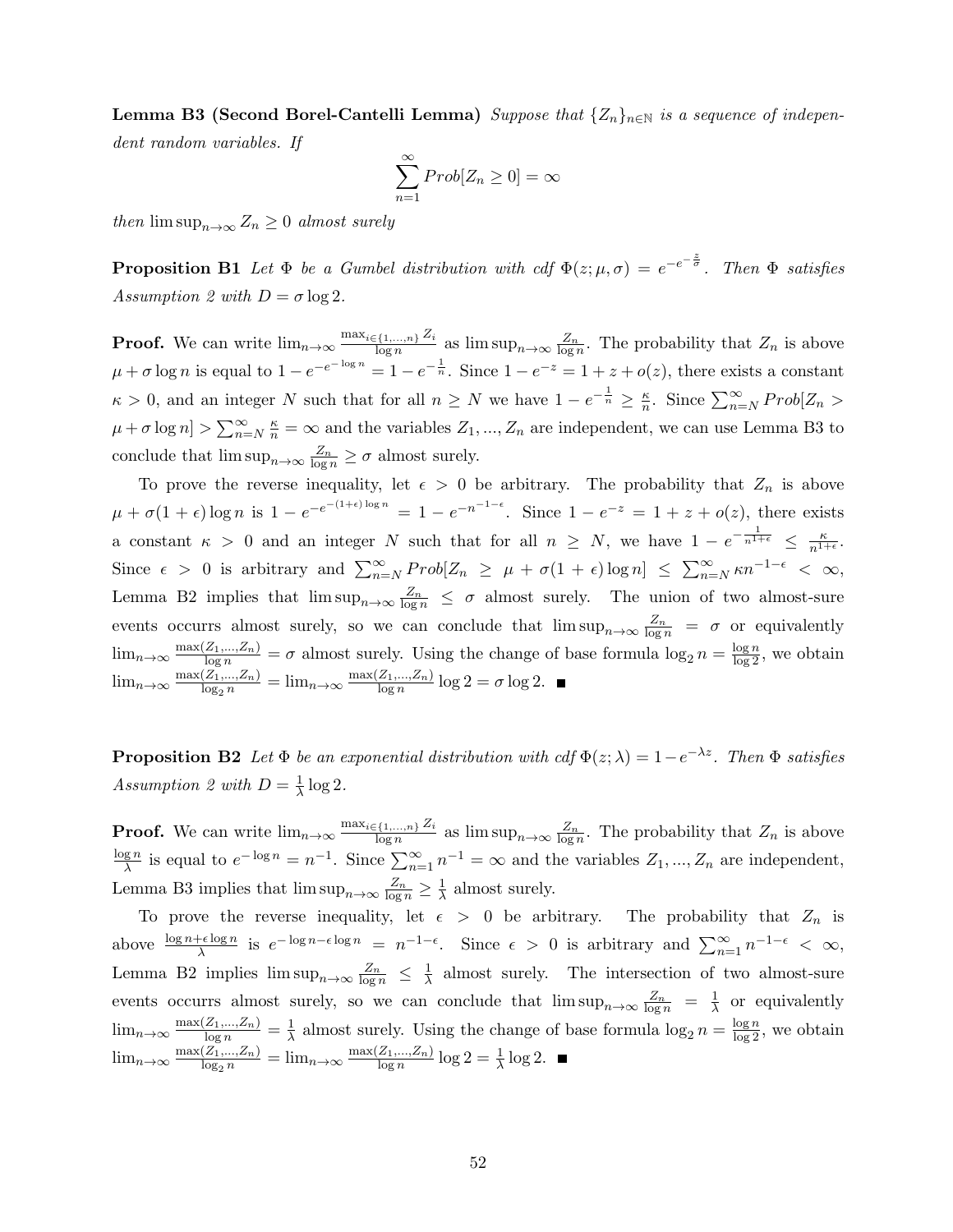# A Model of Hierarchical Input Requirements

In this part of the Appendix, we generalize our model to incorporate the realistic feature that not all input combinations are feasible for producing each product, and in particular, some industries may have a set of "essential inputs" that are necessary for production.<sup>30</sup> More specifically, we now extend the model by assuming that there are  $K$  categories of inputs, and some (or all) industries will need to use inputs from at least some of these categories. For example, many products will need to use some metals. For simplicity, and to avoid repetition when we show the possibility of sustained growth in this case, we assume Cobb-Douglas production functions throughout this part of the Appendix.

There are  $K < \infty$  categories. At each time t, one new good in each category arrives, so the total number of goods after t time periods is  $tK$ . The categories partition the space of goods into k sets  $V_1(t), ..., V_K(t)$  so that  $\cup_{k=1}^K V_k(t) = \{1, ..., tK\}$ . For each industry *i*, there is a set  $R_i \subset \{1, ..., K\}$  of categories that the industry needs to produce. This implies that industry i's production function is given by family of Cobb-Douglas production functions

$$
Y_i = A_i(S_i)L_i^{1-\sum_{k \in R_i} \sum_{j \in S_{i,k}} \alpha_{ij}} \prod_{k \in R_i} \prod_{j \in S_{i,k}} X_{ij}^{\alpha_{ij}},
$$

with

 $S_i = \bigcup_k S_{i,k}, S_{i,k} \subset V_k$  and  $S_{i,k} \neq \emptyset$  for each  $k \in R_i$ .

Our main result is given in the next theorem.

**Theorem C1** Suppose that Assumptions 1', 2 and 3 hold, and let  $D > 0$  be as defined in Assumption 2. Each industry i chooses sets of suppliers  $S_{i,k}^*(t) \subset V_k(t), S_{i,k}^*(t) \neq \emptyset$ . Then for each  $i \in \mathcal{N}$ , the equilibrium log price vector  $p^*(t)$  satisfies,

$$
\lim_{t \to \infty} -\frac{p_i^*(t)}{tK \sum_{j=1}^{tK} \mathcal{L}_{ij}} = D > 0 \text{ almost surely,}
$$

and thus

$$
g^* = DK \sum_{i,j=1}^{\infty} \beta_i \mathcal{L}_{ij} > 0 \text{ almost surely,}
$$

Once again, the Leontief inverse,  $\mathcal{L}$ , that appears in this theorem is different than the one in Theorem 7. The intuition for Theorem C1 can be presented as follows. Even with the restriction that industry j must have one input from each category in  $R_j$ , all possible non-empty combinations of inputs still yields exponentially many draws from the low productivity distribution, and then Assumption 2 ensures sustained (exponential) growth. The proof of this result is similar to that of

<sup>&</sup>lt;sup>30</sup>Assumption 3 imposes that  $1 - \epsilon$  of the input share of each industry is made up of the first T industries, but this does not imply that any of these first T goods is essential to any industry.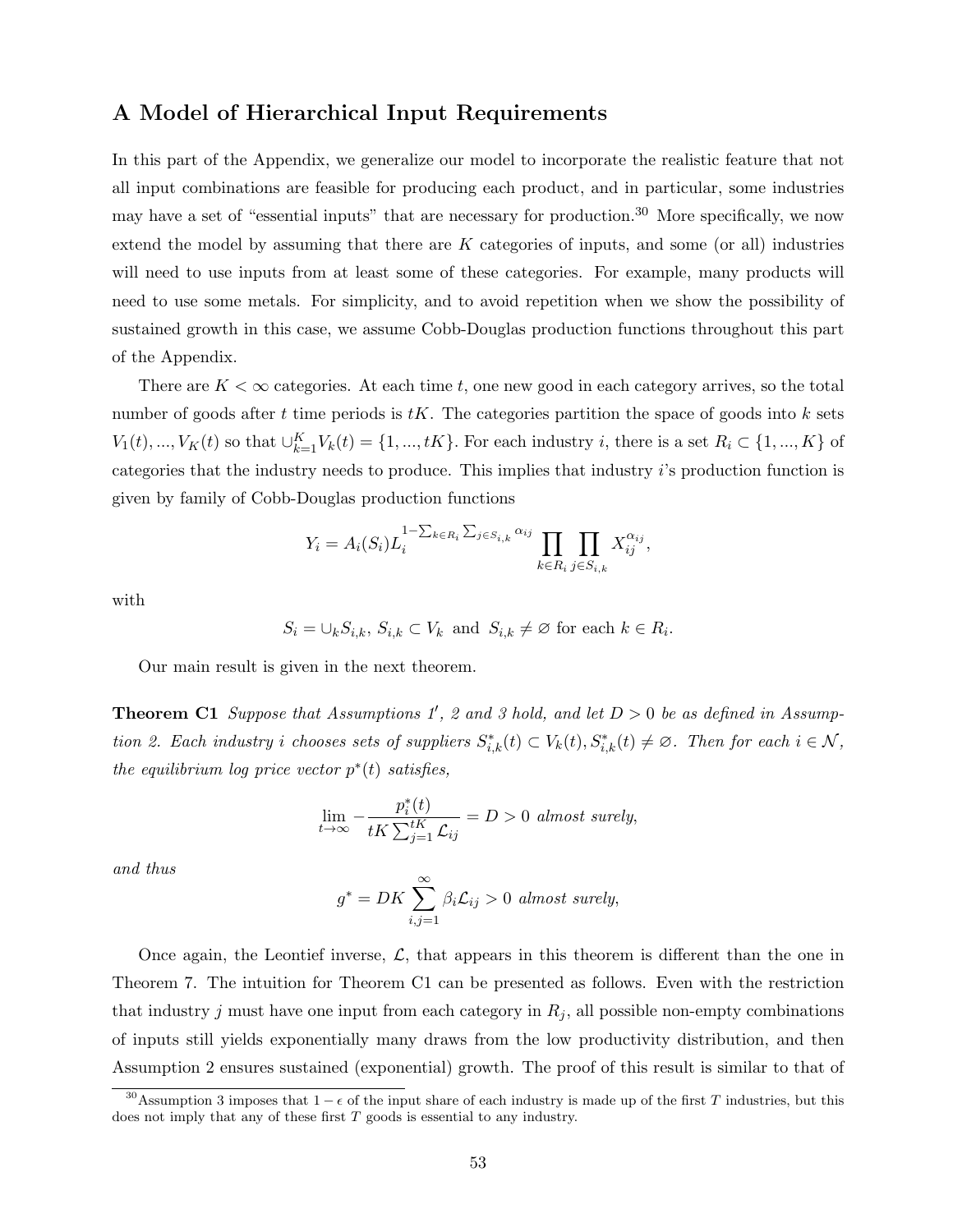Theorem 7, with the key modification that we do impose that at least one supplier is chosen from each set  $V_k$ , and then prove that the log productivity term  $a_i(S_i)$  is still almost surely linear in t, and the implied Leontief inverse is close to the maximal Leontief inverse. We provide this proof next for completeness.

**Proof.** Using Lemma A2, for every  $\epsilon > 0$  there exists  $T(\epsilon)$  such that for any  $S \supset \{1, ..., KT(\epsilon)\}\$ ,  $\sum_{j=1}^{tK} \mathcal{L}_{ij}(S) \geq \sum_{j=1}^{tK} \mathcal{L}_{ij} - \frac{1}{(1-t)}$  $\frac{1}{(1-\theta)^2}\epsilon.$ 

We now prove that  $\liminf_{t\to\infty} -\frac{p_i^*(t)}{tK}$  $\frac{p_i(t)}{tK\sum_{j=1}^{tK}\mathcal{L}_{ij}} \geq D.$  We will first show that this is the case even if industry  $i$  chooses a suboptimal set of inputs corresponding to those with the highest levels of log productivity in each category (rather than the cost-minimizing bundles), and then infer from this that it is also true for the equilibrium price sequence. For each firm  $i$ , define  $S_i^0(t) = \arg \max_{S_i \supset \{1,\dots,T(\epsilon)\}} A_i(S_i)$ . Let  $S^0(t) = \{S_i^0(t)\}_{i \in \{1,\dots,tK\}}$ , and define  $p_i^0(t) =$  $-\sum_{j=1}^{tK} \mathcal{L}_{ij}(S^0(t))a_i(S_i)$ . The value  $a_i(S_i)$  is the maximum of  $\sum_{r=0}^{|R_i|} (-1)^r { |R_i| \choose r} 2^{(t-T(\epsilon))(K-r)}$  independent draws from a distribution  $\Phi$  satisfying Assumption 2.<sup>31</sup> Since  $|R_i| \leq K$ , and K is a constant independent of t, we have that for large t the expression  $\sum_{r=0}^{|R_i|} (-1)^r {(|R_i| \choose r} 2^{(t-T(\epsilon))(K-r)}$  is bounded below by  $E2^{tK}$  where E is a constant independent of t. Thus, the value  $a_i(S_i)$  is the maximum of at least  $E2^{(t-T(\epsilon))K}$  independent draws from  $\Phi$ .

Assumption 2 implies that  $\lim_{t\to\infty} \frac{a_j(S_j^0(t))}{\log(E)^{C}t-T(s)}$  $\frac{d_{g}(\mathcal{C}_{j}(\ell))}{\log_{2}(E2^{(t-T(\epsilon))K})} \geq D$  almost surely. Since  $T(\epsilon)$  and E are constants independent of t, this limit is equal to  $\lim_{t\to\infty} \frac{a_j(S_j^0(t))}{tK}$  which is greater than or equal to D almost surely.

Since a countable intersection of almost sure events happens almost surely, we also have  $\lim_{t\to\infty} \min_j \frac{a_j(S_j^0(t))}{tK} \ge D$  almost surely. Furthermore, since  $S_i^0(t) \supset \varnothing \cup \{1, ..., KT(\epsilon)\}\)$ , we have  $\sum_{j=1}^{tK} \mathcal{L}_{ij}(S^0(t)) \ge \sum_{j=1}^{tK} \mathcal{L}_{ij} - \frac{1}{(1-t)}$  $\frac{1}{(1-\theta)^2}$ *ε*. Plugging these bounds into the definition of  $p_i^0$ , we obtain

$$
-p_i^0(t) = \sum_{j=1}^{tK} \mathcal{L}_{ij}(S(t)) a_j(S_j^0(t)) \ge \min_j a_j(S_j^0(t)) \sum_{j=1}^{tK} \mathcal{L}_{ij}(S(t))
$$
  
 
$$
\ge \min_j a_j(S_j^0(t)) (\sum_{j=1}^{tK} \mathcal{L}_{ij} - \frac{1}{(1-\theta)^2} \epsilon).
$$

Dividing both sides by  $tK\sum_{j=1}^{tK} \mathcal{L}_{ij}$ , we obtain

$$
-\frac{p_i^0(t)}{tK\sum_{j=1}^{tK}\mathcal{L}_{ij}} \ge \frac{\min_j a_j(S_j^0(t))}{t} - \epsilon \frac{\min_j a_j(S_j^0(t))}{tK(1-\theta)^2\sum_{j=1}^{tK}\mathcal{L}_{ij}}.
$$

<sup>&</sup>lt;sup>31</sup>The expression  $\sum_{r=0}^{|R_i|}(-1)^r\binom{|R_i|}{r}2^{(t-T(\epsilon))K-r}$  is derived through the exclusion-inclusion principle. To count the sets that firm i can choose, start from all possible  $2^{(t-T(\epsilon))K}$  subsets of inputs that contain  $\{1, ..., KT(\epsilon)\}$ . However, we must remove the  $\binom{|R_i|}{1} 2^{(t-T(\epsilon))(K-1)}$  sets which do not contain an element in some category  $k \in R_i$  that the firm needs to produce. If we stopped here, we would be removing sets where two or more categories are absent multiple times, and thus miscounting the number of available sets. Thus, we must add the  $\binom{|R_i|}{2} 2^{(t-T(\epsilon))(K-2)}$  with two or more sets being absent back into the sum of total feasible sets. Again, this leads to a miscount because sets where three or more categories are absent are being added back to the sum multiple times. Thus, we must remove the  $\binom{|R_i|}{3} 2^{(t-T(\epsilon))(K-3)}$  sets where 3 or more categories are absent. This procedure keeps going until we reach the set where all elements in all categories in  $R_i$  are absent.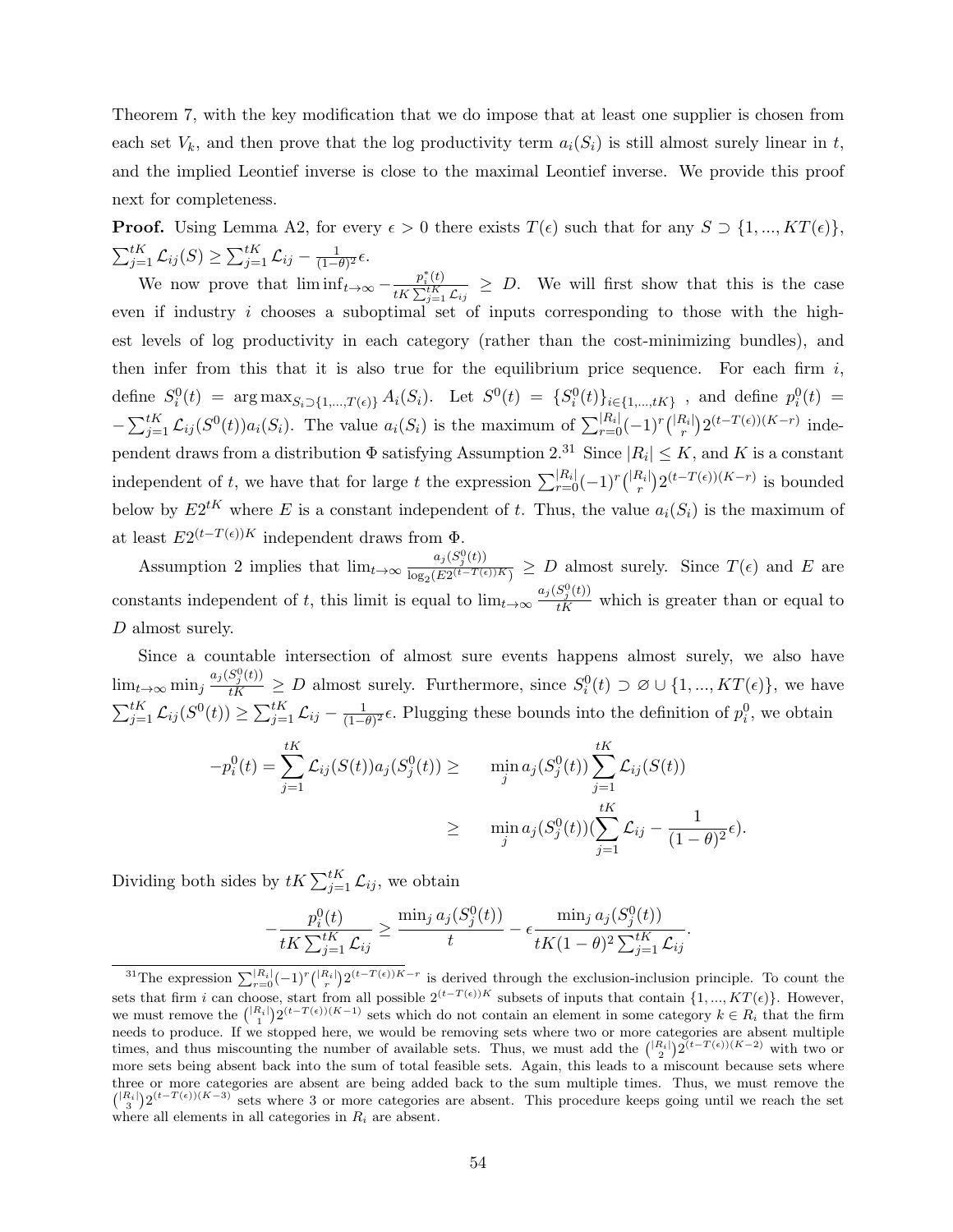Using the fact that  $\sum_{j=1}^{t} \mathcal{L}_{ij} \geq 1$ , this inequality can be written as

$$
-\frac{p_i^0(t)}{tK\sum_{j=1}^{tK}\mathcal{L}_{ij}} \ge \frac{\min_j a_j(S_j^0(t))}{tK} - \epsilon \frac{\min_j a_j(S_j^0(t))}{tK(1-\theta)^2}.
$$

Taking lim inf on both sides, we obtain

$$
\liminf_{t \to \infty} -\frac{p_i^0(t)}{tK \sum_{j=1}^{tK} \mathcal{L}_{ij}} \ge D - \epsilon D \frac{1}{(1-\theta)^2}.
$$

Since  $\epsilon$  is arbitrarily small, we conclude that

$$
\liminf_{t \to \infty} -\frac{p_i^0(t)}{t \sum_{j=1}^{tK} \mathcal{L}_{ij}} \ge D.
$$

With the same arguments as in the proof of Theorem 1, we also have that the function  $\kappa(p)$  =  $(\min_{S_1} k_1(a_1(S_1), S_1, p), ..., \min_{S_{tK}} k_{tK}(a_{tK}(S_{tK}), S_{tK}, p))$  has a smallest fixed point which gives the equilibrium log price vector  $p^*(t)$ . Starting from  $p^0(t)$ , we can define a decreasing sequence  $p^{\tau}(t)$  $\kappa(p^{\tau-1}(t))$  which converges to a fixed point  $p(t)$  of  $\kappa$ . Since the equilibrium log price vector is the lowest fixed point of  $\kappa$ , we have that  $p^*(t) \leq p(t) \leq p^0(t)$ . Dividing by  $tK \sum_{j=1}^{tK} \mathcal{L}_{ij}$  and taking lim inf on both sides, we conclude

$$
\liminf_{t \to \infty} -\frac{p_i^*(t)}{tK \sum_{j=1}^{tK} \mathcal{L}_{ij}} \ge D.
$$
\n(C1)

To prove that  $\limsup_{t\to\infty} \frac{-p_i^*(t)}{tK\sum_{k} tK}$  $\frac{-p_i^*(t)}{tK\sum_{j=1}^{tK}\mathcal{L}_{ij}} \leq D$ , let us write  $-p_i^*(t) = \sum_{j=1}^{tK}\mathcal{L}_{ij}(S(t))a_j(S_j(t)) \leq$  $\max_j a_j(S_j(t)) \sum_{j=1}^{tK} \mathcal{L}_{ij}$ . The value of  $\max_j a_j(S_j(t))$  can be upper bounded by  $\max_j \max_{S'_j} a_j(S'_j)$ , which is the maximum of  $tK \times 2^{tK}$  i.i.d. draws from the distribution  $\Phi$ . From Assumption 2, we have  $\limsup_{t\to\infty}$  $\max_j \max_{S_j'} a_j(S_j')$  $\frac{\int_{\log_2(t)}^{t} f(x,y)}{\log_2(t)} \leq D.$  Since  $\log_2(t) = o(tK)$ , we have that  $\limsup_{t\to\infty}$  $\frac{\max_j \max_{S'_j} a_j(S'_j)}{tK} \leq D.$  Dividing  $-p_i^*(t)$  by  $tK\sum_{j=1}^{tK} \mathcal{L}_{ij}$  and taking lim sup on both sides,we obtain

$$
\limsup_{t \to \infty} -\frac{p_i(t)}{tK \sum_{j=1}^{tK} \mathcal{L}_{ij}} \le \limsup_{t \to \infty} \frac{\max_j \max_{S'_j} a_j(S'_j)}{tK} \le D \text{ almost surely.}
$$

Combining this with (C1), we can thus conclude that

$$
\lim_{t \to \infty} -\frac{p_i^*(t)}{tK \sum_{j=1}^{tK} \mathcal{L}_{ij}} = D \text{ almost surely},
$$

and thus

$$
g^* = \lim_{t \to \infty} \left( -\frac{\pi(t)}{t} \right) = DK \sum_{i,j=1}^{\infty} \beta_i \mathcal{L}_{ij}
$$
 almost surely.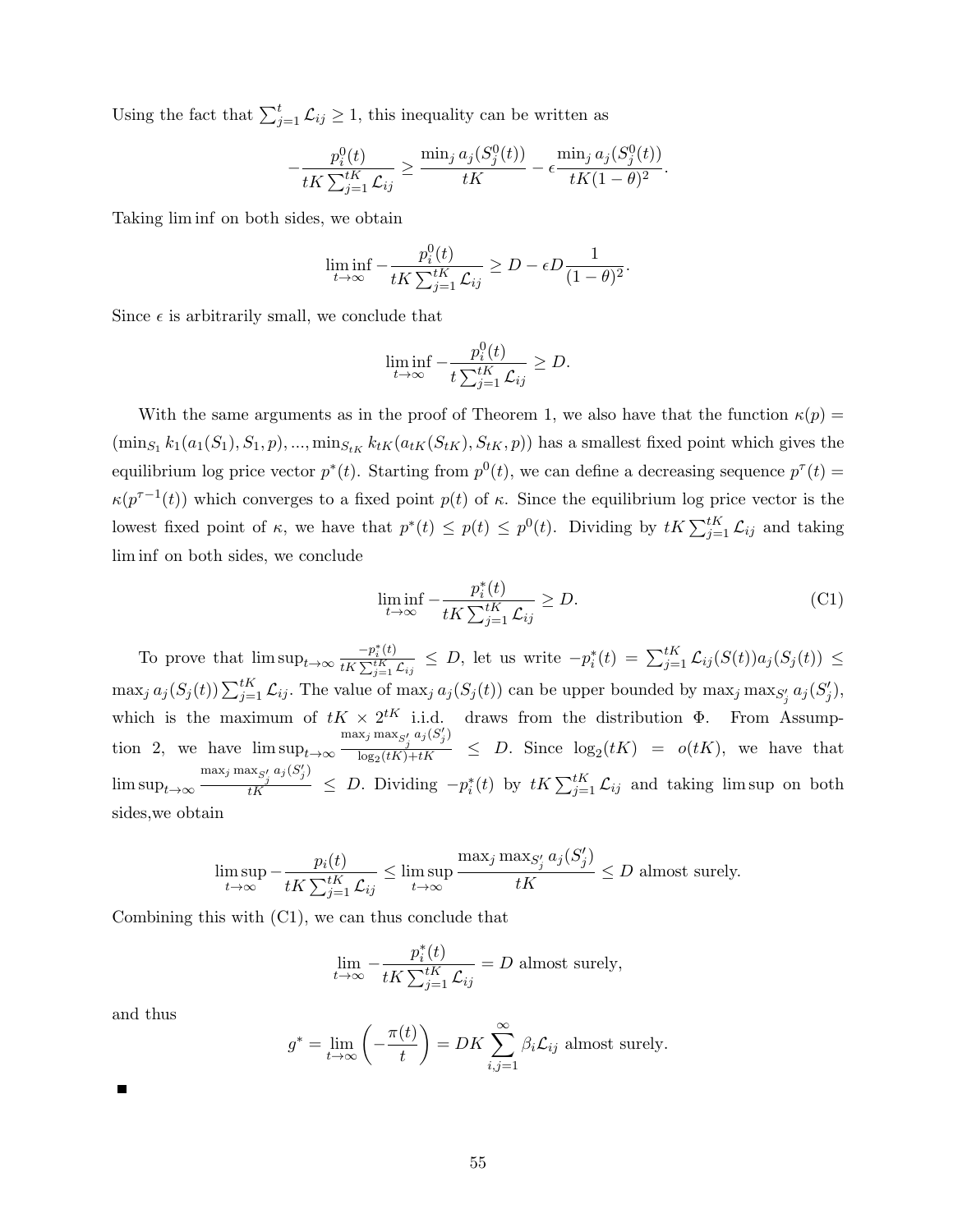## Appendix D: Imputing Removal Probabilities from OECD Data

In our counterfactual simulations in Section 7, we use OECD data to impute sectoral marginal distortions. The OECD provides input-output tables for 63 countries at the level of 34 sectors as well as the tax share of intermediate input spending in each industry and each country.<sup>32</sup> The average tax share across all developing countries and all sectors is 1.4 %, which we impute as the average marginal distortion in our counterfactual simulation. We also simulate our model with a very high level of  $\tau = 10\%$ , which is approximately four times as high as the average tax in the OECD data, and approximately twice as large as the highest observed tax (Saudi Arabia has an average intermediate input tax share of 6.11 %).

We also use the OECD data to estimate average probabilities with which input-output linkages present in the US data are missing in the production networks of developing countries. Since the effects of reasonable marginal distortions appear to be small on the production network, we take these probabilities as a representation of the direct restrictions on input-output linkages. To estimate these probabilities, we first verify that the OECD input-output table for the United States matches the data provided in the BEA input-output table with 377 industries. Following Acemoglu, Ozdaglar and Tahbaz-Salehi (2017), we use uppercase letters to refer to sectors in the aggregate OECD data, and lowercase letters to refer to industries in the disaggregated BEA data. We use a crosswalk to match each industry  $i$  in the BEA data to a unique sector  $I$  in the OECD data. We denote this relation by  $i \in I$ . For any sectors I, J in the aggregate data, the following flow conditions must hold

$$
P_J X_{IJ} = \sum_{i \in I} \sum_{j \in J} P_j X_{ij}
$$

$$
P_I C_I = \sum_{i \in I} P_i C_i
$$

$$
w L_I = \sum_{i \in I} w L_i
$$

Let  $v_i = \frac{P_i Y_i}{GDP}$  and let  $v_I = \frac{P_I Y_I}{GDP}$  be the industry and sectoral Domar weights. Acemoglu, Ozdaglar and Tahbaz-Salehi (2017) establish:

**Lemma D1** For any two sectors  $I, J$  in the aggregate data, we have

$$
v_I \alpha_{IJ} = \sum_{i \in I} \sum_{j \in J} \alpha_{ij} v_i.
$$

Let  $\widetilde{\alpha}_{IJ} = \sum_{i \in I} \sum_{j \in J} \alpha_{ij} \frac{v_i}{v_I}$  $\frac{v_i}{v_I}$ . We can compute this expression using the BEA data, and compare it to the value of  $\alpha_{IJ}$  observed in the OECD data. In particular, we compare the vectors of indegrees

 $32$ The intermediate input tax share is obtained by dividing the row "Taxes less subsidies on intermediate and final products" by the row "Total intermediate and final expenditure at purchasers' prices".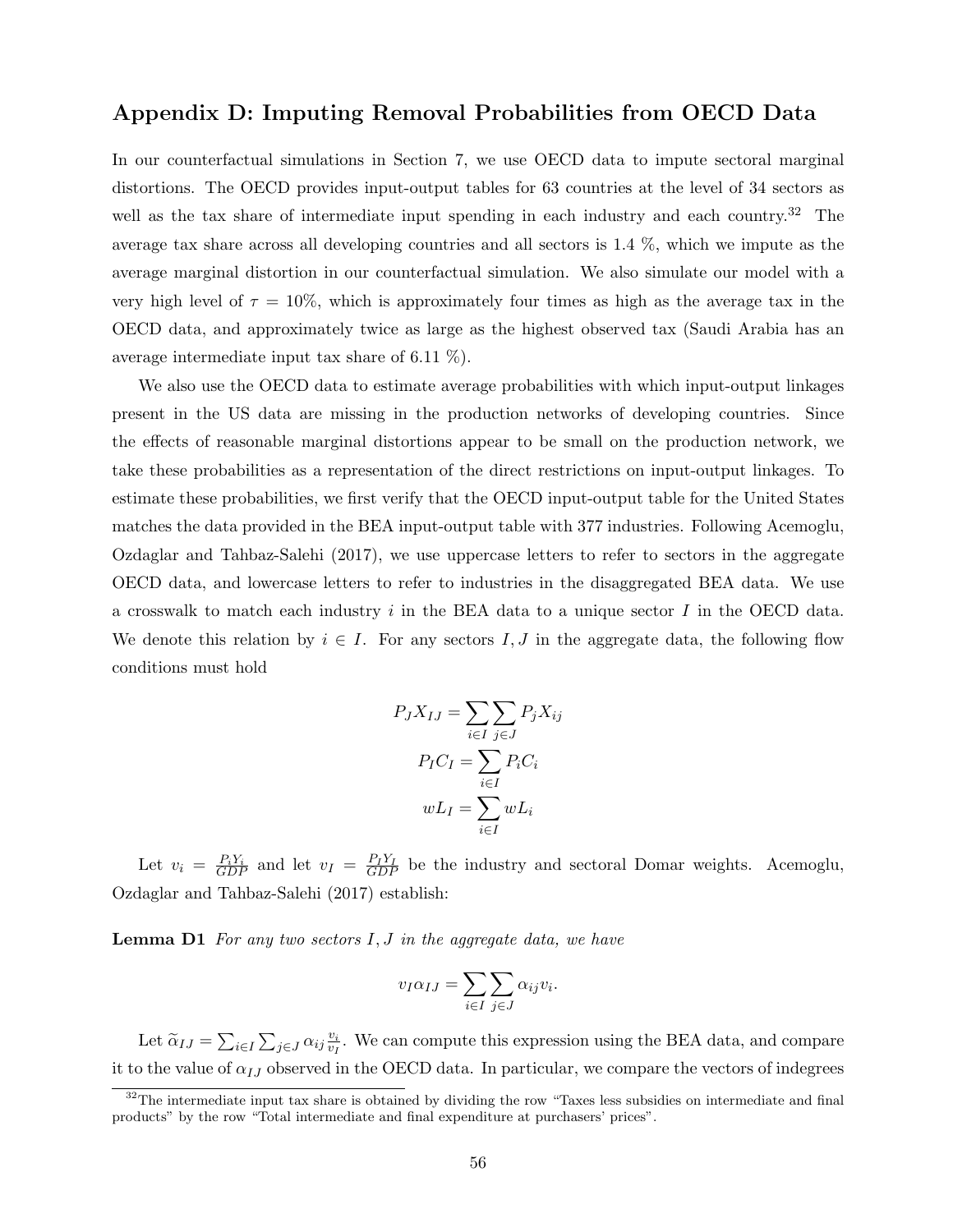$\{\sum_J \alpha_{IJ}\}_I, \{\sum_J \widetilde{\alpha}_{IJ}\}_I$  and the vectors of outdegrees  $\{\sum_I \alpha_{IJ}\}_J, \{\sum_I \widetilde{\alpha}_{IJ}\}_J$ . Using a Kolmogorov-Smirnov test, we obtain that the probability that the vectors of indegrees in the BEA and OECD data are drawn from the same distribution is 0.999. The probability that the vectors of outdegrees are drawn from the same distribution is 0.962. Furthermore, the average values of  $\frac{1}{N^2} \sum_{I,J} \alpha_{IJ}$  and  $\frac{1}{N^2}\sum_{I,J}\widetilde{\alpha}_{ij}$  are both equal to 0.015. The root mean squared error  $\sqrt{\frac{1}{N^2}\sum_{I,J}(\alpha_{IJ}-\widetilde{\alpha}_{IJ})^2}$  is equal to 0.014.

This evidence thus suggests that the OECD aggregate data for the United States matches the disaggregated BEA data for the United States. Motivated by this, we then treat the OECD data for other countries as an aggregate of an unobserved disaggregate input-output matrix. For each country c, we impute a probability that an edge  $(i, j)$  observed in the US data would be missing in that country's disaggregated input-output matrix. Let us assume that the disaggregate Domarweighted exogneous input-output shares  $v_i \alpha_{ij}$  are the same across countries, but each edge  $(i, j)$ present in the US input-output network is missing from the data in country c with probability  $\rho_c$ . Then we have

$$
\frac{v_{I,c}\alpha_{IJ,c}}{v_{I,US}\alpha_{IJ,US}} = \frac{\sum_{i\in I, j\in J} (1 - \rho_c)\alpha_{ij}v_{i,c}}{\sum_{i\in I, j\in J} \alpha_{ij}v_{i,US}} = 1 - \rho_c.
$$

This parameter  $\rho_c$  can be estimated as  $\hat{\rho}_c = 1 - \frac{1}{N}$  $\frac{1}{N} \sum_{J=1}^{N} (\frac{\sum_{I=1}^{N}}{\sum_{I=1}^{N} v_I}$  $\frac{\sum_{I=1}^{N} v_{I,c} \alpha_{IJ,c}}{N}$ . For the 22 countries catalogued in the OECD data as developing countries, we obtain that  $1 - \hat{\rho}_c$  ranges from 0.321 to 1.537 and has an average value of 0.891.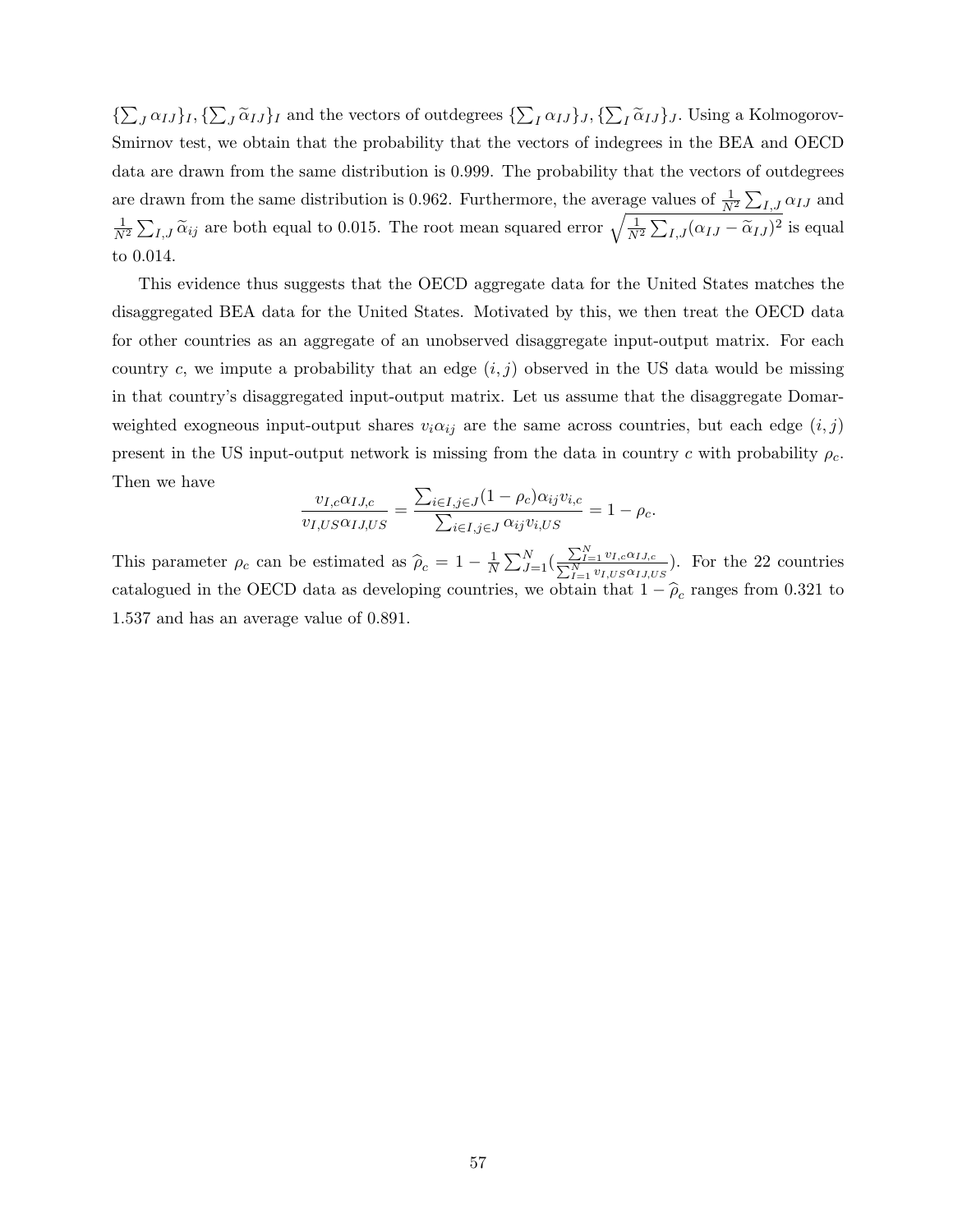# References

- [1] Acemoglu, D., Autor, D. and Patterson C. (2017). Technological bottlenecks and the productivity puzzle. Manuscript.
- [2] Acemoglu, D., Carvalho, V. M., Ozdaglar, A., and Tahbaz-Salehi, A. (2012). The network origins of aggregate fluctuations. Econometrica, 80(5), 1977-2016
- [3] Acemoglu, D., Ozdaglar, A., and Tahbaz-Salehi, A. (2017). Microeconomic origins of macroeconomic tail risks. The American Economic Review, 107(1), 54-108.
- [4] Aghion, P., and Howitt, P. (1992). A model of Growth through Creative Destruction.Econometrica, 60(2), 323-351.
- [5] Auerswald, P., Kauffman, S., Lobo, J., & Shell, K. (2000). The production recipes approach to modeling technological innovation: An application to learning by doing. Journal of Economic Dynamics and Control, 24(3), 389-450.
- [6] Baqaee, D. R. (2016). Cascading failures in production networks. Manuscript.
- [7] Baqaee, D. R., and Farhi, E. (2017). The Macroeconomic Impact of Microeconomic Shocks: Beyond Hulten's Theorem . National Bureau of Economic Research Working Paper No. w23145.
- [8] Bigio, S., and La'O, J. (2016). Financial frictions in production networks. National Bureau of Economic Research Working Paper No. 22212.
- [9] Caliendo, L., Parro, F., and Tsyvinski, A. (2017). Distortions and the Structure of the World Economy. National Bureau of Economic Research Working Paper No. w23332.
- [10] Bartelme, D., and Gorodnichenko Y. (2015) Linkages and Economic Development. National Bureau of Economic Research Working Paper No. 21251.
- [11] Eaton, J., and Kortum, S. (2001). Technology, trade, and growth: A unified framework. European economic review, 45(4), 742-755.
- [12] Fadinger, H., Ghiglino C. and Teteryatnikova M. (2016) Income differences and input-output structure. CEPR Discussion Paper No. 11547.
- [13] Gabaix, X. (2011). The granular origins of aggregate fluctuations. Econometrica, 79(3), 733- 772.
- [14] Ghiglino, C. (2012). Random walk to innovation: Why productivity follows a power law. Journal of Economic Theory, 147(2), 713-737.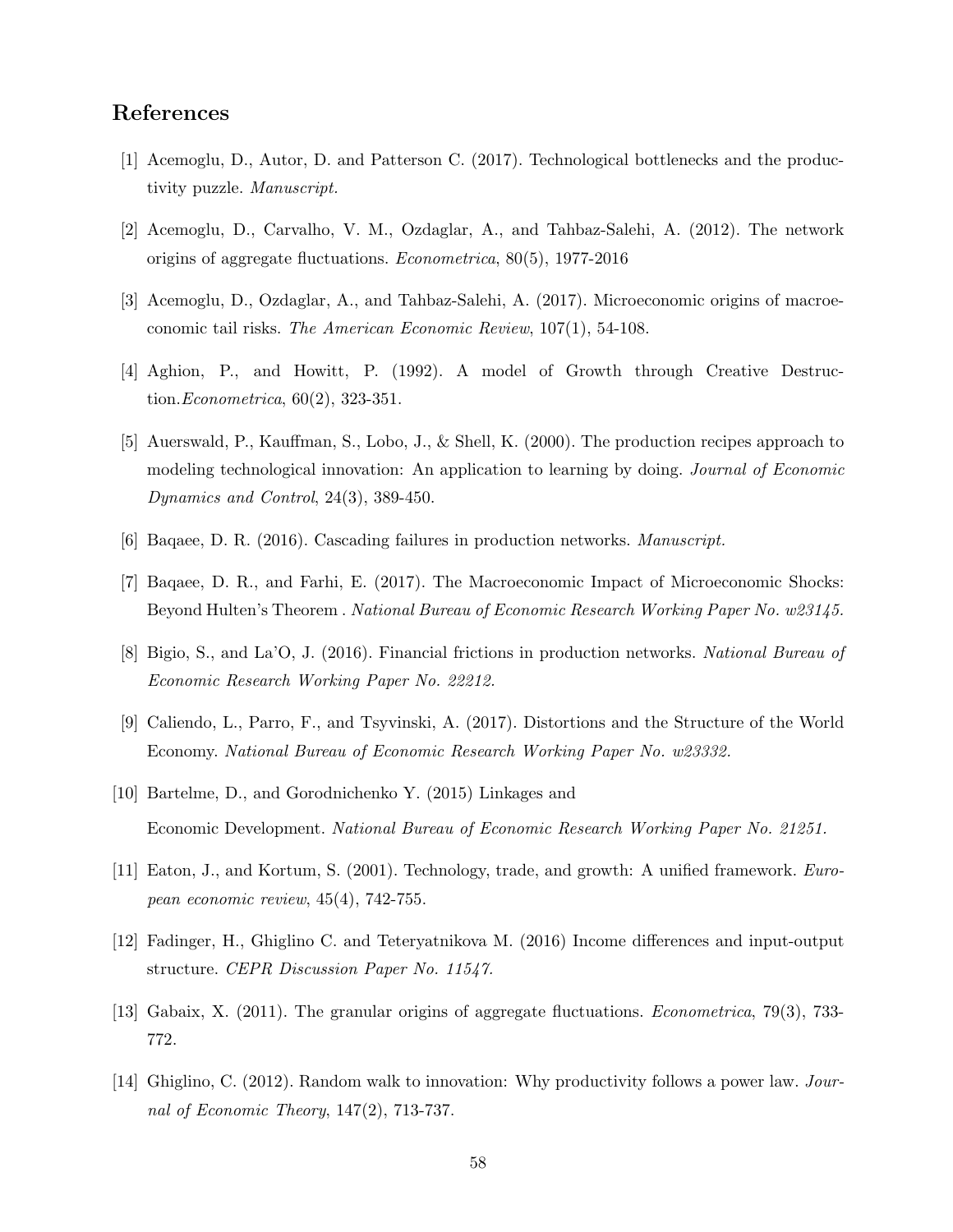- [15] Grossman, G. M., and Helpman, E. (1991). Quality ladders in the theory of growth. The Review of Economic Studies, 58(1), 43-61.
- [16] Grossman, G. M., and Helpman, E. (1992). Innovation and growth in the global economy. MIT press.
- [17] IMF (2015). World Economic Outlook.
- [18] Jones, C. I. (1995). R & D-based models of economic growth. Journal of political Economy, 103(4), 759-784.
- [19] Jones, C. I. (2011). Intermediate goods and weak links in the theory of economic development. American Economic Journal: Macroeconomics, 3(2), 1-28.
- [20] Kennan, J. (2001). Uniqueness of Positive Fixed Points for Increasing Concave Functions on R n : An Elementary Result. Review of Economic Dynamics, 4(4), 893–899.
- [21] Klette, T. J., and Kortum, S. (2004). Innovating firms and aggregate innovation. Journal of political economy, 112(5), 986-1018.
- [22] Liu, E. (2017). Industrial policies and economic development. Manuscript.
- [23] Long, J. B., and Plosser, C. I. (1983). Real business cycles. Journal of political Economy, 91(1), 39-69. Chicago
- [24] Lucas, R. E. (2009). Ideas and growth. Economica, 76(301), 1-19.
- [25] Lucas, R. E., and Moll, B. (2014). Knowledge growth and the allocation of time. Journal of Political Economy,  $122(1)$ , 1-51.
- [26] McFadden, D. (1973). Conditional logit analysis of qualitative choice behavior. Frontiers of Econometrics, ed. by P. Zambreka. New York: Academic Press.
- [27] Oberfield, E. (2017). A theory of input-output architecture. Technical report.
- [28] Perla, J., and Tonetti, C. (2014). Equilibrium imitation and growth. Journal of Political Econ $omy, 122(1), 52-76.$
- [29] Romer, P. M. (1990). Endogenous technological change. Journal of political Economy, 98(5, Part 2), S71-S102.
- [30] Samuelson, P. A. (1951). Abstract of a theorem concerning substitutability in open Leontief models. Activity analysis of production and allocation, 13, 142-6.